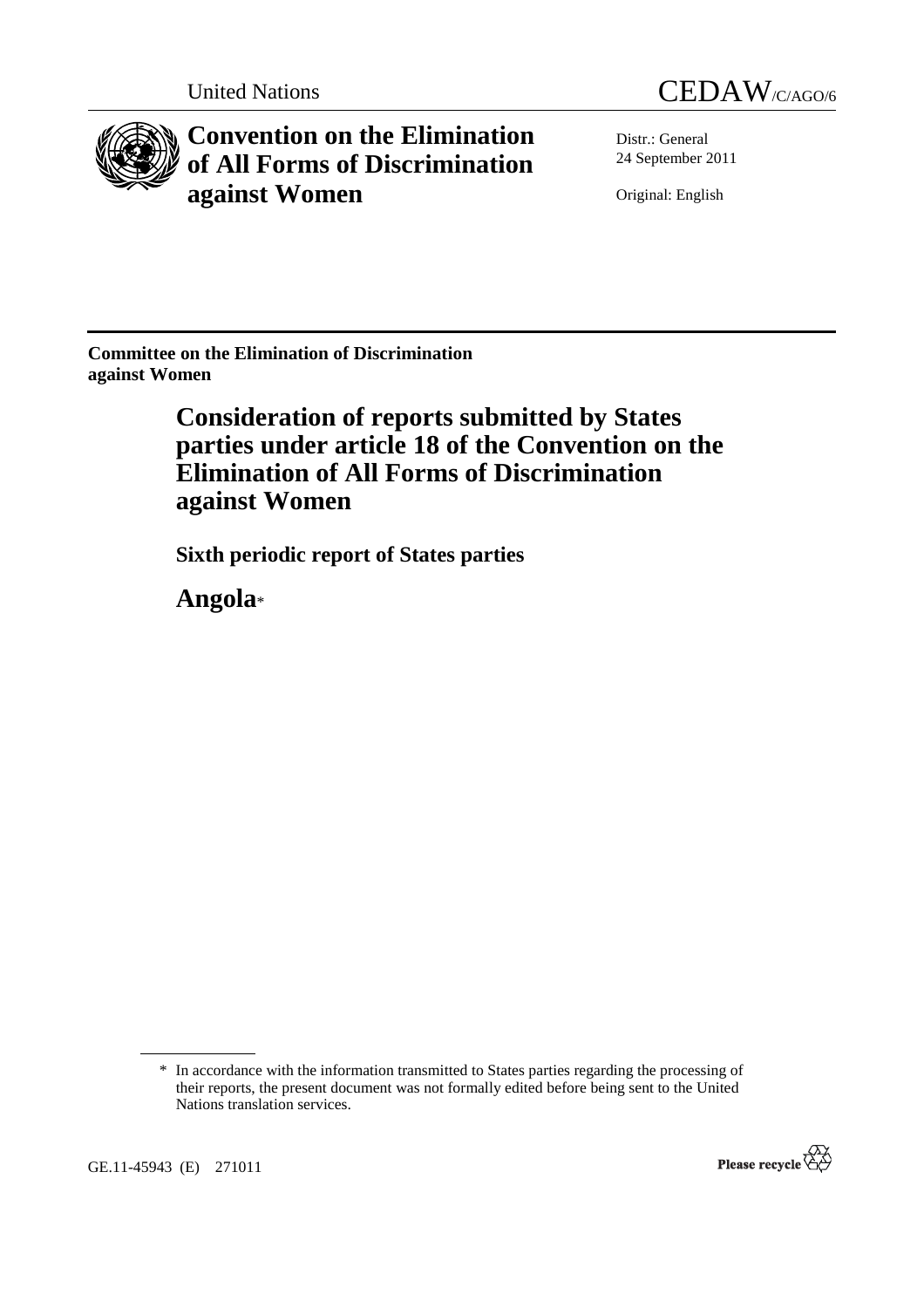## Contents

|                |                                                                                                                                                                                                                                  | Paragraphs  | Page           |
|----------------|----------------------------------------------------------------------------------------------------------------------------------------------------------------------------------------------------------------------------------|-------------|----------------|
|                |                                                                                                                                                                                                                                  |             | $\overline{4}$ |
| Ι.             |                                                                                                                                                                                                                                  | $1 - 6$     | 5              |
| П.             |                                                                                                                                                                                                                                  | $7 - 251$   | 5              |
|                | Articles 1 and 2: Legislative measures establishing the principle of the<br>equality of men and women and eliminating discrimination against women                                                                               | $7 - 9$     | 5              |
|                | Article 3: Measures to ensure the full development and progress of women                                                                                                                                                         | 10          | 6              |
|                |                                                                                                                                                                                                                                  | $11 - 22$   | 6              |
|                | Article 5: Measures needed to put an end to practices based on the inferiority                                                                                                                                                   | $23 - 37$   | 11             |
|                | Article 6: Measures intended to eliminate traffic in women and the                                                                                                                                                               | $38 - 44$   | 13             |
|                | Article 7: Measures intended to ensure women's participation in public life                                                                                                                                                      | $45 - 49$   | 14             |
|                | Article 8: Measures needed for women to participate in the representation of<br>the country internationally and to work for international organizations                                                                          | $50 - 52$   | 15             |
|                | Article 9: Ensure that women do not lose their citizenship upon marrying                                                                                                                                                         | $53 - 55$   | 16             |
|                | Article 10: Necessary measures intended to eliminate all barriers that                                                                                                                                                           | $56 - 81$   | 17             |
|                | Article 11: Measures needed to provide women access to jobs and salaries<br>equal to those of men and adoption of special measures to protect women<br>during pregnancy and after giving birth, and to protect against dismissal | $82 - 114$  | 20             |
|                | Article 12: Measures intended to give women the same access as men to<br>health and family planning services, and adequate services during                                                                                       | $115 - 143$ | 24             |
|                | Article 13: Measures needed to allow women access to the right to loans and                                                                                                                                                      | 144–153     | 28             |
|                | Article 14: Measures needed to ensure rural women the ability to participate<br>in rural development and planning and to obtain the same benefits as men                                                                         | 154-181     | 29             |
|                | Article 15: Equal treatment in entering into contracts and management<br>of assets                                                                                                                                               | 182-189     | 33             |
|                | Article 16: Equal rights of men and women in all matters related to                                                                                                                                                              | $190 - 251$ | 34             |
| Annex          |                                                                                                                                                                                                                                  |             |                |
|                |                                                                                                                                                                                                                                  |             | 40             |
| List of tables |                                                                                                                                                                                                                                  |             |                |

Table No. 1 Ministerial positions and respective assistants (2010) Table No. 2 Federal Government (2009)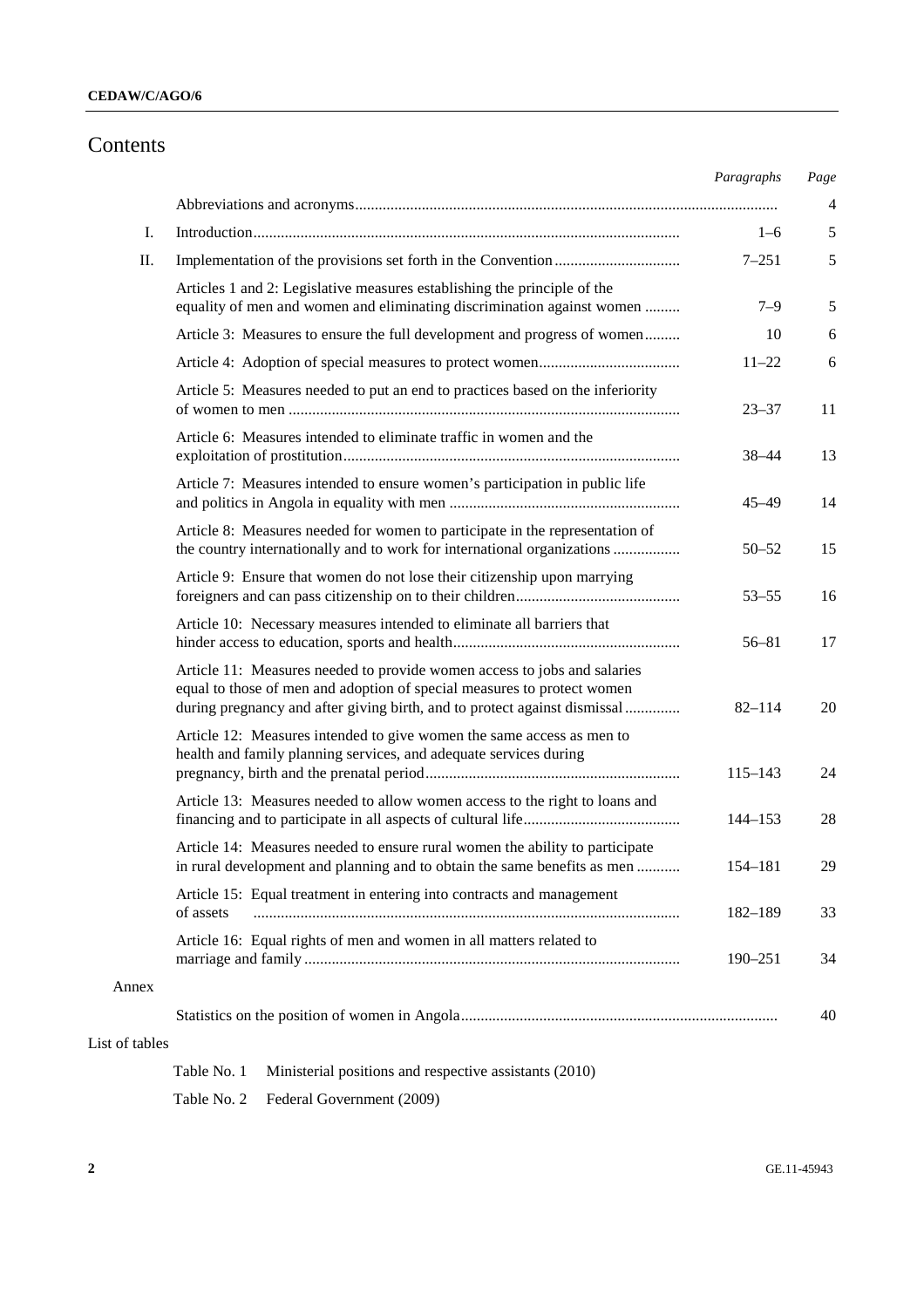Table No. 3 Local government (managers) (2009)

- Table No. 4 Local government (management positions) (2009)
- Table No. 5 Municipal and town government (2009)
- Table No. 6 Office of the Attorney General (2009)
- Table No. 7 Participation by women in the Bar Association of Angola (2009)
- Table No. 8 Distribution of officials by province and gender (2009)
- Table No. 9 Women in the National Assembly (2008)
- Table No. 10 Representation of and participation by women in the Diplomatic Corps
- Table No. 11 Graduates by area from the Universidade Agostinho Neto in 2006/07
- Table No. 12 Students by level of education for the period 2004–2008
- Table No. 13 Statistics on Domestic Violence (2009)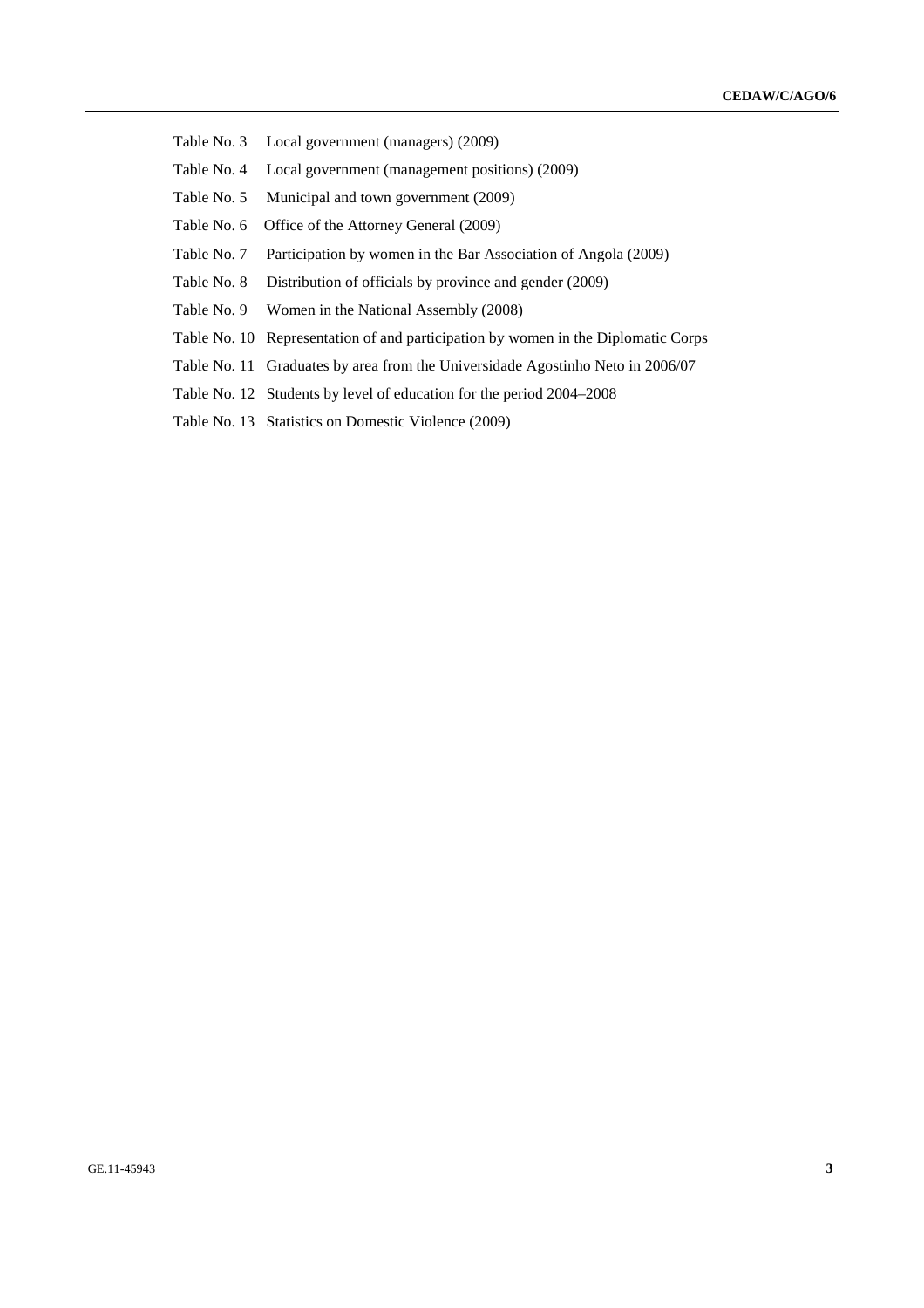## **Abbreviations and acronyms**

| <b>CEDAW</b>   | Convention on the Elimination of All Forms of Discrimination against<br>Women |
|----------------|-------------------------------------------------------------------------------|
| <b>MINFAMU</b> | Ministry of Family and Women's Promotion                                      |
| <b>SADC</b>    | South African Development Community                                           |
| <b>MINARS</b>  | Ministry of Welfare and Social Reintegration                                  |
| <b>MINSA</b>   | Ministry of Health                                                            |
| <b>INAC</b>    | National Institute of the Child                                               |
| <b>HIV</b>     | Human Immunodeficiency Virus                                                  |
| <b>AIDS</b>    | Acquired Immunodeficiency Syndrome                                            |
| <b>MED</b>     | Ministry of Education                                                         |
| <b>MAPESS</b>  | Ministry of Public Administration, Employment and Social Security             |
| <b>NEPAD</b>   | New Partnership for Africa's Development                                      |
| <b>PCG</b>     | Joint General Program                                                         |
| <b>CNE</b>     | National Electoral Commission                                                 |
| OGE            | <b>State Budget</b>                                                           |
| <b>IGT</b>     | General Labor Inspectorate                                                    |
| <b>GBV</b>     | Gender-based Violence                                                         |
| <b>MICS</b>    | Multiple Indicator Cluster Surveys                                            |
| TIP            | <b>Intermittent Treatment of Malaria</b>                                      |
| NV             | Live Births                                                                   |
| <b>CNT</b>     | <b>Nutritional Treatment Centers</b>                                          |
| <b>STD</b>     | <b>Sexually Transmitted Diseases</b>                                          |
| <b>DDA</b>     | <b>Acute Diarrheic Diseases</b>                                               |
| <b>GDP</b>     | <b>Gross Domestic Product</b>                                                 |
| NGO            | Non-governmental organization                                                 |
| <b>BPC</b>     | Banco de Poupança e Crédito                                                   |
| <b>BCI</b>     | Banco de Comércio e Indústria                                                 |
| <b>COMUR</b>   | Committee to Support Rural Women                                              |
| <b>UNACA</b>   | National Union of Peasants                                                    |
| <b>UNDP</b>    | <b>United Nations Development Program</b>                                     |
| <b>MIREX</b>   | Ministry of Foreign Relations                                                 |
| <b>GEPE</b>    | Research, Planning and Statistics Office                                      |
| EAP            | <b>Economically Active Population</b>                                         |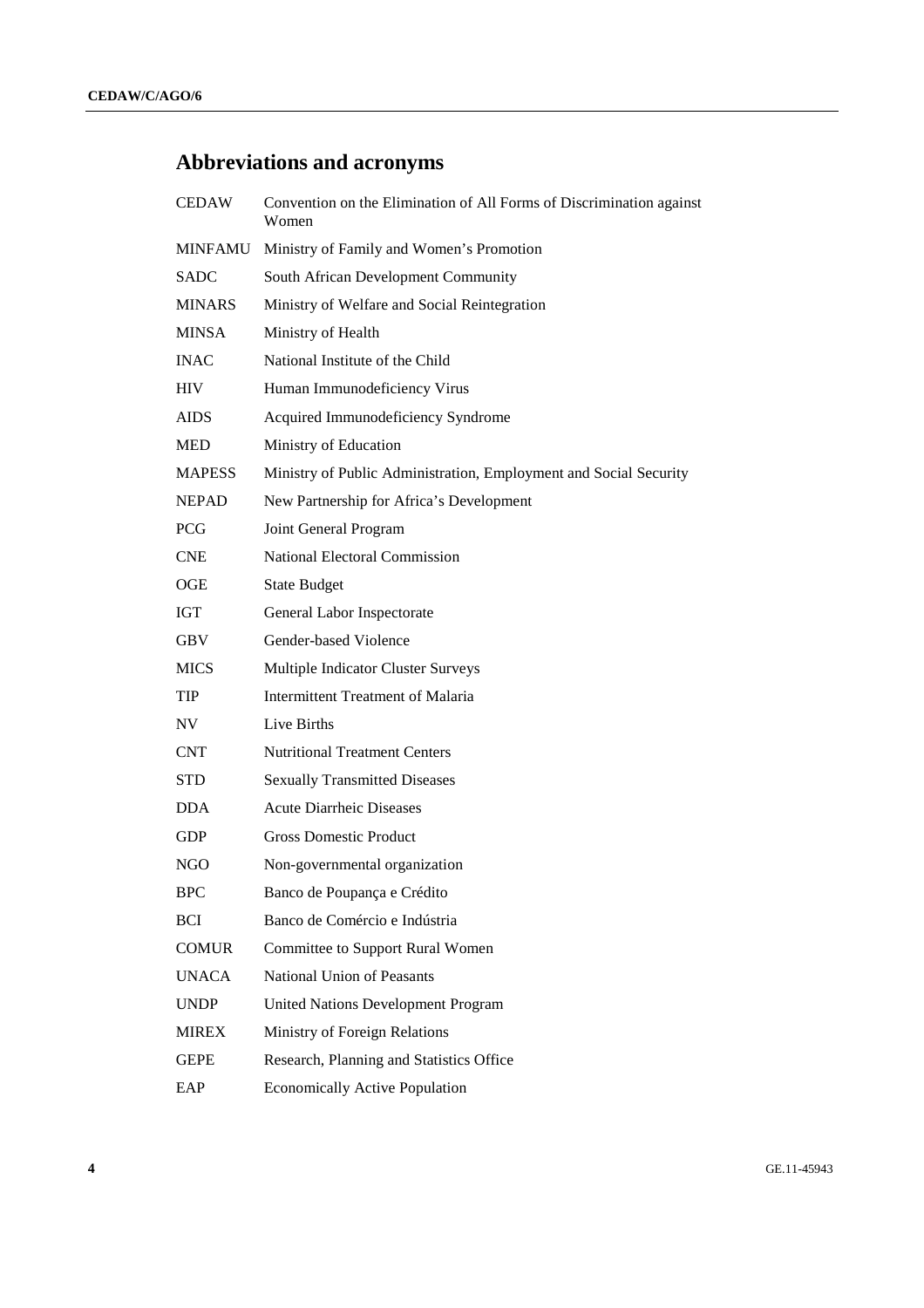## **I. Introduction**

1. Through the approval of the 1st Constitutional Law in 1975 the Angolan State recognized the equality of Men and Women before the Law, and simultaneously prohibited discrimination based on a person's gender, skin color, religious or political affiliation.

2. Upon acceptance of the Convention against All Forms of Discrimination against Women, by means of Resolution No. 15/84 published in Series I of the Official Gazette of September 19, 1984, Angola became a Party State, a member of a very important international instrument in favor of women.

3. Upon ratification of the Convention, the Angolan State made a commitment to promote actions and strategies to protect the human rights of Angolan women, and to fight against the stereotypes that place women in a position inferior to that of men.

4. In its implementation of the Convention thus far, the Angolan State has acted with the conviction that development cannot be achieved without the empowerment of women at all levels.

5. This is why, now that peace is achieved, the fight against poverty, illiteracy, maternal and infant mortality, the construction and rehabilitation of schools and hospitals, among other actions, are central concerns of the Angolan Government.

6. In response to the concerns expressed by the Committee in 2004, essentially with regard to the popularization of the CEDAW, with women, means of social communication, non-governmental organizations, the promotion of gender equality in all programs and measures intended to fight violence against women, and the strengthening of the Ministry of Family and Women's Promotion, among others, as may be seen in the following report, the Angolan Government has implemented a number of actions and measures that have safely and increasingly concretely demonstrated that the condition of women in Angola is a matter of the greatest concern at the highest levels.

## **II. Implementation of the provisions set forth in the Convention**

#### **Articles 1 and 2**

## **Legislative measures establishing the principle of the equality of men and women and eliminating discrimination against women**

7. All of Angola's laws comply fully with Article 1 of the Convention, because since independence, with its establishment of the principle of equality between men and women, and prohibition of any kind of discrimination based on gender, it has revoked all the discriminatory laws inherited from the colonialists, including those against women and those regarding children born out of wedlock. The existence of these discriminatory laws in the legal codes, of a substantive or adjectival nature, does not mean they are used or applied, and they will be removed all at one time as part of the pending legal reform package whose completion is expected to occur soon.

8. The present Constitution establishes the principles of universality and of the equality of all Angolan citizens (Articles 22 and 23). Article 26, no. 2, goes further and provides that: "the constitutional and legal precepts regarding fundamental rights must be interpreted and integrated in harmony with the Universal Declaration of Human Rights and of all people and the international treaties on this subject, ratified by the Republic of Angola". However, it is Article 13 that very clearly shows that the Convention is a domestic legal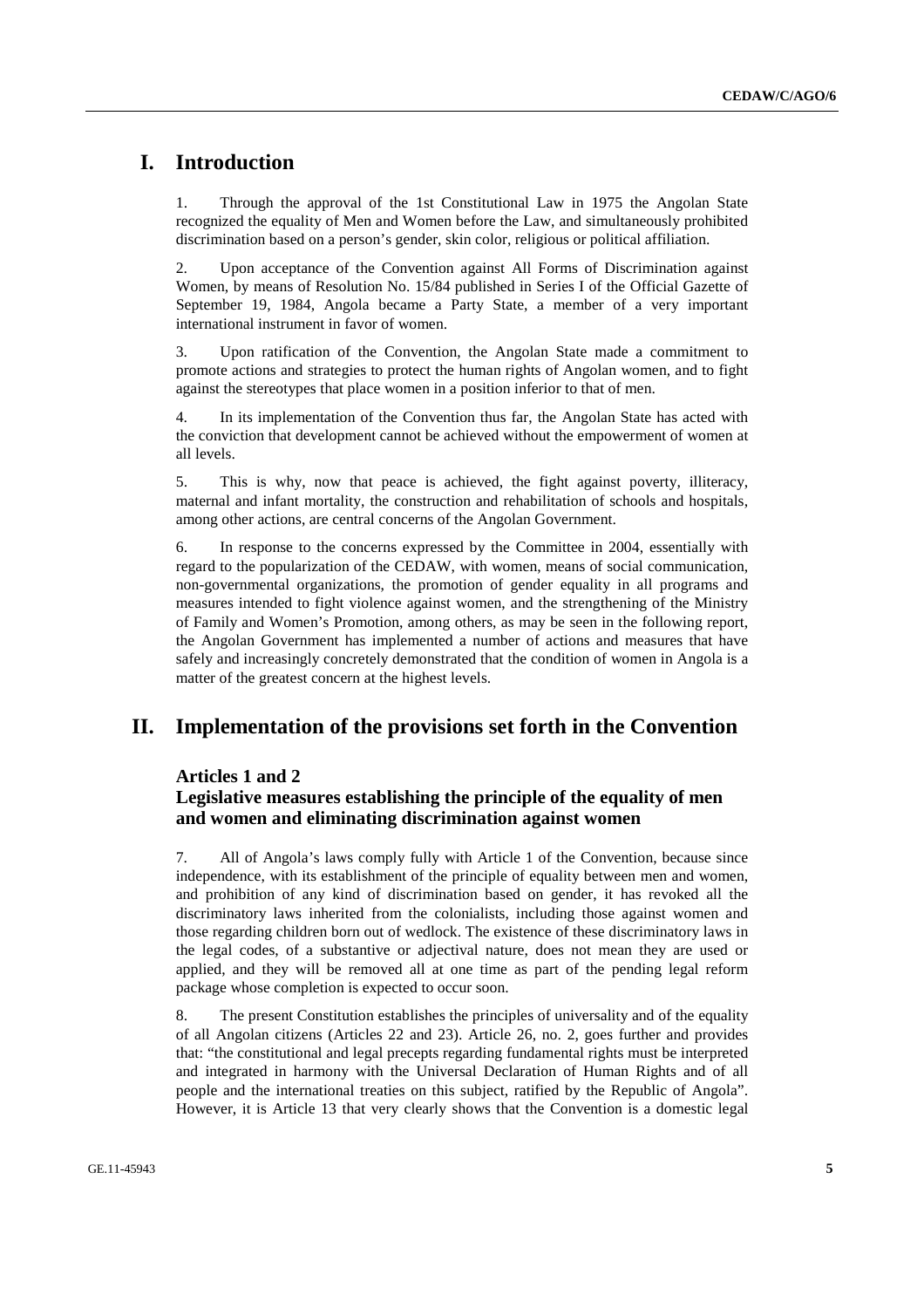instrument that has been fully adopted in the Angolan legal system and is an integral part thereof (Article 13, no. 1): "General or common international law, received pursuant to this Constitution, forms an integral part of the Angolan legal system."

9. In 2007 the Angolan Government approved and ratified the following instruments concerning women's rights:

 (a) Protocol to African Letter on Human Rights and People's Rights with regard to the rights of women in Africa;

 (b) The Protocol on Gender and Development of the SADC was signed in 2008, and ratified in 2010;

 (c) The 2004 Solemn Declaration of Equality between Men and Women in Africa was also signed;

 (d) Various seminars were organized to disseminate the Convention on the Elimination of All Forms of Discrimination Against Women (CEDAW) to the Members of Parliament, judges, attorneys, focal points, federal and provincial non-governmental organizations, and a team to monitor the CEDAW was created jointly in 2006 with the Committee for Multisector Gender Coordination.

## **Article 3 Measures to ensure the full development and progress of women**

10. In 2005 a process was begun to develop a National Gender Policy, in response to one of the concerns of the Beijing Platform. A consulting process was carried out on the national and provincial level in which various parties played a role, such as gender focal points, universities, public interest organizations, Women's Associations and individuals. The National Gender Policy proposal's main points are:

- (a) Education, health and nutrition services;
- (b) Participation and representation in political and public life;
- (c) Equality between men and women in the exercise of citizenship;
- (d) Access to resources and opportunities;
- (e) Water, Energy and Trade.

#### **Article 4**

### **Adoption of special measures to protect women**

11. The Angolan State has adopted positive regulations that discriminate to the benefit of women. Articles 69 et seq. of the General Labor Act prohibit the employment of women in unhealthy jobs. They protect women during pregnancy by prohibiting them from working at night. Provision is made for part-time work for women with family responsibilities, and there are regulations to protect mothers. Employers are required, when possible, to establish nurseries in the workplace.

12. Women are entitled to one hour per day without loss of salary for breastfeeding (incentive for mothers to breastfeed), and they may be absent from work one day per month without loss of salary when they are responsible for children under fourteen years of age, in order to accompany them.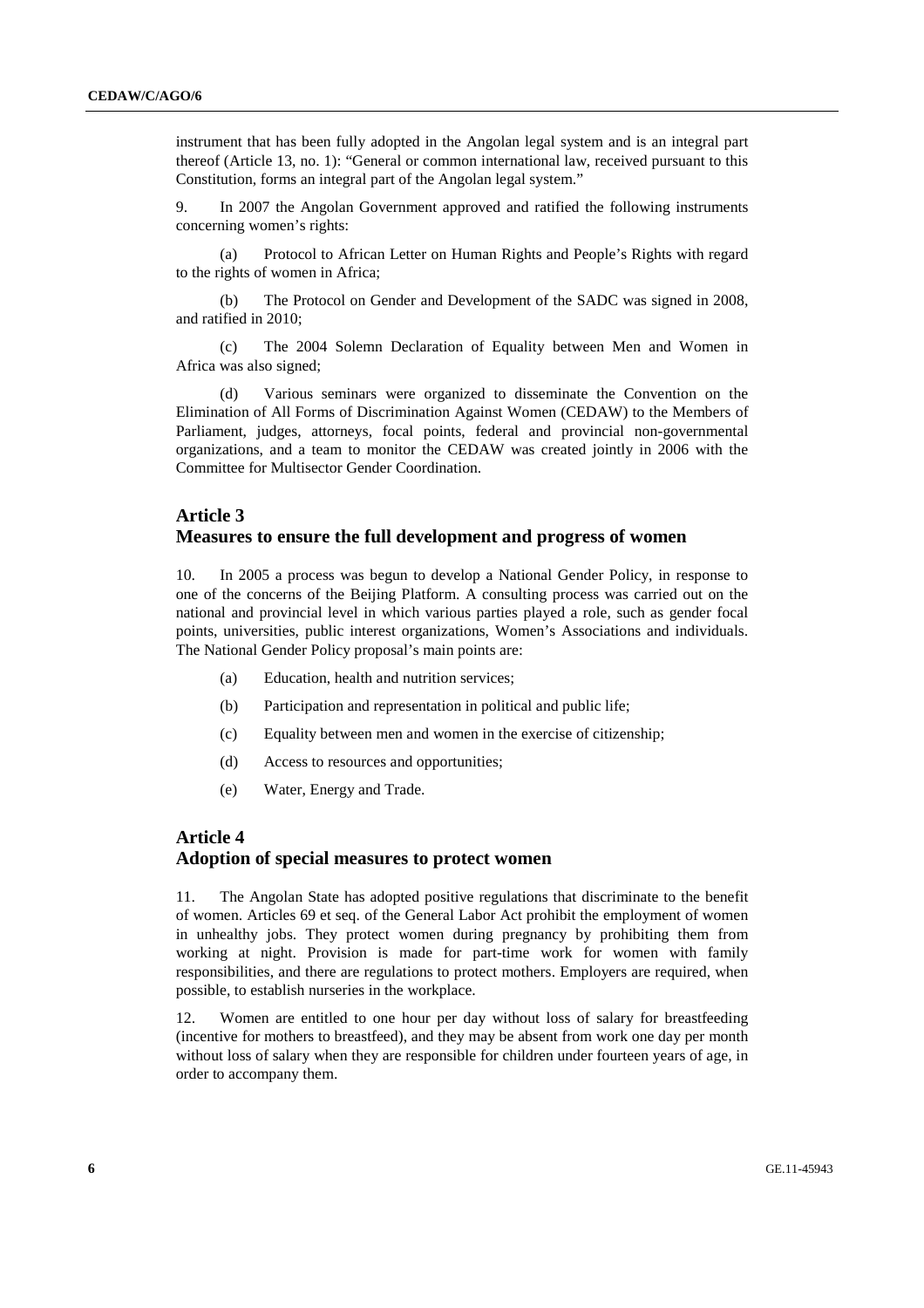13. Under the social security reform, starting at the age of fifty-five women are credited one year for each child up to a total of five children, towards satisfying the age requirement of sixty years for retirement.

14. With a view to increasing women's participation in decision-making bodies at all levels, in 2005, in accordance with the Declaration on Gender and Development of the SADC, the Angolan Parliament approved Law 02, the Law on Political Parties, on July 1, 2005. One of the articles of this Law contains a provision setting forth the requirement that political parties include in their bylaws a quota for women of not less than 30%.

15. We can say that although women are represented in the various sectors of national life, and specifically in decision-making, the biggest constraint among women continues to be not making their ideas reality and obtaining support and understanding from men. The tables and graphs below show the increase in participation by women in decision-making bodies at the national level.



#### **Ministerial positions and respective assistants (2010)**

|  | Change in women's participation in Federal Government (2002–2009) |
|--|-------------------------------------------------------------------|
|  |                                                                   |

|                | 2002         |         | 2009         |           |  |
|----------------|--------------|---------|--------------|-----------|--|
|                | <b>Total</b> | % women | <b>Total</b> | $%$ women |  |
| Ministers      | 27           | 15.0    | 34           | 26.4      |  |
| Vice ministers | 45           | 13.3    | 57           | 19.3      |  |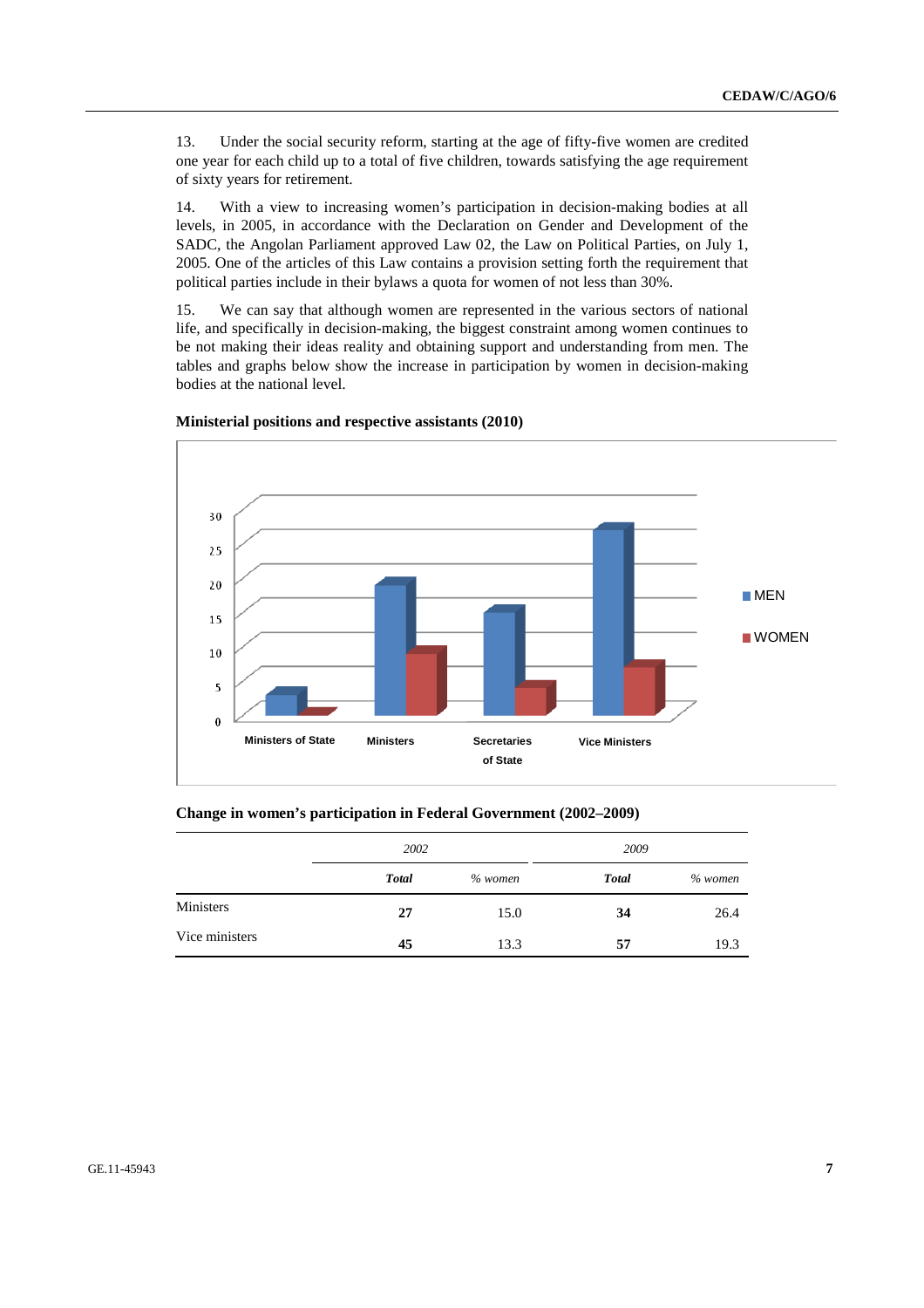

#### **Change in women's participation in provincial government**

|                  | 2002         |           | 2009         |           |
|------------------|--------------|-----------|--------------|-----------|
|                  | <b>Total</b> | $%$ women | <b>Total</b> | $%$ women |
| Governors        | 18           | 0.0       | 18           | 16.7      |
| Deputy governors | 37           | 0.0       | 40           | 22.5      |



#### **Participation by women in the public administration – provincial level (2009)**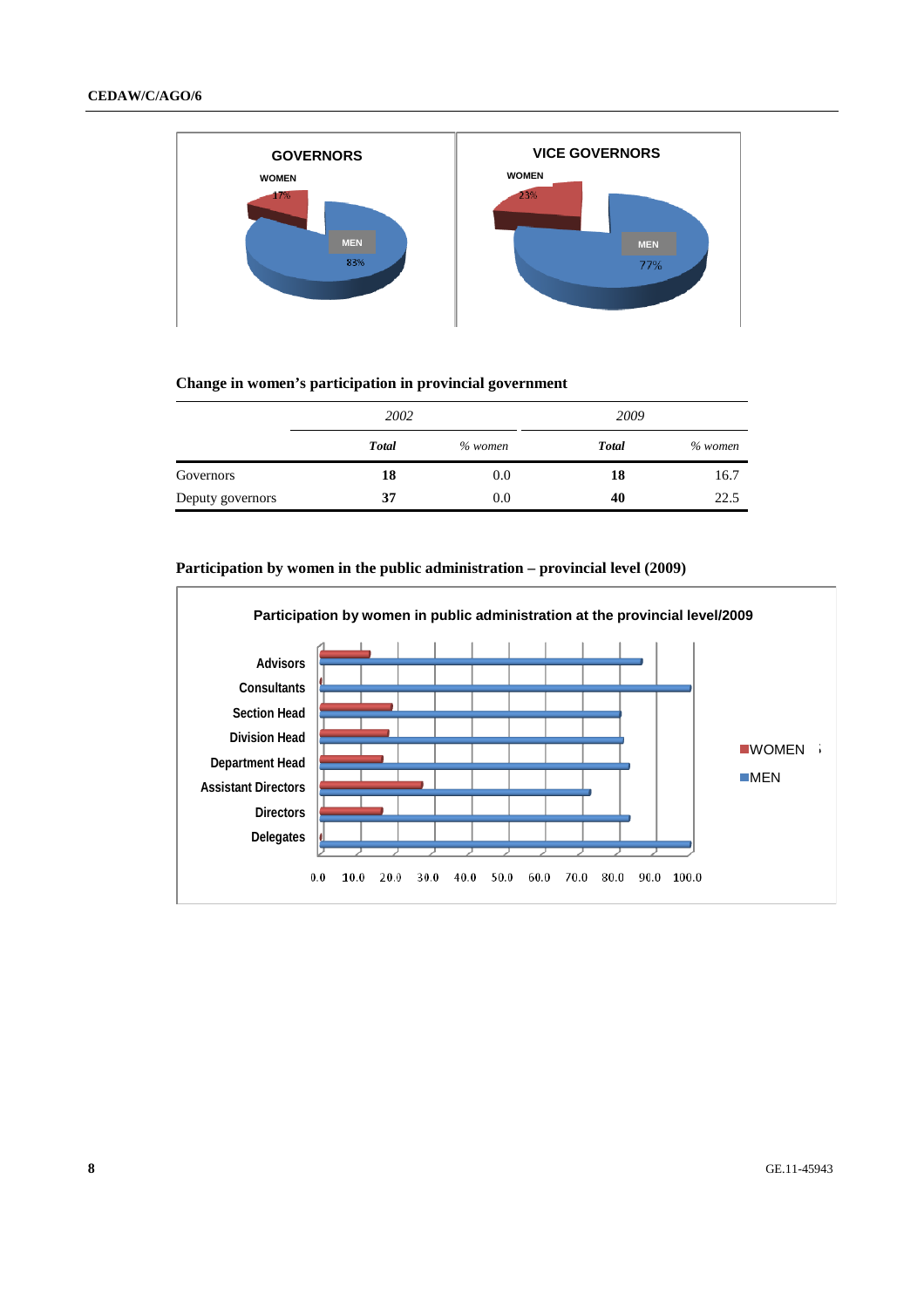

#### **Participation by women in the public administration – provincial level (2009)**

 **Participation by women in decision-making bodies of the public administration – Office of the Attorney General (2009)** 



#### **1. Strengthening the Ministry of the Family and Women's Promotion**

16. One of the concerns expressed by the Committee in 2004 had to do with the strengthening of the Ministry's institutional capacity.

17. This Ministry revised its 1997 Bylaws, which in 2008 were submitted for approval to the Council of Ministers. The Multisector Gender Coordination Council, created in 1999, was made a consulting entity of the Ministry.

18. In order to respond to families' concerns, work being done on family counseling was increased. Centers were created throughout Angola. People are being trained to work in the areas of family and legal counseling, and statistical databases broken down by gender have been created.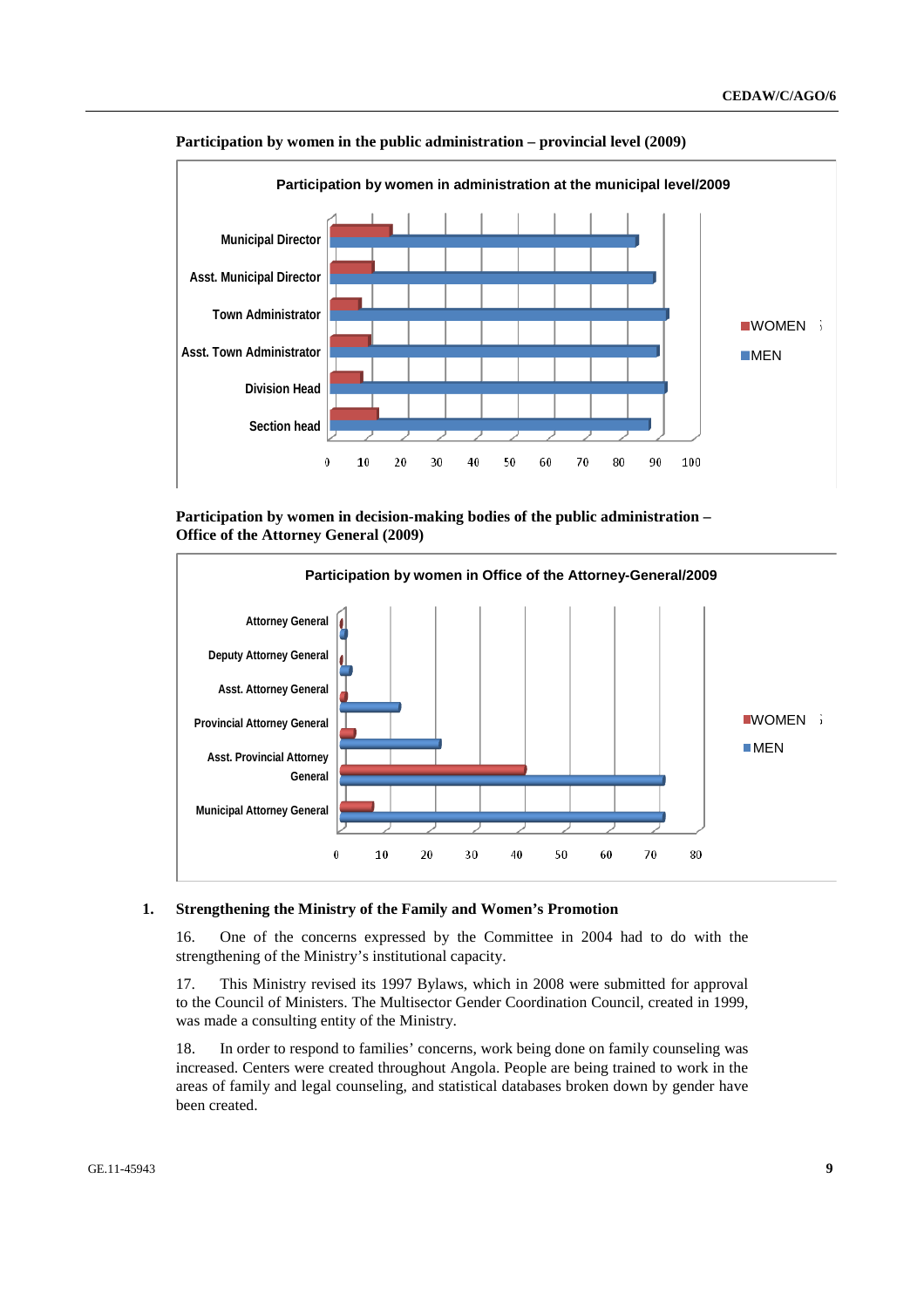19. In view of the need for research in the areas of family and women, a specific Research Center was established to handle these issues as an innovation to respond to the Committee's final comments.

#### **2. Joint Gender Program**

20. The Program represents the need to strengthen the country's ability to advocate for and integrate gender and human rights into various development processes in Angola, thereby contributing to the empowerment of Angolan women. The main areas of focus in this regard are:

 (a) Strengthen the capabilities of MINFAMU and the Multisector Gender Coordination Committees on the national level and in selected provinces, and also of women's organizations;

 (b) Support the development of policy and dialog, especially National Gender Policy, and ensure that gender and human rights are integrated into the Strategic Policy and Framework of HIV/AIDS subject to review during the term of this Program;

 (c) Improve protection of the civil and political rights of women, including the review and reform of key laws, using CEDAW as a guide. This includes the development of an implementation plan based on international recommendations from Beijing Plus 15, and implementing an awareness campaign to ensure that the provisions of the CEDAW and other legal provisions such as the Family Code are made well known through the implementation of an advocacy strategy, training and support services related to violence against women and children;

 (d) Support women and their families in order to empower them socially and economically, through the creation or support of community-based cooperatives, and training and information on Human Rights, GBV, HIV and AIDS.

#### **3. National Family Council**

21. Performance of a variety of activities, including participation of social partners, periodic meetings of the National and Provincial Councils to determine National Family Policy, National and Provincial Forums to define programs to benefit rural women, and activities concerning gender violence.

#### **4. NEPAD Project**

22. Using funds from the Angolan Government and the New Partnership for Africa's Development (NEPAD) / Spain, we are about to implement the Project called "Support of Gender Issues in Angola", whose general objective is to promote the development of conditions to protect women who are victims of domestic violence, and also to train the sectors about the multisector and integrated approach of the CEDAW through:

- (a) Significantly improving working conditions at Family Counseling Centers;
- (b) Creating conditions that facilitate counselors' performance of their work;

 (c) Providing a legal environment for the defense of women who are the victims of violence;

 (d) Improving systems for the management of statistical information on domestic violence in Angola;

 (e) Working with five pilot sectors (justice, education, health, agriculture and finance), training them in the multisector and integrated approach of the CEDAW, and developing an action and monitoring plan;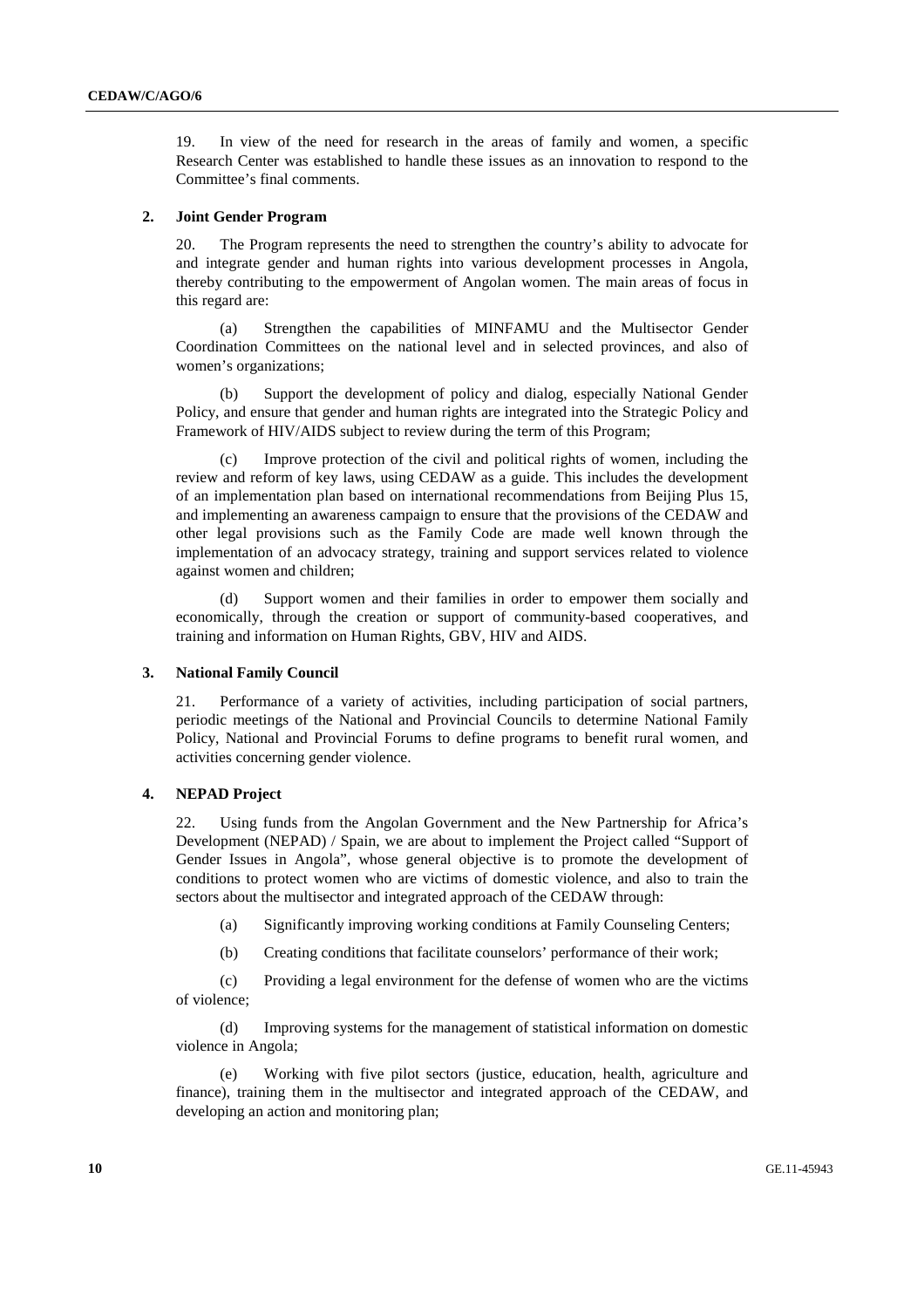(f) Developing and maintaining a statistical database that is broken down by gender.

### **Article 5**

## **Measures needed to put an end to practices based on the inferiority of women to men**

23. A draft Law Against Domestic Violence has been prepared, and is presently before the National Assembly for approval. This proposal draft law establishes the principles of the Convention and of the protection of women and children. The bill centers around gender; it is intended to ensure that women are not discriminated against within their families, and at the same time prevent women from being agents of violence.

24. The adoption of measures was based on education aimed at the issues arising from the rules of conduct the majority of the ethnolinguistic groups follow, which are based on patriarchal values that traditionally assign men the role of head of the family.

25. The process of introducing gender issues in education began in 1999 with the development of the indicative national education program for girls during the three-year period 1999–2002, which evolved into the National Gender Program in the Context of the Educational System, 2001–2005, the means of whose execution are assured by the National Gender Commission.

26. The objectives of the indicative national education program for girls for 1999–2002 were as follows:

- (a) Avoid gender stereotypes in classrooms;
- (b) Encourage equity between the sexes;

 (c) Implement educational policies and strategies conducive to girls' inclusion and development.

27. Acceleration of the elimination of gender disparities in education and learning, with emphasis on the implementation of the Education Action Plan for everyone by 2015, and the National Gender Plan in the context of the educational system and the creation of Professional Centers for women in some provinces.

28. Everyone is quite aware that education is the best means to achieve gender equality and self-affirmation of women. The political drive is a plus, because it contributes to the expansion of a well-equipped educational infrastructure with qualified teachers and reform programs, mainly in rural areas where, it is important to note, women make up 53% of the population. The process of educating women is clearly related to activities concerning the eradication of poverty, because when women are trained, literate, educated and given jobs, they become empowered to enter into the economic and social life of the country in a balanced manner, from the standpoint of gender.

29. The strengthening of the literacy system through peasants' associations and cooperatives contributes to the reduction of illiteracy levels in women. According to data from the Ministry of Education (2009) there are around 1,717,052 who are potentially illiterate.

30. Training activities have taken place regarding issues of gender, the environment, HIV and AIDS, citizenship, gender violence and home economics, among others.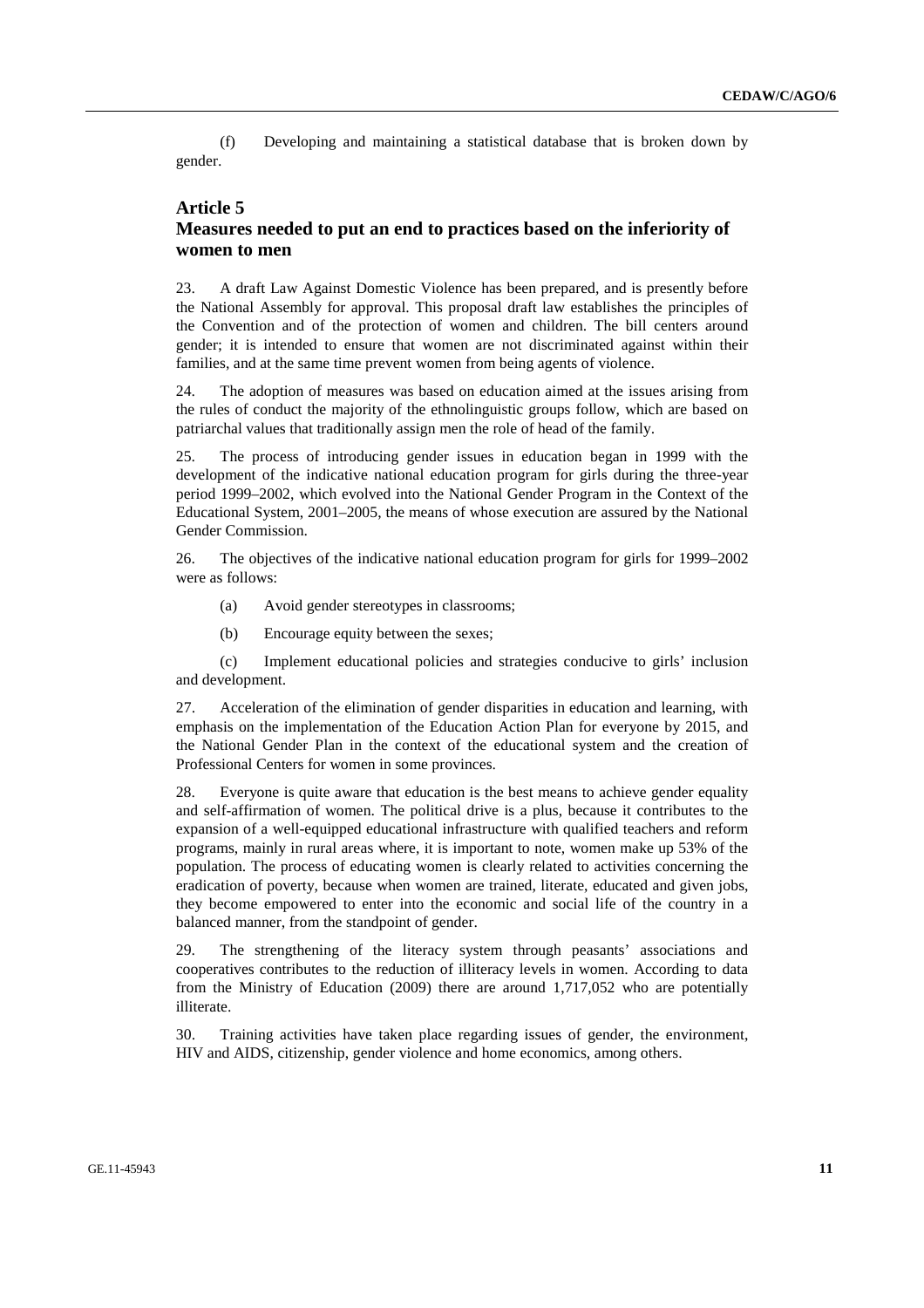#### **1. Constraints**

31. The biggest constraint in the attempt to provide full education to women arises from cultural aspects that hold women responsible for domestic work, and, therefore, make young girls responsible for their younger siblings.

#### **2. Challenges**

32. The challenges are the following:

(a) Increase the rate of school attendance of girls and women;

 (b) Expand social partnerships, particularly sharing by families in the maintenance and care of schools;

- (c) Maintain the Committees of parents and persons in charge of Education;
- (d) Train and educate teachers;

 (e) Continue the 16 Days of Activism Campaigns against Gender Violence, in order to sensitize the population to report cases of violence;

 (f) Influence decision-making bodies to adopt measures that bring violence issues into the open through the distribution of informative materials;

 (g) Engage in discussions on radio and television, at schools, police stations, visit prisons, and held meetings at various levels with various entities.

33. These campaigns have contributed to an increase in reports and, therefore, more use of family counseling services. We can say that during 2009, countrywide, the Family Counseling Centers of the Provincial Offices recorded 8,866 cases of family conflict and gender violence. The table below shows an increase of 67.9% in cases, compared to cases in 2008. Violence of an economic nature was the most common, at 55.8%, while sexual violence represented 0.2% of total cases. It should be pointed out that by gender, the cases reported by men were 18.7% compared to 81.2% (see table No. 13).

| Type of violence | 2008    | 2009    | Change $(\% )$ |
|------------------|---------|---------|----------------|
| Physical         | 947     | 1 5 6 4 | 54.7           |
| Psychological    | 1445    | 2424    | 57.1           |
| Economic         | 2847    | 5493    | 74.0           |
| Labor            | 32      | 156     | 387.5          |
| Sexual           | 8       | 21      | 162.5          |
| <b>Total</b>     | 5 2 7 9 | 9658    | 67.9           |

#### **Statistical data on changes in domestic violence**

34. All of Angola's Family Counseling Centers are being restructured around these actions and activities. Their purpose is to provide legal assistance to people, to educate and inform them of their rights, and to provide psychosocial assistance to victims of violence. The Family Counseling Centers<sup>1</sup> arose to reinforce the service work being done by partners from non-governmental organizations, such as the Organization of Angolan Women (OMA) — which created the first counseling center for victims of violence in 1987, and

<sup>&</sup>lt;sup>1</sup> This is one of the powers established by the bylaws of MINFAMU and appears in Article 11, letter (b) of its Bylaws.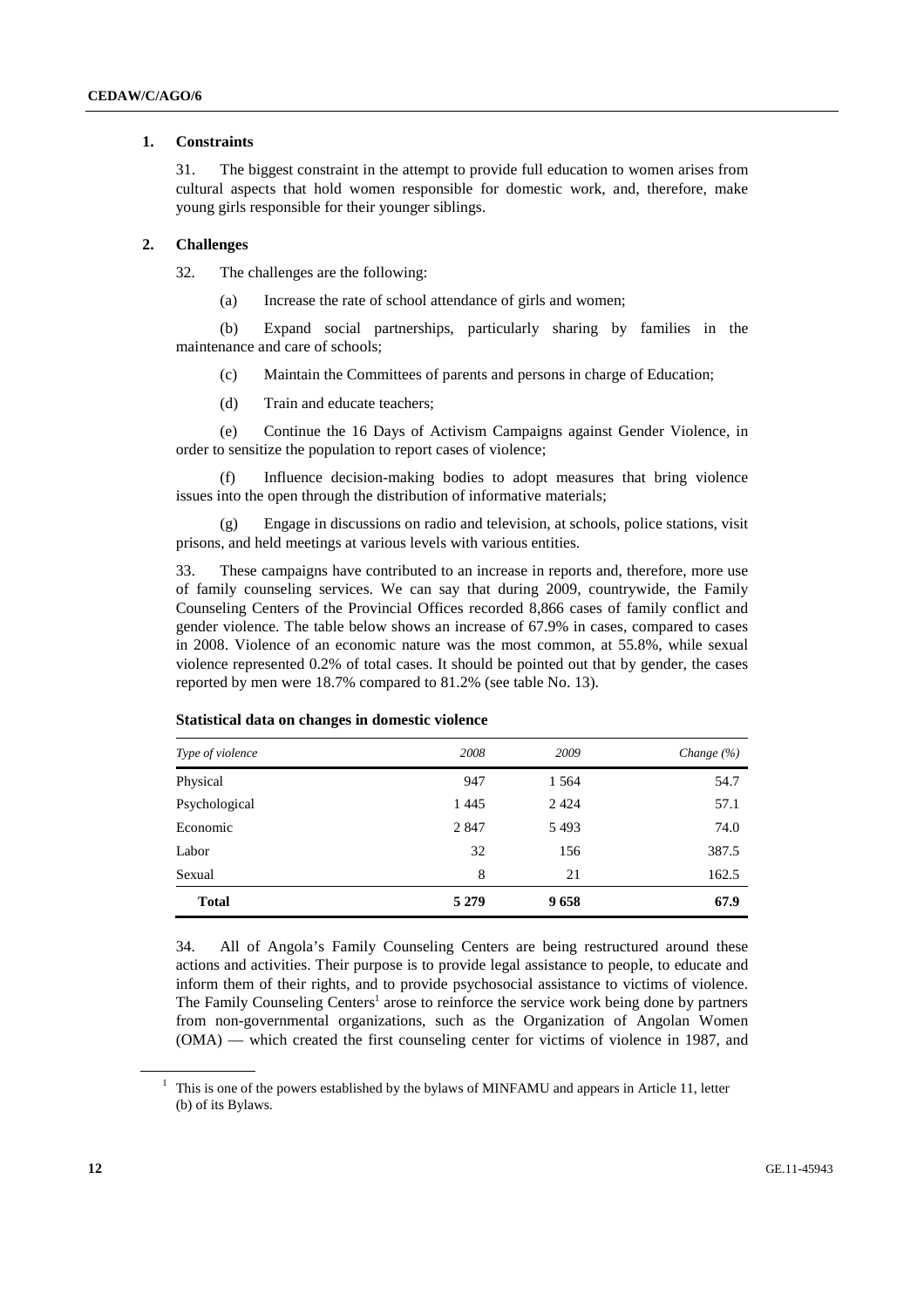created in 2000, in Luanda, the first shelter for women who have been victims of violence — and offered a number of seminars in various provinces to train Legal Advisors. Training programs are about to be launched on the national level for family counselors through the Project to Support Gender Issues in Angola in order to standardize the services provided and enable Family Counseling Centers to perform better.

35. With the objective of eliminating violence within the family, the Angolan Government joined with the Provincial Governments, Judges of the Attorney General's Office and the Courts, traditional authorities, associations, non-governmental organizations, churches, experts and individuals, in preparing the initial draft of the Law Against Domestic Violence and the National Action Plan Against Domestic Violence, which is before the Council of Ministers for approval and will then go for ratification before the National Assembly. The fight against domestic violence in general and against women [*sic*] in particular is one of the greatest concerns of the Angolan Government.

36. The objectives of the draft Law Against Domestic Violence are to prevent, punish and (eradicate gender-based violence), protect the victim, and create shelters. There was extensive cooperation in the process of developing the draft law. Expert teams were created in the provinces, consisting of officials from the Attorney General's Office, the courts, police, Military Prosecutor, political parties and public interest organizations related to the issues of human rights and women's organizations and associations, which performed analyses and presented suggestions at conferences held in the provinces. It should be noted that community representatives and traditional authority representatives participated in this process.

37. At the national level consultations took place with members of the National Parliament, focal points, political parties, women's associations, universities, and there were discussions among various social communication entities.

#### **Article 6**

## **Measures intended to eliminate traffic in women and exploitation of prostitution**

38. The Angolan Government has developed, through the competent Ministerial Department, programs to get children and adolescents off the street, and to provide psychosocial rehabilitation, medical support, literacy education and creation of nurseries for their children.

39. Between January 2005 and July 2009, approximately 890 young people involved in prostitution were helped at the Ilumba Center; of these, 300 were reintegrated into the labor market. Of these, 400 were trained in childcare, sewing, pastry making, and giving manicures and pedicures.

40. The institutions that work to protect minors, adolescents and others have made efforts to ensure de facto regulations to solve problems such as the traffic in women, adolescents and children, victimization related to prostitution and other situations related to the sexual and commercial exploitation of women and girls.

41. The Council of Ministers approved Resolution No. 24 of October 20, 1999, on the National Action Plan Against the Sexual and Commercial Exploitation of Children in Angola, presented by the National Institute for Children (INAC).

42. Work is in progress to achieve, among other aspects: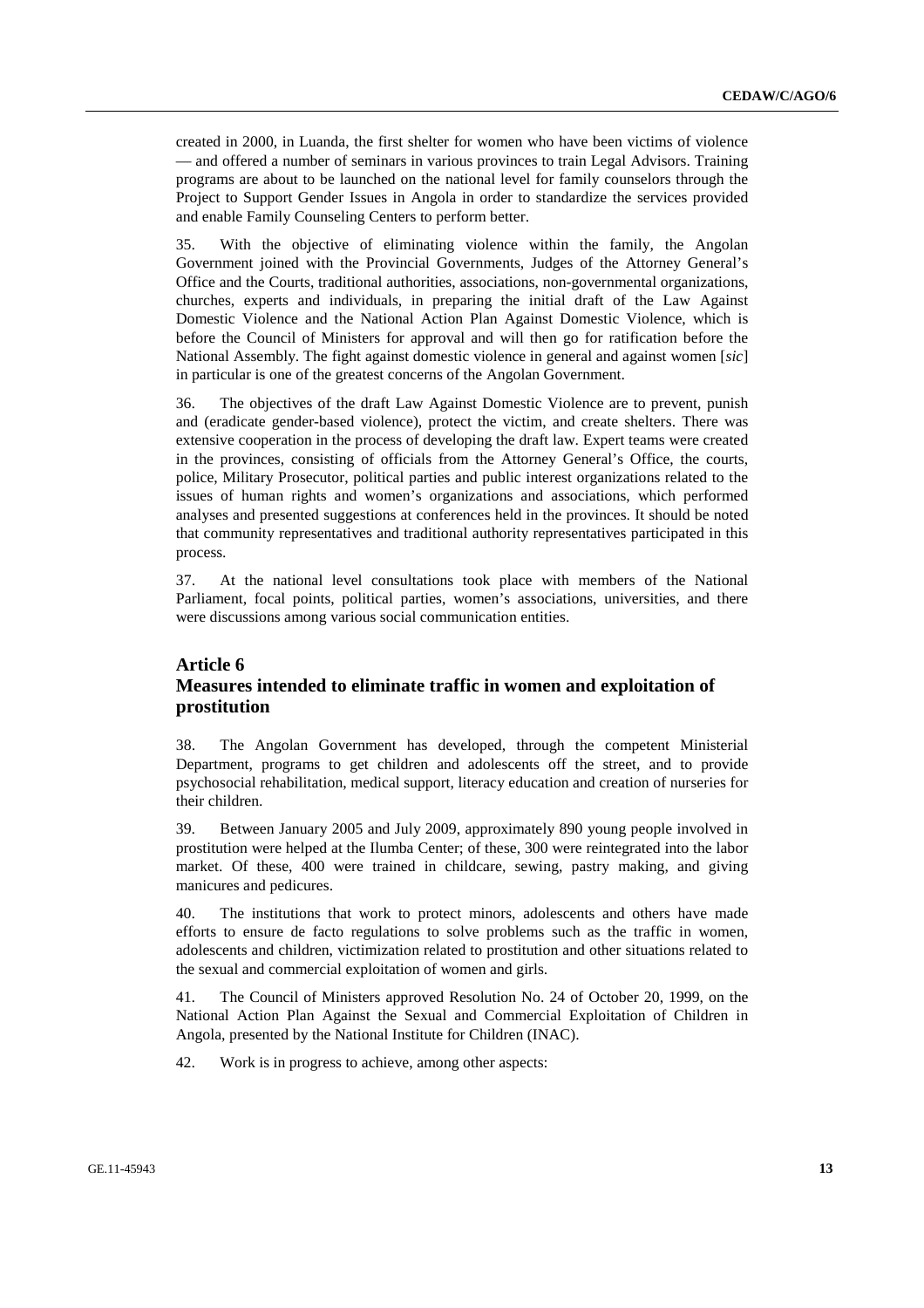(a) Ensuring the restoration of the rights of those who have been exploited, victims of sexual abuse or maltreated, assuring them protection and the ability to exercise their rights as citizens, and opportunities that enable them to live with dignity;

Holding legally responsible the exploiters, abusers and violators, through application of the law and appropriate penalties, in order to eliminate or weaken the "networks" of exploitation and traffic, and thus break their impunity;

Strengthen partnerships with social organizations that offer support to girls and women who have been victims of this phenomenon, with professional training and full education for girls and women recovered from the streets.

#### **1. Constraints**

43. These are the constraints:

 (a) The culture, in the form of habits and customs, which sometimes does not value women or give them opportunities, causes girls and women not to feel supported, heard or protected within their families;

 (b) The level of illiteracy among women is one of the factors preventing their development;

(c) Women and girls have little access to information;

 (d) Making the counseling techniques at Family Counseling Centers standard and uniform.

#### **2. Challenges**

44. The challenges are as follows:

 (a) Sensitize society through the media and holding talks, workshops and meetings, so that cultural aspects cease to be one of the factors preventing the promotion of women's equality within their families and thereby eliminate domestic violence;

 (b) Fight sexual traffic in and exploitation of women and girls, including exploitation for commercial purposes;

- (c) Emphasize technical and professional training of women and girls;
- (d) Encourage every woman to be a gender cheerleader.

#### **Article 7**

## **Measures intended to ensure women's participation in public life and politics in Angola in equality with men**

45. The conditions created around the process of organizing the second elections in Angola offered women an opportunity to enter political and public service in the context of a legislative package that included Law 3/97 of March 13, financing of political parties; Law No. 3/05 of July 1, on the Structural Principles that govern the Electoral Register System; Law 6/05 of August 10 (Electoral Law) and Law 10/05 of July 14 (Law on Electoral Conduct).

46. Active and passive participation in the electoral process is guaranteed to all Angolan citizens over 18 years of age, in full exercise of political rights and in perfect enjoyment of their mental faculties. There is absolutely no discrimination based on gender, religious beliefs or political choices. The political parties are responsible for ensuring active participation by the minimum number of women, in the sense of competing on the same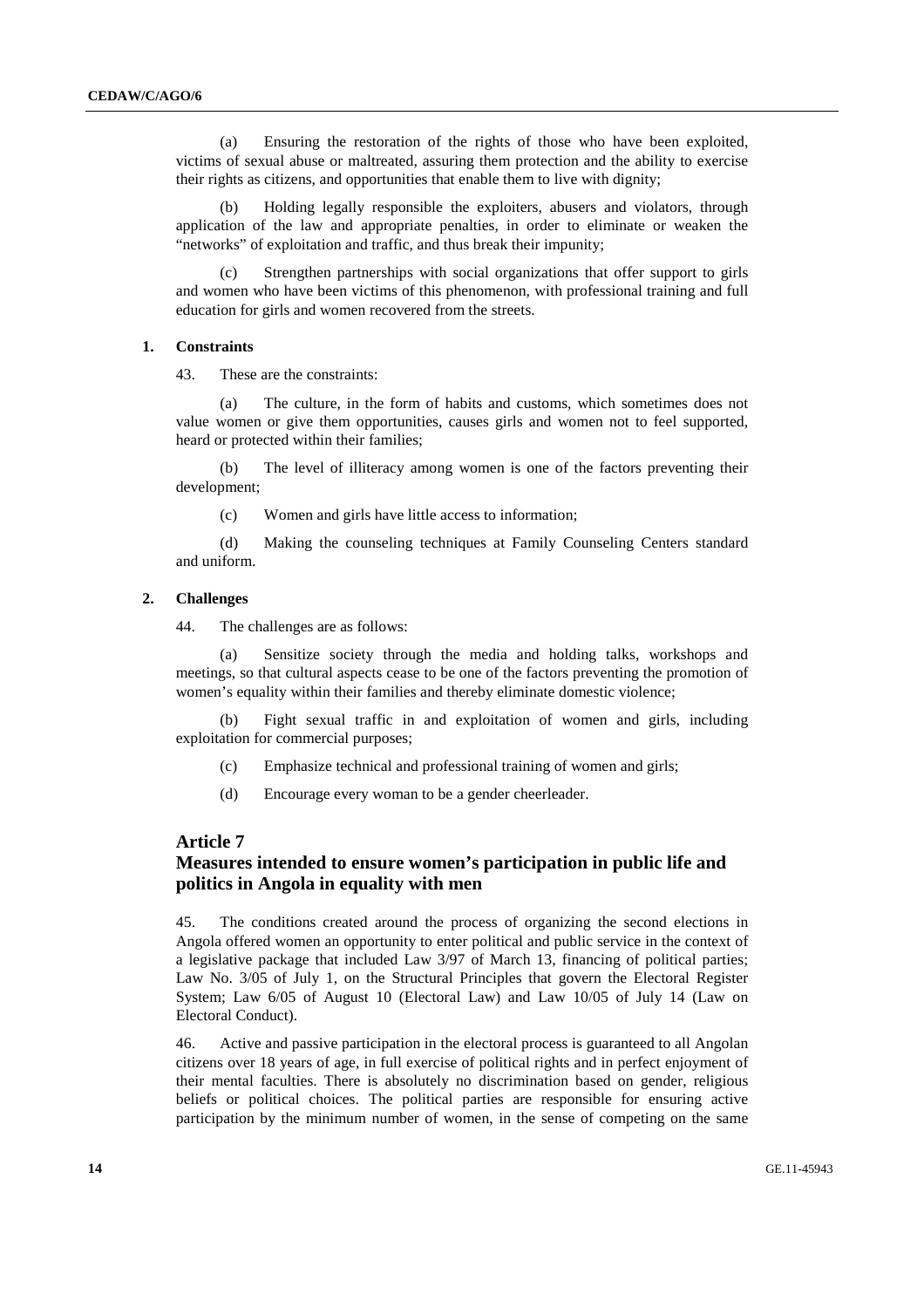conditions as men and therefore having the ability to attain the political positions resulting therefrom.

47. Restrictions on the right to vote apply to those aged under 18 on voting dates, to those declared insane by the health services and to criminals who have lost their civil and political rights, temporarily or permanently. These restrictions also apply to foreigners and immigrants, as this act covers Angolans exclusively.

48. For the Government that resulted from the 2008 legislative elections the percentage of women in the National Assembly increased from 15% to 38.6%. This change also occurred in other decision-making areas.

# 150 100 **NEN WOMEN** 50 O MEMBERS

 **Representation in National Assembly** 

49. In terms of women's participation in non-governmental organizations and associations, the advocacy work undertaken by the Government resulted in incentive for the creation of the Network of Women Ministers and Members of Parliament in 1999. This network includes, aside from Ministers and Deputies, Assistant Governors, current and former Ambassadors; the Federation of Women Entrepreneurs of Angola in 2001; Association of Policewomen in 2004; Association of Women Journalists 2008; Association of Women Living with HIV and AIDS in 2006 and Association of Women Jurists.

## **Article 8**

## **Measures needed for women to participate in the representation of the country internationally and to work for international organizations**

#### **1. Representation and participation in international organizations**

50. Since achieving independence in 1975, Angola has endeavored to abide by International Legal Instruments. Thus, in the mid-nineteen eighties Angola joined some international gender conventions, namely the Convention on the Elimination of All Forms of Discrimination Against Women (September 17, 1986) and the Convention on the Political Rights of Women (1986).

51. The diplomatic corps is structured as follows: Ambassadors, Minister Advisors, Advisors, 1st, 2nd and 3rd Secretaries, Attachés (this is merely an entry category, as diplomats become 3rd secretaries as soon as they complete their probation period) and Consuls General, who do not constitute a diplomatic category. Except for the Ambassador, all, including the Consul, are appointed pursuant to a proposal of the Minister of Foreign Relations.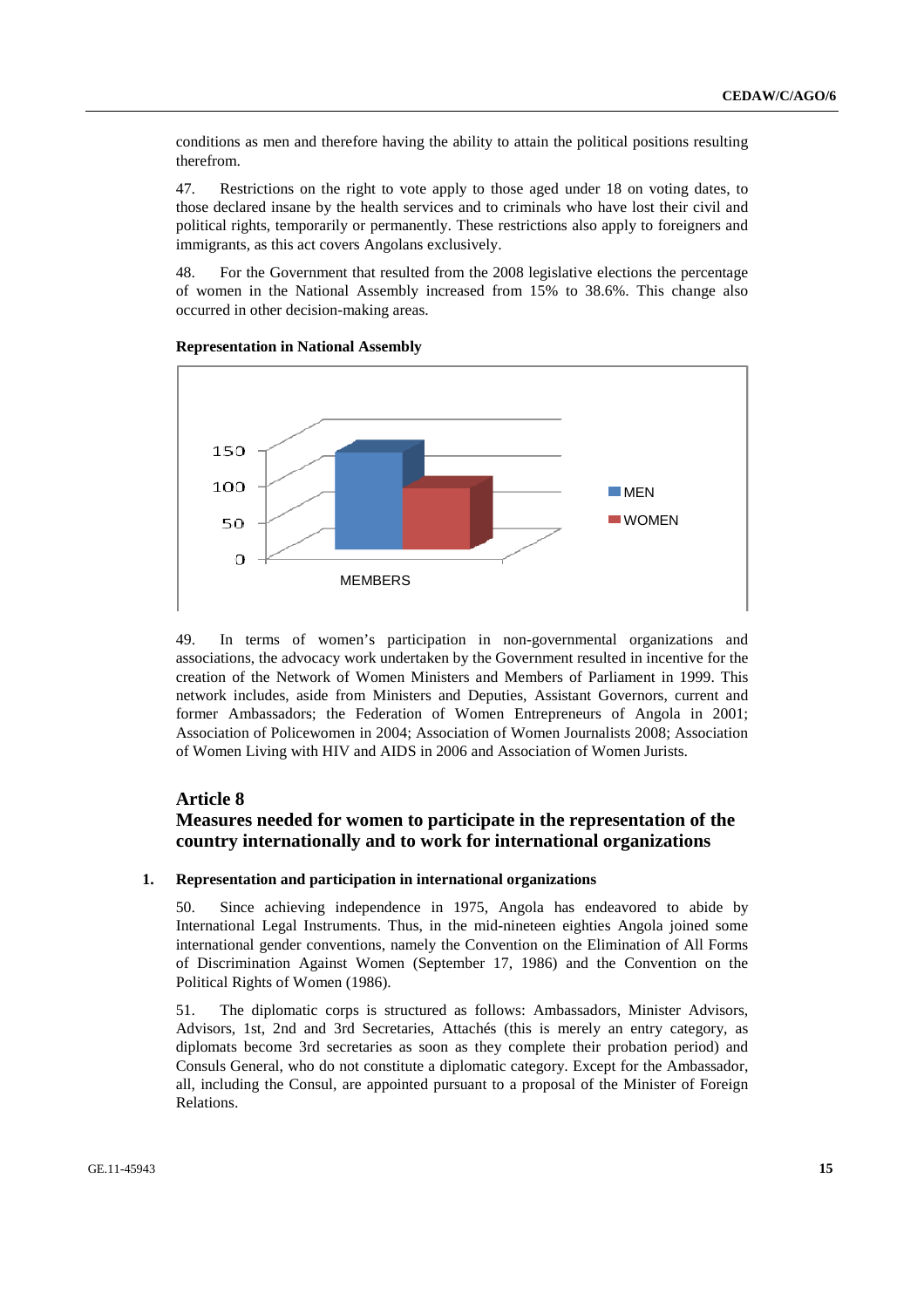52. One obtains access to a diplomatic career by taking a civil service examination, without distinctions based on race, gender or religious beliefs. The table and graph below show an increasing trend towards the achievement of balance as to gender.

*Note:* We can point, among such representatives, to an Angolan who is Secretary General of the InterAfrican Coffee Organization and another who is the 4th Vice Chairman of the African Sports Organization.



#### **Evolution of Diplomatic Corps composition**

#### **Article 9**

## **Ensure that women do not lose their citizenship upon marrying foreigners and can pass citizenship on to their children**

#### **Law on Citizenship**

53. A foreign man who marries an Angolan women, or a foreign woman who marries an Angolan man, may become Angolan citizens after five years have passed, provided that a request to do so is made and subject to examination of the spouse. Marriage to a foreigner does not affect the citizenship of the Angolan spouse. Therefore, no Angolan loses his or her citizenship as a result of marrying a foreigner.

54. The only Angolans who lose their citizenship are those who voluntarily become citizens of another country and renounce Angolan citizenship; those who exercise, without authorization from the National Assembly, functions of sovereignty in favor of a foreign country; minor children born abroad of Angolan parents, who become citizens of that country and upon reaching adulthood renounce Angolan citizenship; children adopted by foreigners who, upon reaching adulthood, renounce Angolan citizenship.

55. The Law on Citizenship now in effect also provides the right to citizenship to a child of a father or mother who is an Angolan citizen and is born in Angola, or a child of a father or mother who is an Angolan citizen and is born abroad; thus, the law is very broad. It guarantees that any female child born to an Angolan woman, regardless of the father's nationality, is an Angolan citizen, whether that child is born abroad or in Angola.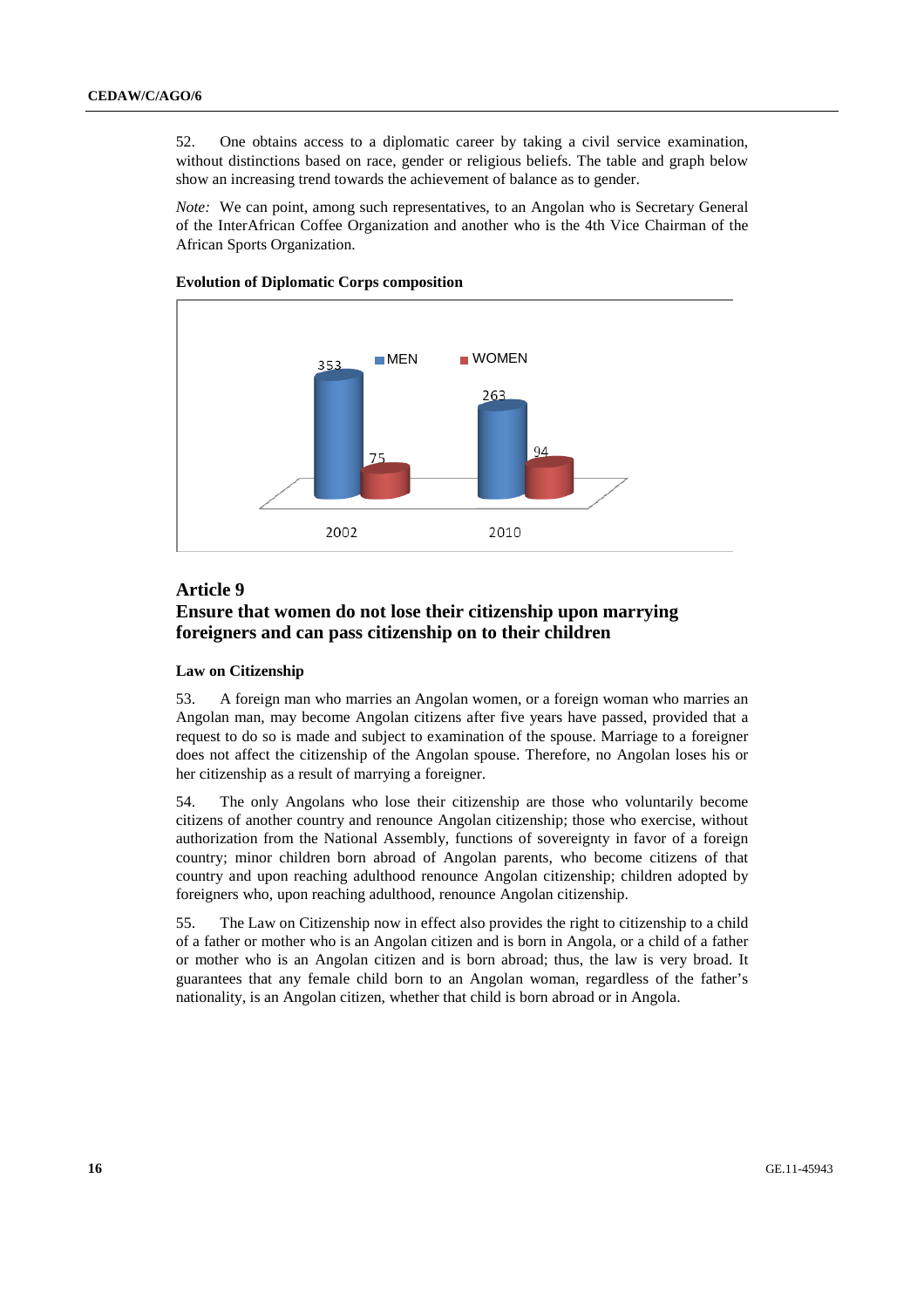## **Article 10 Necessary measures intended to eliminate all barriers that hinder access to education, sports and health**

#### **1. Education and professional training**

56. Access to education is a right guaranteed by the Constitution of the Republic of Angola. Article 79, no. 1, of the Angolan Constitution states that the Government will promote access to literacy training, education and sports, and will encourage the participation of various private agents in making such access a reality.

57. The Educational System in Angola was negatively affected at all levels by low attendance (41% of children were not in the school system in 1997, a difference of 50,000 students) because of the war that lasted until 2002.

58. In 2008 the Educational System had 5,736,520 students (the majority of them in elementary school, see table no. 12 – students by level of education), 191,867 teachers, of whom 65% have teacher training, and 50,516 classrooms.

59. The ability to admit new students (registrations) increased from 2,558,136 to 5,736,520. In other words, between 2002 and 2008 3,178,384 new places were created in Angola's school network. In order to achieve the strategic objectives of reducing regional inequalities and contributing actively to national development, the Government provided incentives to increase the number of students from the interior provinces, which resulted in attendance of 66.3% in the interior and 33.7% on the coast.

60. Special Education, a form of education that was greatly expanded in 2004, includes more than 10,000 students from the eighteen provinces who are at various levels of schooling, including higher education.

61. Private and Charter Schools, which were established in 1992 by Decree No. 21/91, were intended to help reduce the number of students not in the educational system. They are important allies in increasing access to schooling, and are thus a partner of the Ministry of Education. Between 2001 and 2007, the number of schools grew to 368, with a total of 3,000 classrooms and 8,223 teachers for 153,940 students in private schools (developed by churches and public interest organizations). We have a total of 713 charter schools with 2,052 classrooms for 143,640 students for primary and secondary education (Cycles I and II).

62. In terms of higher education, in 1997 the public university had 7,916 students, 39% of whom were women whose preferences were for the areas of Education, Business and Law.

63. With the liberalization of the education sector, private schools began to be another alternative for families. Various private universities came into being whose monthly fees ranged from USD 150.00 to USD 300.00. In order to improve education, the Government created the Ministry of State for Higher Education, which then began to coordinate the sector. At present, the public university has 8 departments, higher institutes and various satellites in approximately 8 of the country's provinces, and there is a higher percentage of women studying medicine, economics or education (see table no. 11 of graduates by type of study from the Universidade Agostinho Neto).

64. As a general matter, since the implementation of Educational Reform there have been improvements in the System's main indicators, as the table below shows.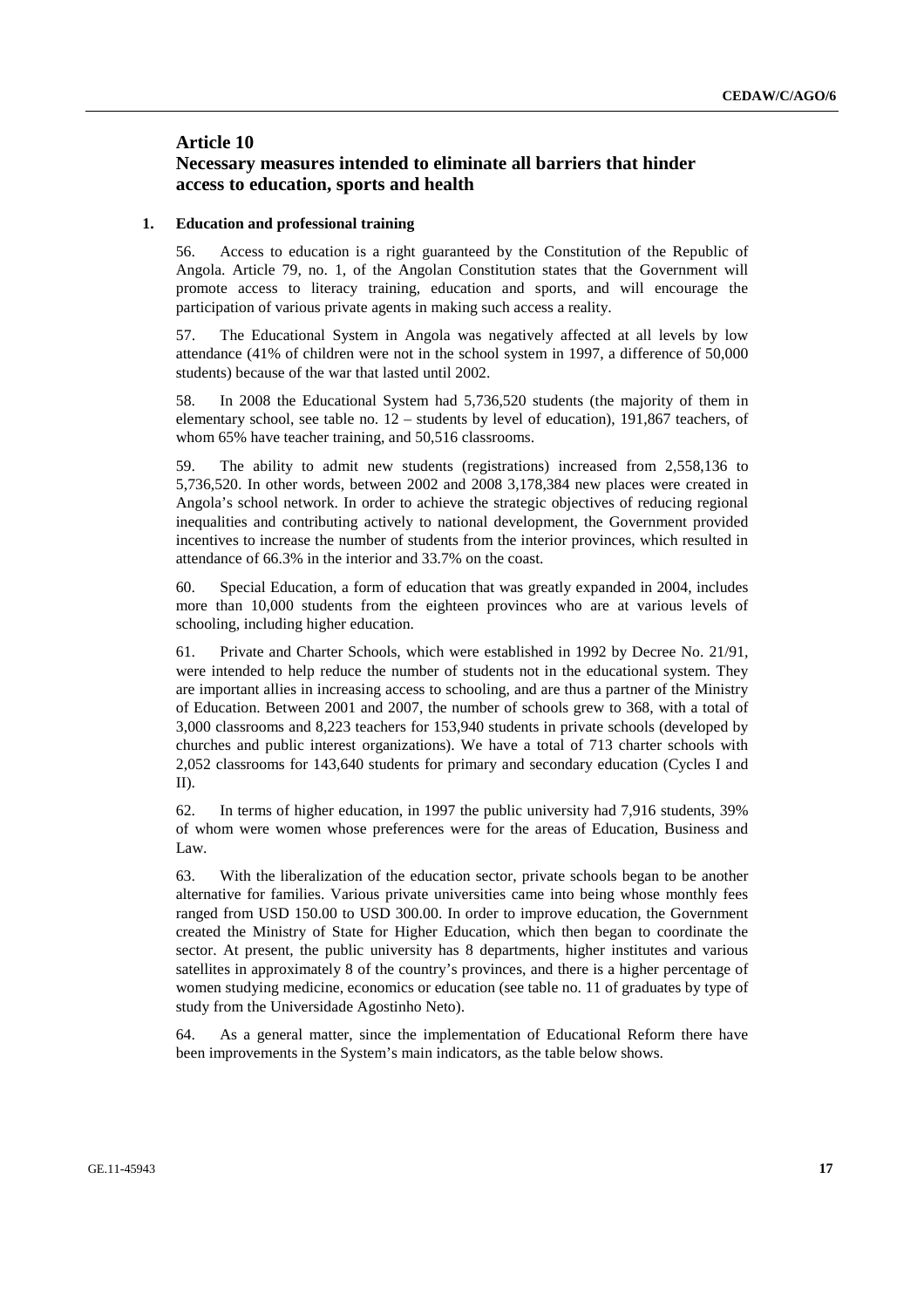| <i>Indicators</i>                       | 2004   | 2007   | % (Incr.)    |
|-----------------------------------------|--------|--------|--------------|
| Failure Rate (TR)                       | 32%    | 22%    | $(-)$ 10%    |
| Dropout Rate (TA)                       | 26%    | 24%    | $(-) 2\%$    |
| System Losses (PS)                      | 58%    | 46%    | $(-)$ 12%    |
| Completion Rate (TC)                    | 42%    | 54%    | $(+)$ 12%    |
| Rate of Working Teacher Training (TFPE) | 51%    | 67.6%  | $(+)$ 16.6%  |
| New Student Admission Rate (TANA)       | 65.8%  | 82%    | $(+)$ 16.2%  |
| New Classroom Rate (TNSA)               | 8.9%   | 9.4%   | $(+)$ 0.5%   |
| New Teacher Admission Rate (TANP)       | 0.89%  | 11.43% | $(+)$ 10.54% |
| Textbook/Student Ratio R(M/A)           | 1/56   | 1/35   | $(-) 1/21$   |
| Teacher/Student Ratio R(P/A)            | 1/39   | 1/32   | $(-)$ 1/7    |
| Literacy Rate (TAL)                     | 65%    | 77%    | $(+)$ 12%    |
| Gross Education Rate (TBE)              |        |        |              |
| <b>Start education</b>                  | 158.5% | 184%   | $(+)$ 25.5%  |
| Primary education                       | 118.1% | 127.1% | $(+)$ 9%     |
| Secondary education                     | 38.1%  | 31.8%  | $(-) 6.3%$   |

 **Changes in main indicators of the Ministry of Education from 2004 to 2007** 

*Source:* GEPE (Office of Educational Statistics and Planning)/MED (Ministry of Education).

65. The indicators show that the majority of children are in the first four grades. There is a slight gender disparity in Basic Education in favor of boys that tends to increase at the more advanced levels.

66. The improvement in the literacy training system provided by peasant associations and cooperatives has reduced illiteracy in women, who according to Ministry of Education data (2009) account for roughly 1,717,052 of potentially illiterate persons.

67. Around 30% of the population over age 15 is illiterate, and the majority of these are women. The literacy and return to school program is operated by 6,698 literacy teachers and 109 supervisors. Starting in 2009 learning will be accelerated through use of independent study and certification of skills through various formal and informal educational environments, which will enable 60% of students to learn to read and write in the space of 3 months.

68. The School Snack Program is about to be implemented throughout Angola. Between 2005 and 2008, around 944,721 primary school children benefited from this program, which is intended to keep children from dropping out of school due to lack of food, and to improve their ability to learn.

69. National languages were introduced to the educational system to prevent linguistic exclusion and preserve cultural identities. This project involves 12,000 students in 240 classes and is in the experimental phase. The Angolan Government has carried out training activities concerning the issues of gender, environment, HIV and AIDS, citizenship, gender violence and home economics, among others.

70. Dropping out of school continues to be a concern. According to the MICS the highest dropout rates occur in those over 10 years of age.

71. Information on reproductive health has been introduced into the primary school curriculum with the support of the UNFPA. In order to solve some problems, the NGOs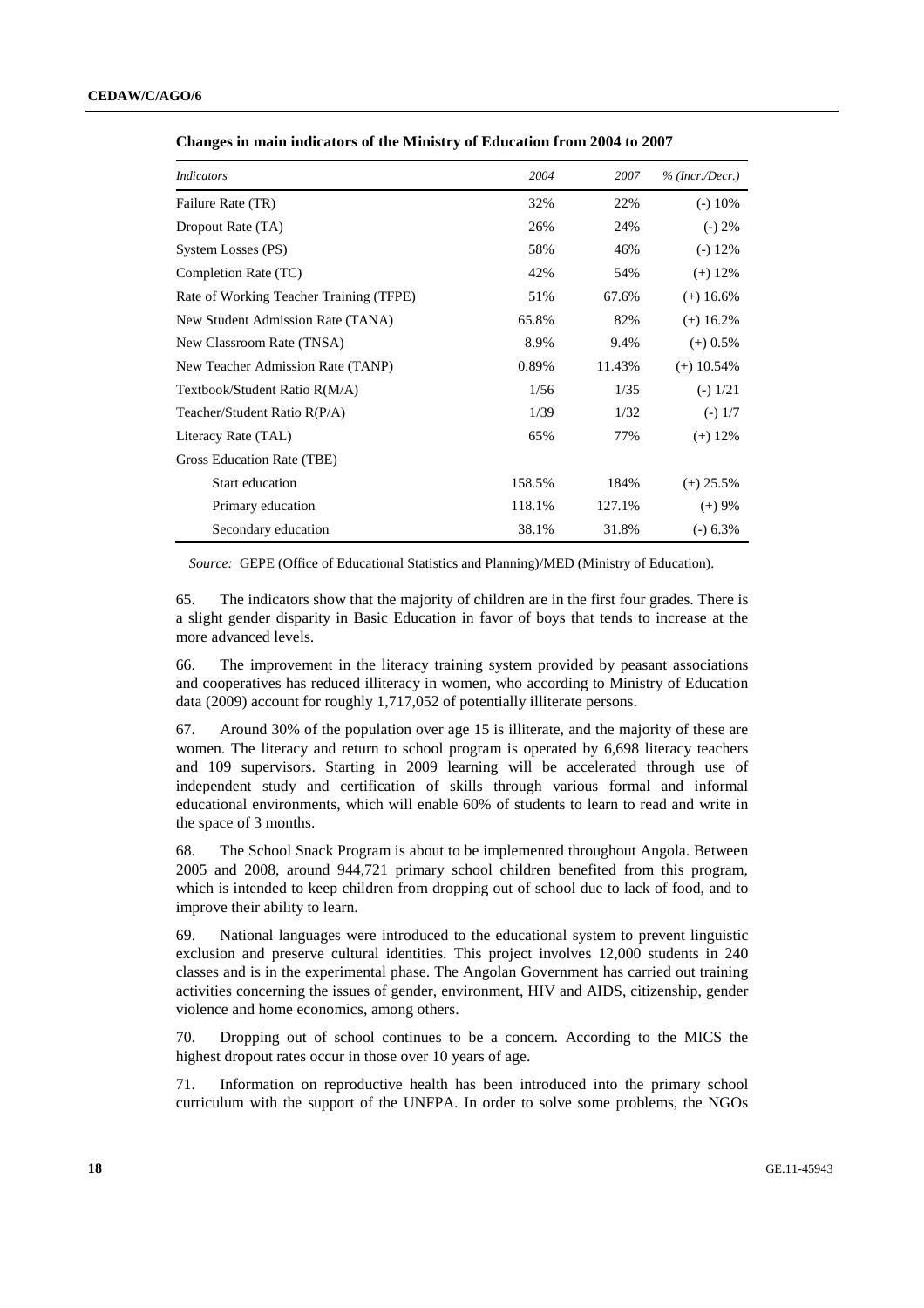that work in the areas of AIDS and Human Rights have been collaborating with the schools, holding talks, discussions and conferences.

#### **2. Access for women to professional training in science, technology and continuing education**

72. Based on the courses of study attended, women prefer Education, followed by Business and Law, Medicine, Engineering, and finally Agrarian Sciences. This conclusion, taken by itself, is symptomatic of the influence of social preconceptions on the professions women choose.

73. This situation is in line with the trend found in professional training, where women choose to take courses in Administration, Secretarial Work, Sewing and Tailoring, and Cooking.

#### **3. Financing and educational reform**

74. Although the Government is the main source of educational financing, the resources allocated to this sector, even when supplemented by contributions from development partners, families and some small revenues from schools, are still well below the basic financial resources needed.

75. Indeed, an analysis of the Government's expenditures on Education shows that the amount of the Federal Budget allocated to this sector never reached 10% of the total budget. It is below the averages for education in Africa, which are 17.8% and 16.7% in the SADC countries. The goal of the Education for All Program is 20% by the year 2015.

76. Expenditures on education, as a percentage of GDP, dropped to 1.8% in 1994 and increased slightly in 1995 to around 2.5%. Even so, these are very low percentages compared to most African countries. In 2009 education expenditures were 7.9% of the total Federal Budget.

77. It should be noted that investments in the period 2004 through 2008 totaled AOA 551,737,426,520.00, equal to cumulative growth of 140.77% and a growth rate of 188.09% compared to the investments made in 2008.

|                 |                  | 2004           |       | 2008            |       |
|-----------------|------------------|----------------|-------|-----------------|-------|
|                 | Education        | Amount         | $\%$  | Amount          | $\%$  |
|                 | Federal budget   | 69 637 027 360 | 100.0 | 200 620 366 399 | 100.0 |
| Education       | Preschool        |                |       | 51 031 062      | 0.03  |
|                 | Primary          | 3 265 346 418  | 4.69  | 36 214 205 032  | 18.05 |
|                 | Secondary        | 2 771 420 202  | 3.98  | 59 817 713 369  | 29.82 |
|                 | Technical        | 2 405 286 895  | 3.45  | 570 398 007     | 0.28  |
|                 | Higher education | 4 524 661 497  | 6.5   | 18 390 613 430  | 9.17  |
| Adult education |                  | 7 626 434      | 0.01  | 1 304 040 301   | 0.65  |
| Other services  |                  | 56 662 685 914 | 81.37 | 84 272 365 198  | 42.01 |

#### **Education expenditures in Kwanzas (2004–2008)**

*Source:* MINFIN.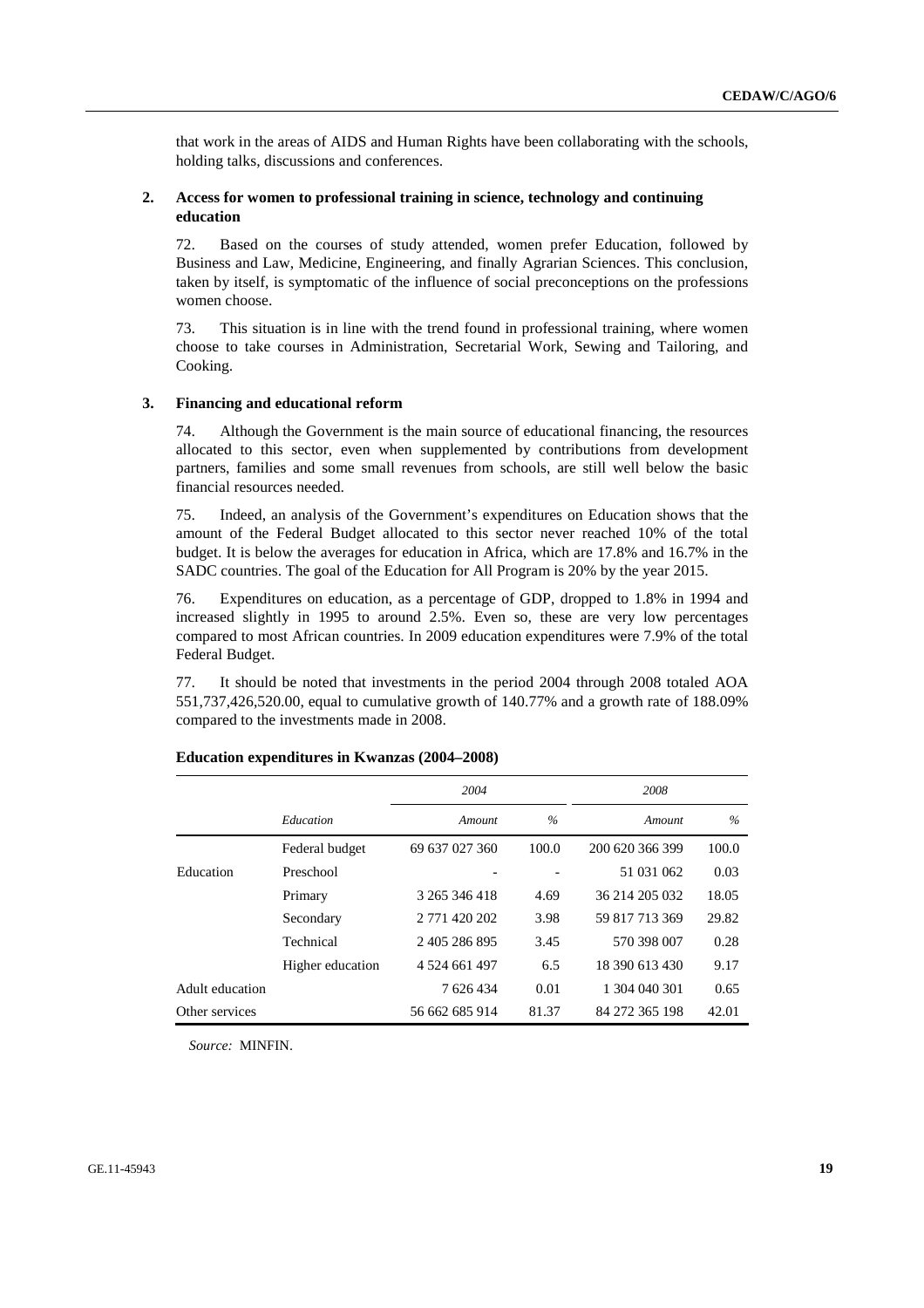#### **4. Elimination of illiteracy in women**

78. Despite the efforts that have been made to increase investments in Education, particularly the 1997 reintroduction of the National Literacy Campaign in whose implementation the Ministry of Education and Culture is working with public interest organizations, illiteracy rates among the adult population remain high.

79. The illiteracy rate among women is between 70% and 79%; it is 50% in men. This alone demonstrates the work that lies ahead for the Government and its social partners. Of adults over 19 years of age, with the incidence higher for women, three-fourths never attended school or did not attend long enough to reach a level at which there was mastery of reading and writing.

80. As part of the strategy to increase literacy and education among adults, the MEC is giving priority to achieving literacy and providing training to women and girls. Some binding protocols have already been entered into with social partners, namely the Caritas of Angola, the Organization of Angolan Women, the Eduardo dos Santos Foundation and the Abundant Life Association. These protocols have established that the responsibilities of the MEC include training trainers, certification of knowledge, donation of basic teaching materials and, pursuant to a private-public partnership agreement, the compensation of trainers.

#### **5. Constraints**

81. Notwithstanding the work performed by the Government and public groups regarding sensitization to behaviors, attitudes and practices, early pregnancies still occur that contribute to girls' dropping out of school, thus delaying the possibility of their timely education. This fact in no way contributes to increasing girls' school attendance rates:

 (a) The role traditionally assigned to women (domestic work) often prevents a girl from attending school, because she is literally required to perform, first and foremost, the duties of a mother;

 (b) The high level of illiteracy in women is still a serious obstacle to empowerment.

#### **Article 11**

## **Measures needed to provide women access to jobs and salaries equal to those of men and adoption of special measures to protect women during pregnancy and after giving birth, and to protect against dismissal**

#### **1. Jobs**

82. Article 76, no. 1, of the Angolan Constitution establishes the right to work as a right and duty of all persons. Number 2 of this same article establishes the right to professional training, fair compensation, time off, vacations, protection, and work health and safety.

83. Even though the General Labor Law was approved in 2000, it fully embodies the constitutional principles set forth in the Constitution approved this year, 2010, concerning equal treatment at work.

84. In terms of job discrimination, our Law is not discriminatory. Article 3, no. 1, of the General Labor Law expressly states the following: "All citizens have the right to work that is freely chosen, with equal opportunity and without any discrimination based on race, color, gender, ethnic origin, marital status, social position, religious or political beliefs, union affiliation or language."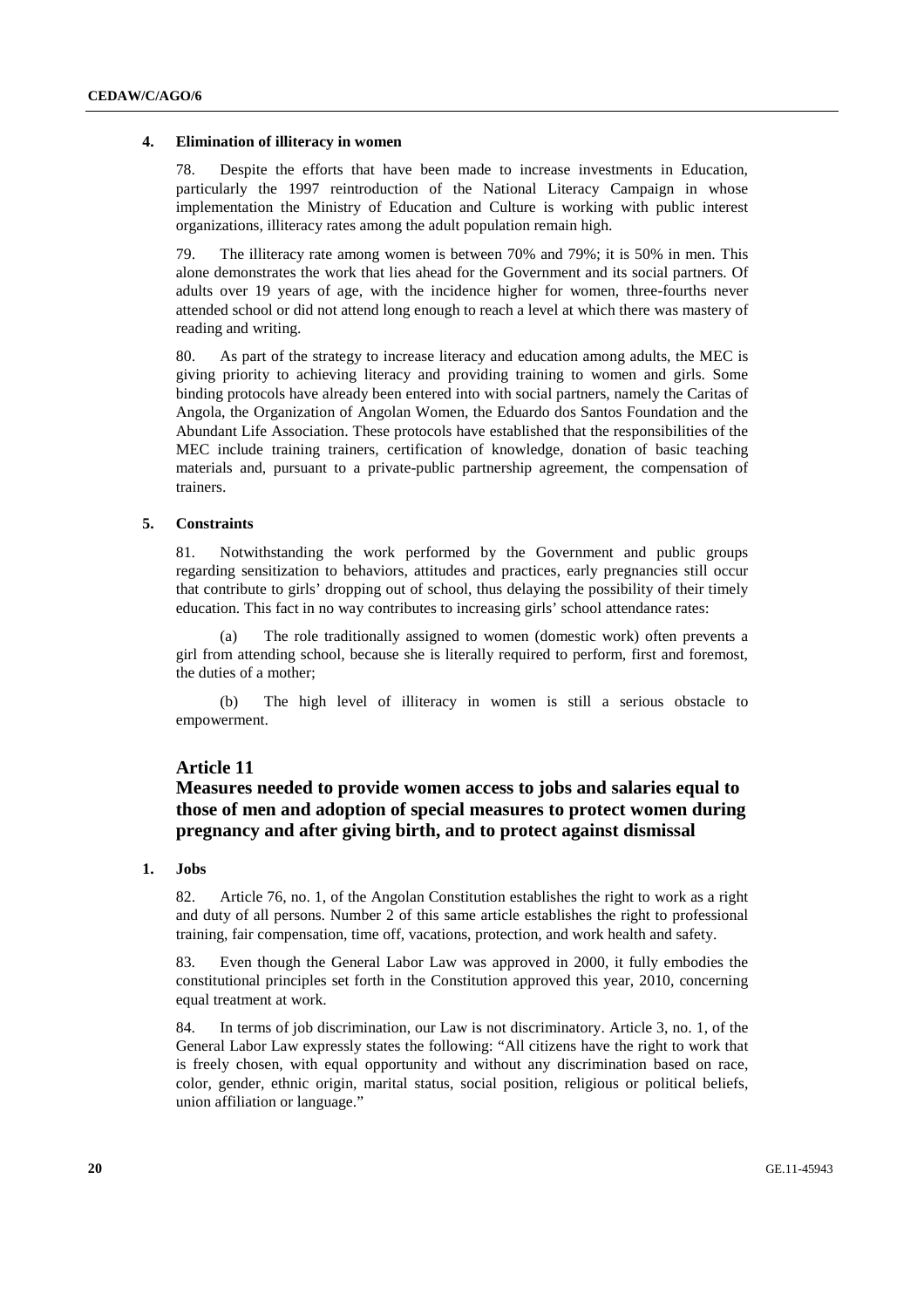85. As a corollary to the prohibition on discrimination, nos. 1 and 3 of Article 164 of the General Labor Law establish the following:

1. "Employers are required to offer, for the same job or for a job of equal value based on working conditions, qualifications and the work to be performed, the same compensation to all workers, without any discrimination and in compliance with the provisions of this law."

3. "The categories, classification criteria and professional promotion, and all the other bases for calculation of compensation, namely the evaluation criteria of the positions, must be the same for workers of both sexes."

86. However, because of the potential risks to genetic function, unhealthy and dangerous jobs are prohibited, such as underground work, subject to its performance in work locations or places provided with adequate equipment that is effective at eliminating the risk.

87. The list of occupations in which women may not engage:

 (a) The conditions to which the work of women in these conditions are subject (no. 4);

 (b) Periodic review (no. 5); also with regard to the term and organization of the work (Art. 271).

88. The break between one day's work shift and the start of the work period on the following day is increased to 12 hours; pursuant to no. 6 of Art. 97 the rule is 10 hours.

89. The law also provides for not working at night without authorization from the Labor Inspection Department (IGT) (letter (b), no. 1). The IGT must respond within 3 business days; if it does not do so, authorization is deemed granted.

90. Authorization granted in exceptional situations (no. 2):

 (a) Force majeure – that causes an abnormal change in the operation of the center;

 (b) When the raw materials being processed are subject to rapid change and run the risk of unavoidable loss if the work does not continue;

(c) If one has agreed, if the work is organized by shifts.

91. Exceptions to night work (no. 4):

 (a) Workers who perform functions of a management or technical nature that involve responsibility;

 (b) Workers who work in health and well-being services, provided that they do not customarily perform manual labor.

92. Workers who are subject to working at night for the reasons noted above, and who are responsible for children under the age of 10, must be excused when they offer and demonstrate reliable reasons (no. 5), reference to no. 4 of Art. 104.

#### **2. Protection of mothers**

93. Access to special rights subject to provision of proof to the employer that one is pregnant, by presenting a document issued by the health service, unless one's condition is obvious; therefore, women have the right to:

 (a) Not perform tasks that are inadvisable in their condition, assurance by employers of work that is appropriate to their condition (a);

(b) Not to engage in extraordinary work or to be transferred (b);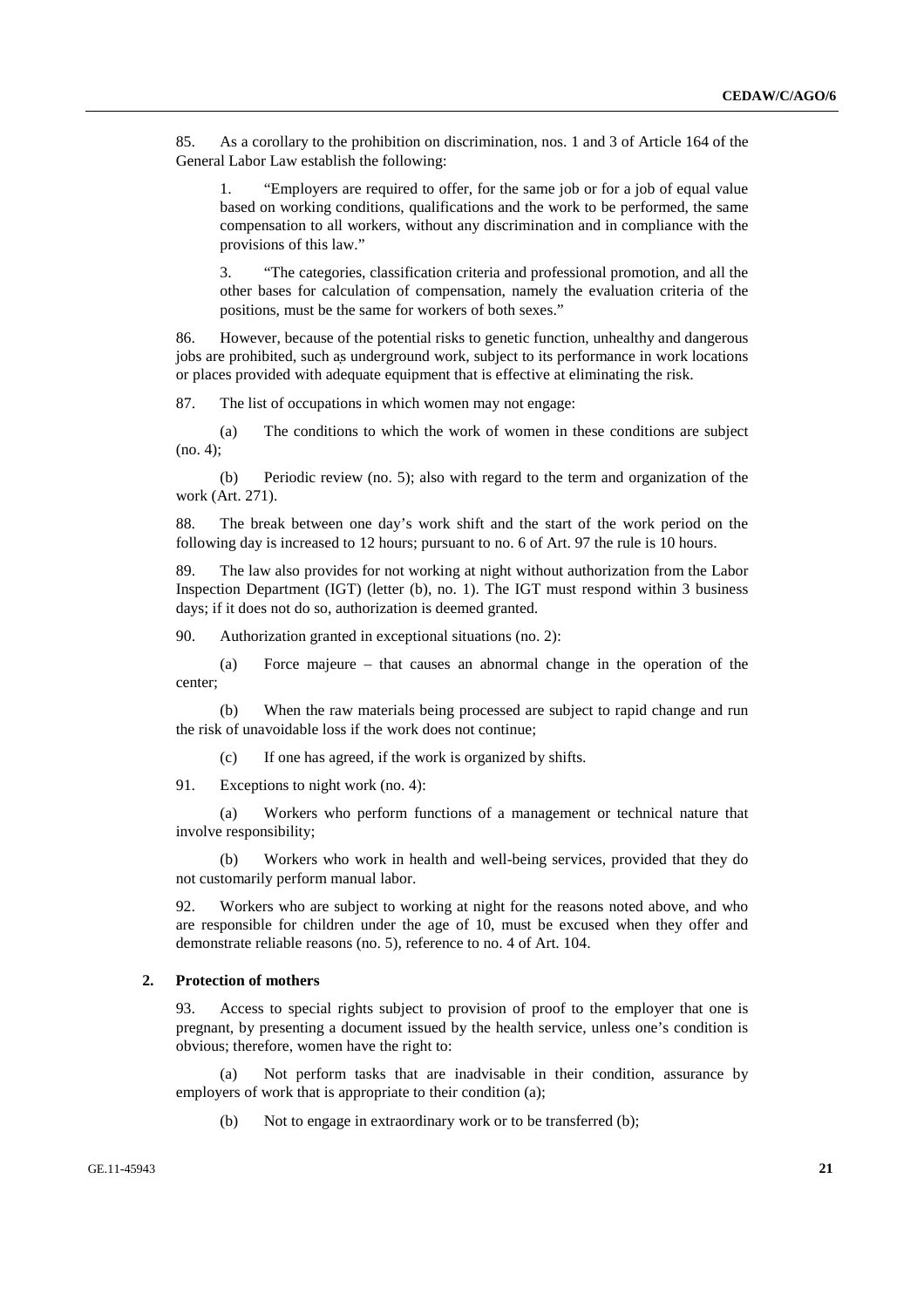(c) Not be authorized by the IGT to work at night (c).

94. The last prohibition is applicable until three (3) months after the birth, and may be extended if a medical document states that the need for such extension is justified (no. 3). A woman must not be dismissed except in case of a serious disciplinary violation (d) for one year after giving birth (no. 4).

#### **3. Maternity leave**

- 95. Maternity Leave of 3 months starts 4 weeks before the expected birth date.
- 96. Exceptions are:
	- (a) Extension of time period  $-4$  weeks in the event of multiple births (no. 3);

 (b) Extension – time necessary to reach 9 weeks if the birth occurs after the expected date at the beginning of the leave (no. 4);

 (c) Prohibition on return to work – if the worker does not have 6 weeks of rest after the birth (no. 5);

- (d) Advance of maternity subsidy reimbursed by Social Security (no. 6);
- (e) The leave counts for purposes of time worked (no. 7);
- (f) Maternity leave in unusual situations (Art. 274);

 (g) Abortion or stillbirth – obligatory 6 weeks of leave following the date of a miscarriage or stillbirth (no. 1);

- (h) Death of the child before the leave (no. 2);
- (i) Leave ceases provided that 6 weeks have passed since the birth;
- (j) The worker returns to her job one week after the death.

97. Supplementary leave (Art. 275) can be enjoyed after the leave period has ended. There is no advance notice to the employer and it is not paid leave (no. 2).

98. On absences during pregnancy (Art. 276), during pregnancy, and up to 15 months after giving birth, women workers are entitled to be absent 1 day per month, without loss of salary, for medical treatment and caring for their child.

99. An exception is that the right not available in period after giving birth when working part time (reference to Art. 270).

100. On termination of the contract at the woman worker's initiative (Art. 277), the contract may be terminated during pregnancy and for up to 15 months after giving birth, without any indemnification obligation, by means of one week's advance notice.

101. Regarding protection against dismissal (Art. 278), during pregnancy and for up to 12 months after giving birth women enjoy special rules and regulations protecting against individual dismissal.

102. With respect to supplementary vacation (Art. 279), vacation period is increased by 1 day for each child up to 14 years of age.

#### **4. Women and Government**

103. The total number in government today is 310,683; 34,175 are in the federal government and 276,507 are in local government. These numbers do not include the women working for the Ministries of Defense and the Interior, or National Assembly members. Women represent 33% of the total (102,525). The Education sector has the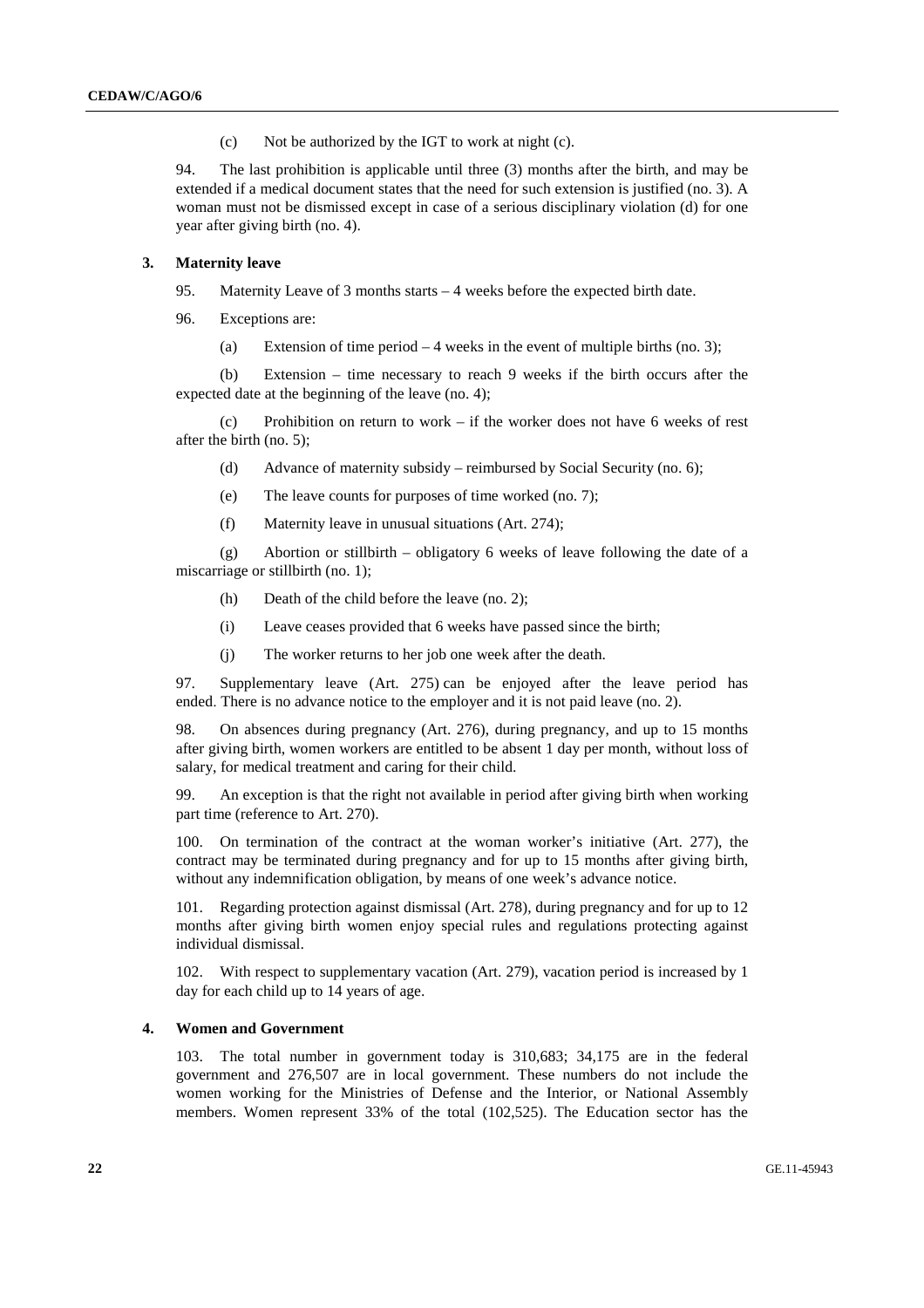highest concentration of women – 67% in 2008 and 55% in 2009, followed by Health, with approximately 21% in each of these two years.

#### **(a) Constraints**

104. Discrimination against women in terms of employment:

 (a) Discrimination still exists, in terms of the right to work, against people who are seropositive and people who have disabilities;

 (b) Some gaps still exist in terms of employment opportunities for women in the private sector;

 (c) With regard to the right to freely choose one's profession, job, promotion, etc., the procedures of the government's General Inspectorate need to be strengthened, in order to better ensure compliance with the policies approved in this area;

Social security exists for women who work in the formal sector, specifically in cases of reform, unemployment, illness, disability, old age or any other inability to work. There are laws and decrees that govern the prerequisites for exercising this right.

105. The study of the informal sector in Luanda (Mário Adauta) estimates the gross unemployment rate at 32.3%, and for women at 35.6%, seven percent higher than for men.

106. The unemployment rate varies significantly depending on the population groups under consideration. It varies a great deal among age groups, and is high in the 19-year-old age group. The numbers are indicative of the high dropout rate in the capital, which, combined with the poverty of the families, drags this segment of the young population into inactivity.

107. Concrete calculations of the real unemployment rate in Angola do not exist. Estimates provided in the Report on Human Development in Angola (UNDP, September 1997) say that urban unemployment is 30–35% of the population over 10 years of age (this number rises to 45% if the age range used is 7 or older).

108. It should be noted that professional training plays a very important role in employment policy. Between 2003 and 2006 there has been significant growth in the institutions, companies and persons licensed to engage in professional training and rehabilitation. In 2009, 421 professional training centers, both public and private, were registered. There has been growth compared to earlier years, as the data below show.

| Professional training             | 2007   | 2008   | 2009   |
|-----------------------------------|--------|--------|--------|
| Training skills                   | 27 809 | 60 516 | 62 685 |
| Professional training centers     | 341    | 401    | 421    |
| Training of Civil Servants (ENAD) |        |        |        |
| Training performed                | 134    | 70     | 52     |
| Training participants             | 3467   | 2098   | 2434   |

109. The process of professional training is a priority in the context of promoting conditions to increase the value of human resources. For that reason, since 2004 infrastructure conditions have been created that make it possible to provide more resources to the National Professional Training System and to develop Initial Training and Ongoing Training activities, and to make adjustments in occupational profiles to suit the labor market.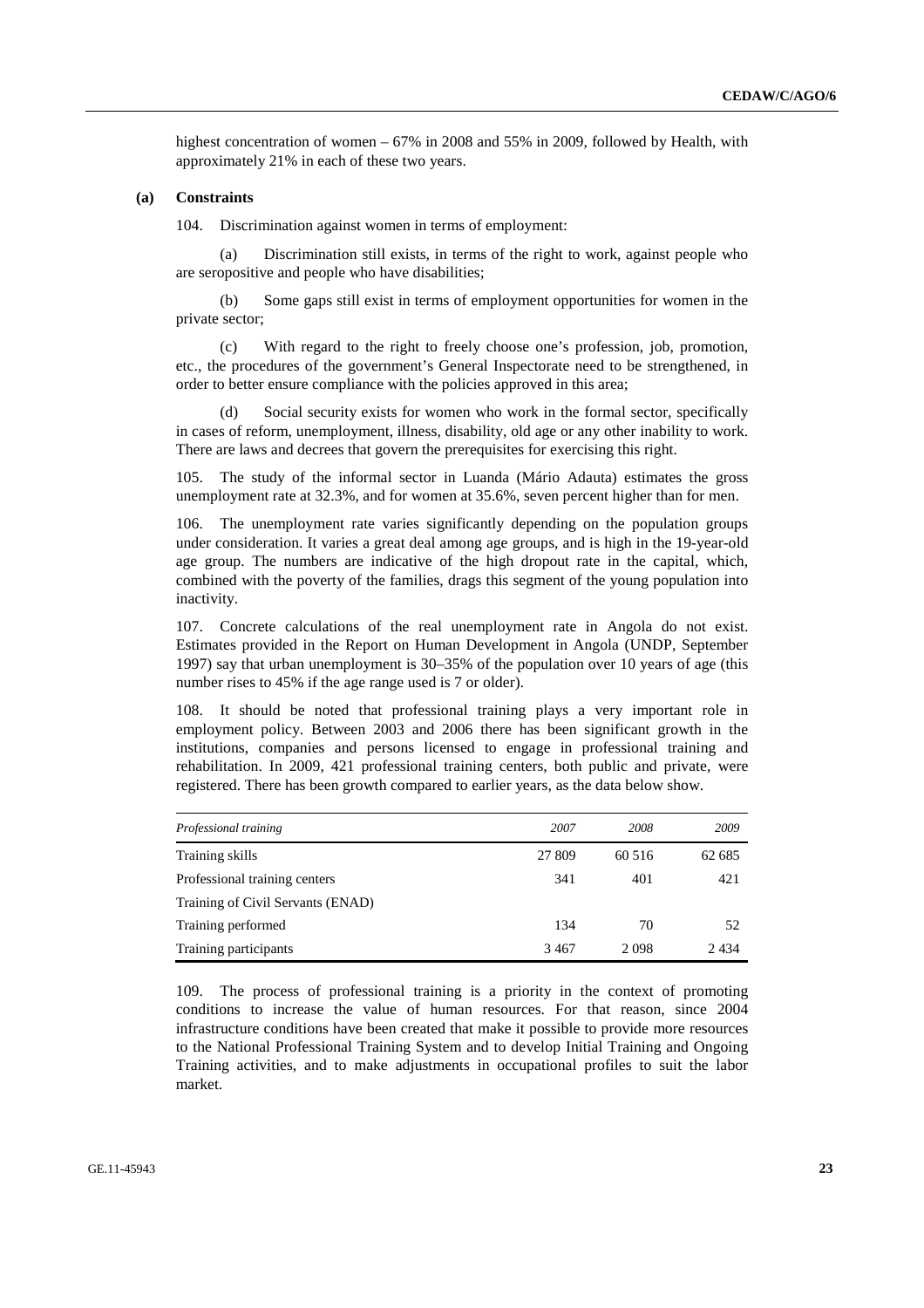110. If training is broken down by occupation, one sees that the specialty of civil construction, followed by and including electricity and computers, totaled more than 60%. These indicators clearly show that trainees' interests coincide with the needs of the labor market, and therefore with the supply of jobs.

111. Through direct intervention the employment market absorbed around 44% of the persons trained. The remaining 56% opted for other self-employment solutions or independent work.

#### **5. Social protection**

112. We estimate that around 4% of the population of Angola is over 60 years of age, which is equal, in absolute numbers, to around 605,000 elderly, all of whom are living in extreme poverty.<sup>2</sup>

113. Law No. 7/04, Social Protection Bases, which revokes Law No. 18 of October 27, 1990, has as its purposes: national solidarity reflected by redistribution of financing through resources obtained from taxes; the well-being of people, families and the community, which is achieved through social promotion and regional development that gradually reduces social inequalities and regional asymmetries; prevention of situations of want, dysfunction and marginalization through the implementation, in cooperation with those at whom the activities are aimed, of special protective activities for the most vulnerable groups; ensuring minimum subsistence levels for people and families in situations that are especially serious, whether because of their unforeseeability or size, or because of the recipients' complete inability to recover or participate financially.

114. The persons to whom this Law applies specifically include: people or families who live in extreme poverty; women in disadvantaged situations; children and adolescents with special needs or in risk situations; elderly who are physically or financially dependent and/or isolated; people with disabilities, in situations involving risk or social exclusion; unemployed persons at risk of marginalization (see table below).

| Obligatory social protection | 2007      | 2008      | 2009      |
|------------------------------|-----------|-----------|-----------|
| Average pension              | 19 700.00 | 22 644.00 | 25 495.27 |
| Contributors                 | 16 3 5 5  | 21 367    | 26 4 6 6  |
| Insured persons              | 524 736   | 625 342   | 757910    |
| Pensioners                   | 66 598    | 71 318    | 59 951    |
| Dependency rate              | 7/1       | 8/1       | 8/1       |

## **Article 12**

## **Measures intended to give women the same access as men to health and family planning services, and adequate services during pregnancy, birth and the prenatal period**

### **1. Health**

115. Issues related to medical and health care of children, mothers, people with disabilities, people with AIDS, the elderly, etc., today are addressed in the Constitution, as

 $2^2$  (Study on socioeconomic conditions of the elderly in Angola.)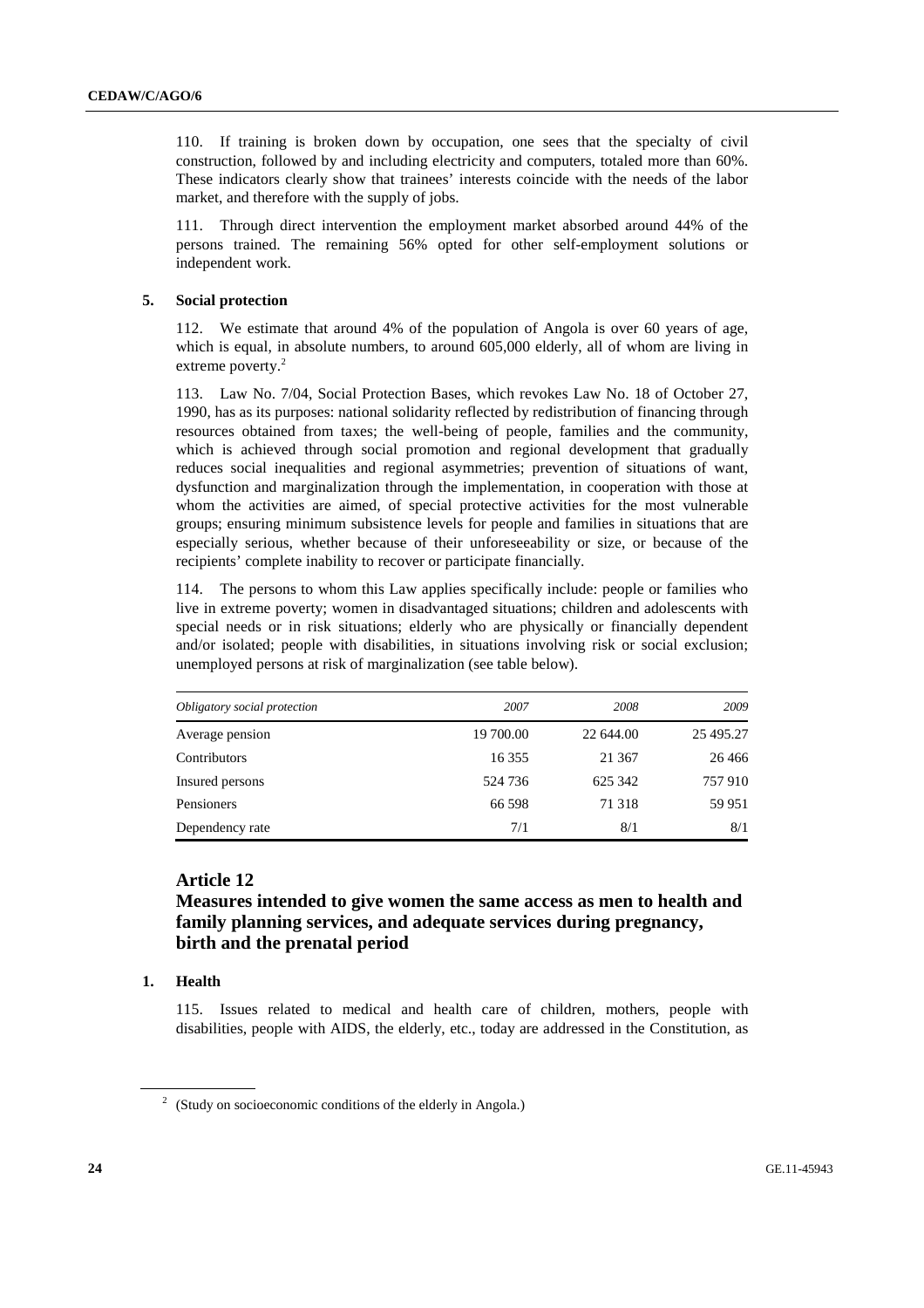Article 77, no. 2, states: To guarantee the right to medical and health care the Government must:

(a) Develop and ensure the functionality of a health service throughout Angola;

 (b) Regulate the production, distribution, trade in and use of chemical, biological and pharmaceutical products and other means of treatment and diagnosis;

 (c) Incentivize the development of medical and surgical education and medical and health research.

116. The Government is going to carry out concrete programs to implement no. 2, letters (a), (b) and (c), and no. 3 of the article in question as the following shows: "Private and public interest initiatives in the areas of health, welfare and social security are supervised by the Government and are carried out according to the conditions established by the Law."

117. The process of political, administrative, economic and social normalization has created the conditions for the implementation of an extensive national reconstruction program in which the health sector is one of the first priorities.

118. In the 2009 Executive Plan, the Department of Health began to implement the directives contained in the Angolan Executive Plan on improving equal access to health by strengthening primary care.

119. In this document we will present the indicators for high impact interventions related to child survival and maternal health taken from the most recent national surveys performed by MINSA and from existing government data.

| Access to basic health services 30% |  |
|-------------------------------------|--|
|                                     |  |

#### **2. Health and development**

120. The most important indicators of health and development are as follows: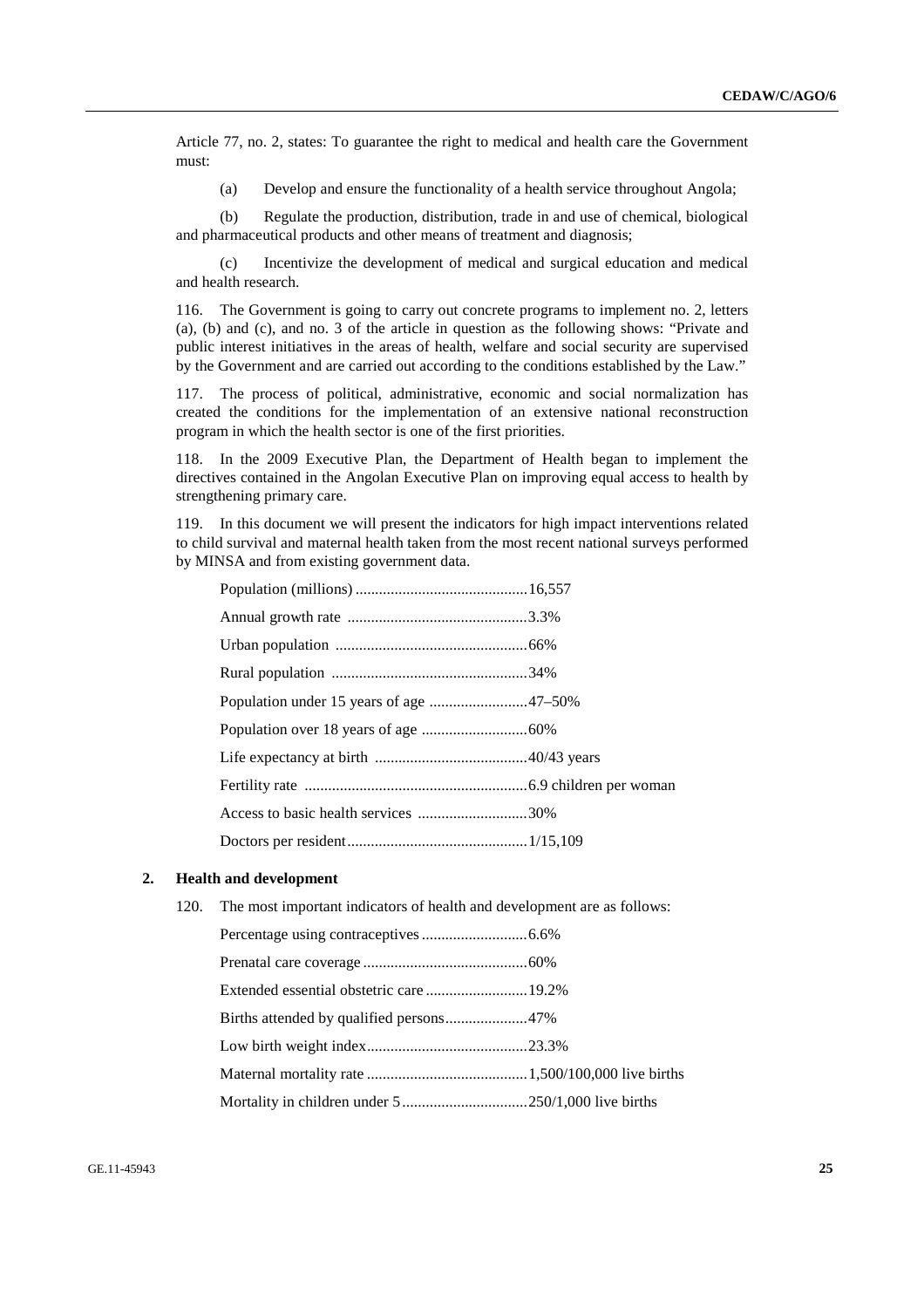#### **3. Fertility**

121. The Fertility Rate is estimated at 6.9 children per woman, compared to a contraceptive use percentage of only 6.6%, one of the lowest in Africa.

#### **4. Reproductive health services**

#### **(a) Maternal health**

122. The Reproductive Health situation in Angola is not very different from the other countries of the African continent. Angola is one of the countries with the most problematic indicators (high fertility rates, maternal and neonatal morbidity and mortality, and low use of contraceptives).

123. The Maternal Mortality Rate in 2001 was estimated at 1,500 per 100,000 live births (MICS, 2001). Since 2007 there has been a slight drop in the Institutional Maternal Mortality Rate, from 417/100,000 live births in 2007 to 359/100,000 live births in 2008. Direct causes of maternal death include pregnancy, giving birth and postpartum complications, which occur in around 15% of all pregnancies. The most common cause is hemorrhage (25%), followed by pregnancy induced hypertension (20%), infections and uterine ruptures. According to the analysis performed in November 2004 of the Reproductive Health situation, only 19.2% of units provide Extended Essential Obstetric Care.

124. Prenatal care has improved, increasing from 251,114 women (52%) cared for in 2007 to 316,751 (60%) in 2008. Fifty percent of births still take place outside health care institutions, which is certainly due to the lack of services in more distant places, failure to use services and scarce resources.

125. There was an increase of 98% in prenatal consultations on Intermittent Treatment of Malaria (TIP) compared to the years 2007 and 2008. Distribution of treated mosquito nets to pregnant women increased from 258,987 (26%) in 2007 to 391,472 (39%) in 2008.

126. Angola's big challenges in terms of reproductive health are to improve universal coverage at the municipal level of routine provision of the full essential package of maternal and child care and services, and to ensure the provision of emergency obstetric care and basic and complete neonatal care to women.

The health system must improve the level of care and service given to other diseases resulting in changes in the economic and social order that have a significant impact on health, such as cervical, breast and prostate cancer.

|                     | 2005 | 2006 | 2007 | 2008 |
|---------------------|------|------|------|------|
| Hemorrhage          | 133  | 109  | 194  | 119  |
| Toxemia             | 123  | 90   | 130  | 51   |
| Puerperal infection | 70   | 43   | 67   | 42   |
| Uterine rupture     | 58   | 46   | 47   | 40   |

#### **Direct and indirect causes of maternal deaths by disease (2005–2008)**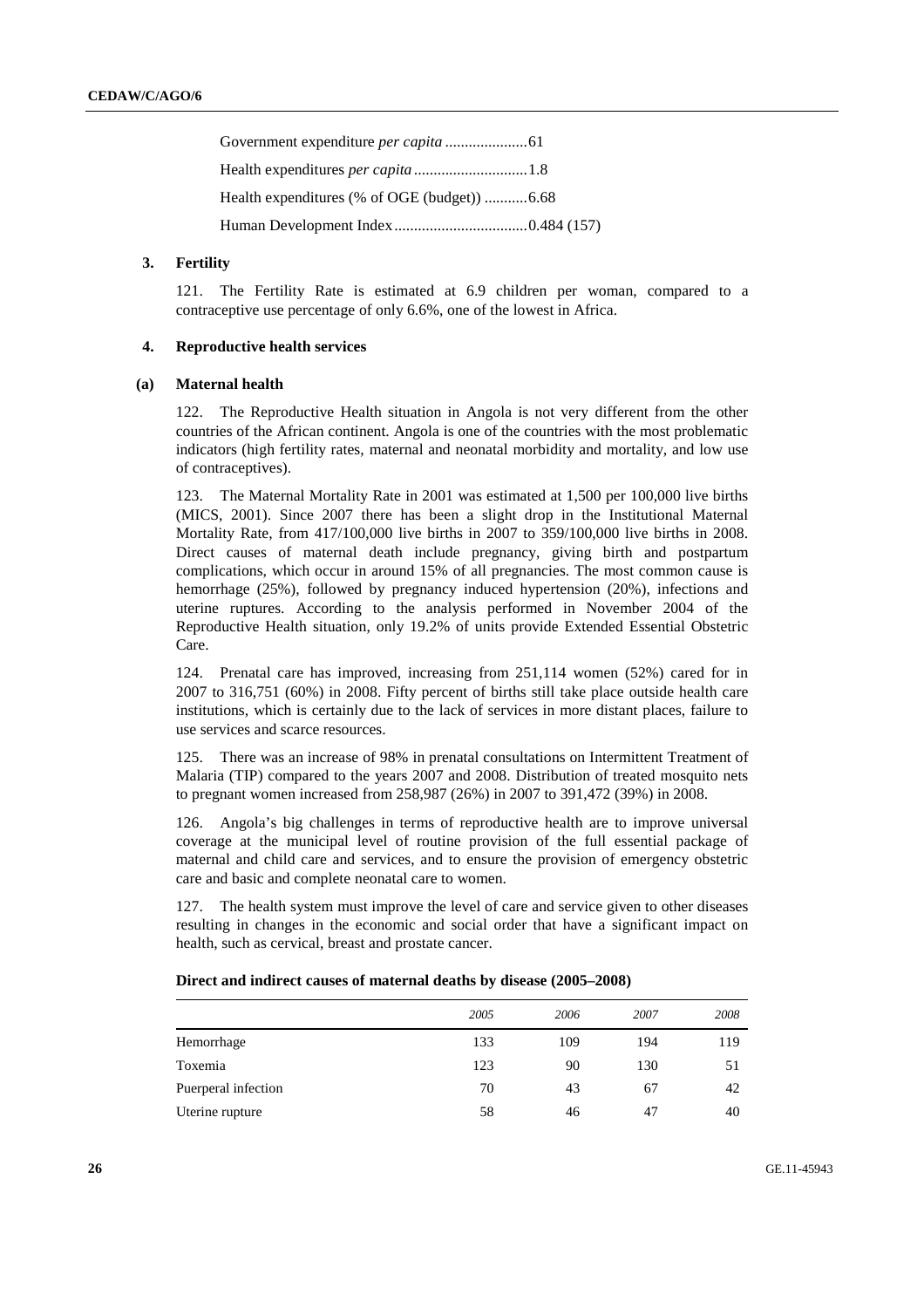|                       | 2005 | 2006 | 2007 | 2008 |
|-----------------------|------|------|------|------|
| Abortion              | 63   | 31   | 61   | 35   |
| Other direct causes   | 103  | 236  | 101  | 76   |
| Malaria               | 217  | 164  | 181  | 147  |
| Hepatitis             | 65   | 33   | 37   | 37   |
| Other indirect causes | 88   | 210  | 211  | 118  |

#### **(b) Child health**

128. The Ministry of Health has performed three nationwide surveys of child survival indicators that show improvement in these indicators. The percentage of children being breast fed only at 6 months increased from 14% in 2001 to 31% in 2007. Counseling and voluntary testing for HIV in pregnant women increased from 2% in 2001 to 45% in 2007. The coverage of the pentavalent and measles vaccines increased to around 80%, and the actual use of SRO in children with DDA, the coverage of vitamin A in children from 6 to 59 months and the children under 5 who sleep under treated mosquito netting are indicators that showed improvement.

129. Nutrition activities have been aimed mainly at improving coverage of micronutrient supplements (vitamin A for children and for women who have just given birth, iron for women who are pregnant or have just given birth, iodized salt for the population in general), the periodic worming of children, improving care of infections such as diarrhea, malaria, acute respiratory infections and other infections that are nutritionally detrimental, and improving technical capabilities on the central and municipal levels in order to improve the nutritional care provided to children under 5 and women who are pregnant or have just given birth.

130. The chronic malnutrition rate (weight/height indicator) in children aged 12 to 59 months dropped from 45% (2001 MICS) to 29.2% in 2007, and the indicator (low birth weight) that demonstrates the quality of prenatal care also dropped by nearly 50%.

131. The activities related to handling and caring for acute malnutrition were focused on treating serious cases at 26 Nutritional Therapy Centers (CNT) in 10 provinces.

132. In 2008, 5,487 children were admitted to CNTs with severe malnutrition. Of these, 3,920 (71.4%) were cured.

133. Between 2006 and 2007, 1,793 technicians in 12 provinces were updated on how to handle nutrition, so as to improve the quality of treatment provided.

134. Starting in 2007, MINSA gradually began to purchase therapeutic milk, specifically F75 and F100, which are specifically for the treatment of children with serious malnutrition.

135. Iodine supplementation is assured through the consumption of iodized salt by families, and the salt consumption rate, of duly iodized salt, increased from 35.5% in 2001 to 44.7% in 2007.

#### **(c) Fight against HIV and AIDS program**

136. According to studies done of pregnant women (2007–2008), 2.1% of the general population is HIV positive. We estimate that by 2008 33,886 cases of HIV and AIDS had been reported, mainly in women, 3.1%.

137. It is noteworthy that Angola has gone from having 2,085 patients in treatment in 2004 to 17,079 in 2008, and that 39,437 people are being monitored.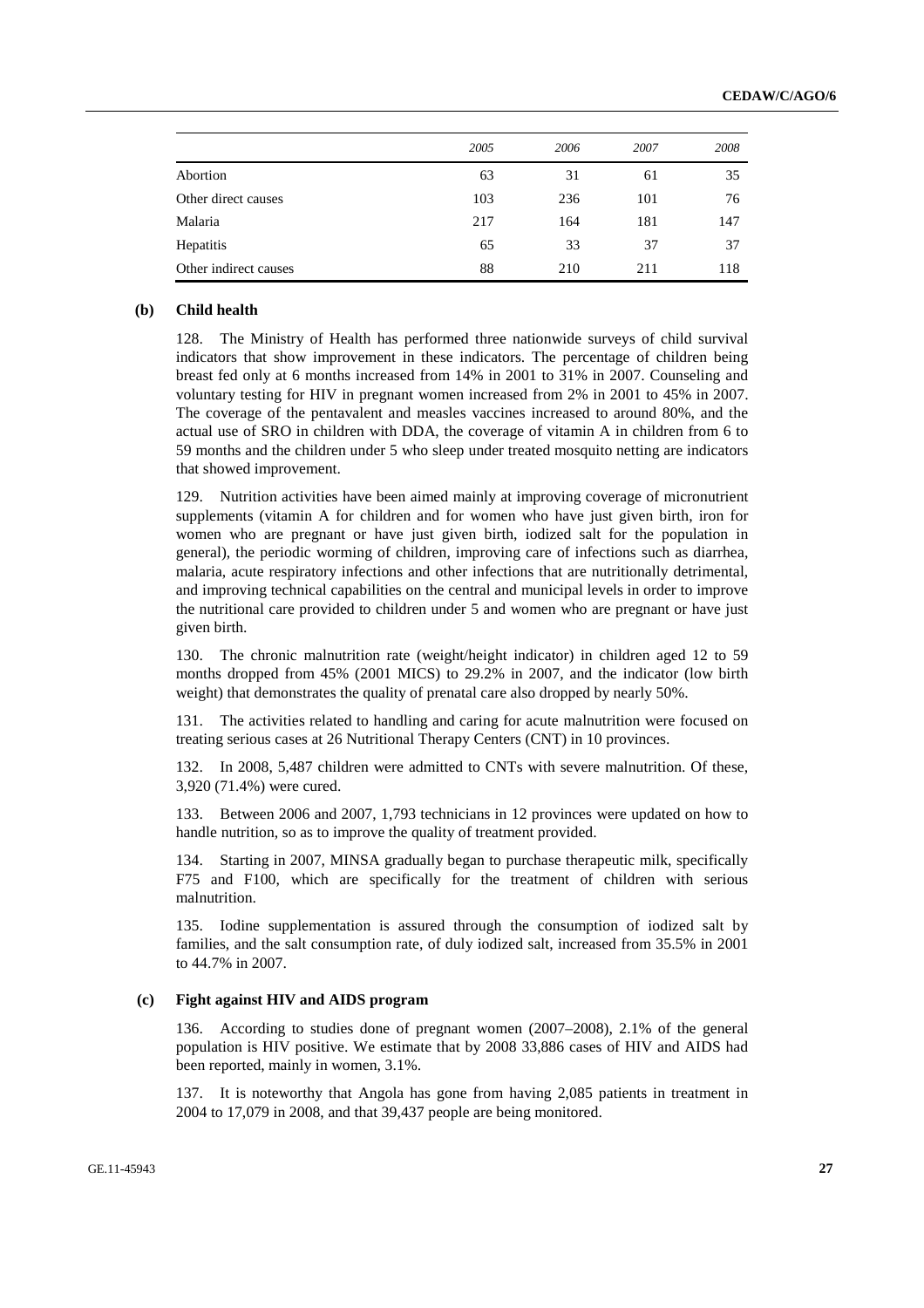138. Seropositivity has been kept at around 2.1%, which is a much lower rate than in the countries neighboring Angola. There are 104.3 women living with the virus and 58,510 orphans of parents with AIDS.

139. Seroprevalence in pregnant women is estimated at 3.1%. In order to improve reproductive health the network of birthing rooms throughout the country has been expanded, and partners have been trained.

140. Vertical transmission reduction programs will be carried out in 29 locations in hospitals and health centers, with expansion of the counseling and testing network, which increased from 11 units in 2004 to 211 in 2008. Of these, 114 provide counseling to pregnant women.

141. The Strategic Sectors Plan was developed to help fight HIV and AIDS. Activities will be carried out in this regard intended to train workers and their families about HIV and AIDS.

142. At the same time, a variety of activities are being developed in the area of HIV and AIDS prevention.

#### **(d) Challenges**

143. Increase and improve access to primary health care, especially maternal and child care:

 (a) Control the spread of STDs, HIV and AIDS, with the emphasis on vertical transmission;

- (b) Reduce maternal mortality;
- (c) Sensitize people about family planning;
- (d) Reduce births to young mothers.

## **Article 13**

## **Measures needed to allow women access to the right to loans and financing and to participate in all aspects of cultural life**

144. Angolan law contains provisions in the area of economics regarding bank loans, which are based on the equality of men and women.

#### **1. Access to financial resources, sports and culture**

145. Legally no gender-based discrimination exists regarding access to credit. However, the conditions demanded by financial institutions reduce that access because women do not own assets that can serve as collateral. Therefore, they do not rely on formal financial institutions to finance their activities, except in rare cases of women who already have small- or medium-sized companies that have been formally organized.

146. In most cases women who are starting a small business rely on their families and/or the community. Among the ways used to obtain credit are the "kixikila" or "dikelemba", which is a rotating fund set up among people with complete trust in each other; rules are established on the functioning of the group and the "kilape", which consists of buying a good on credit.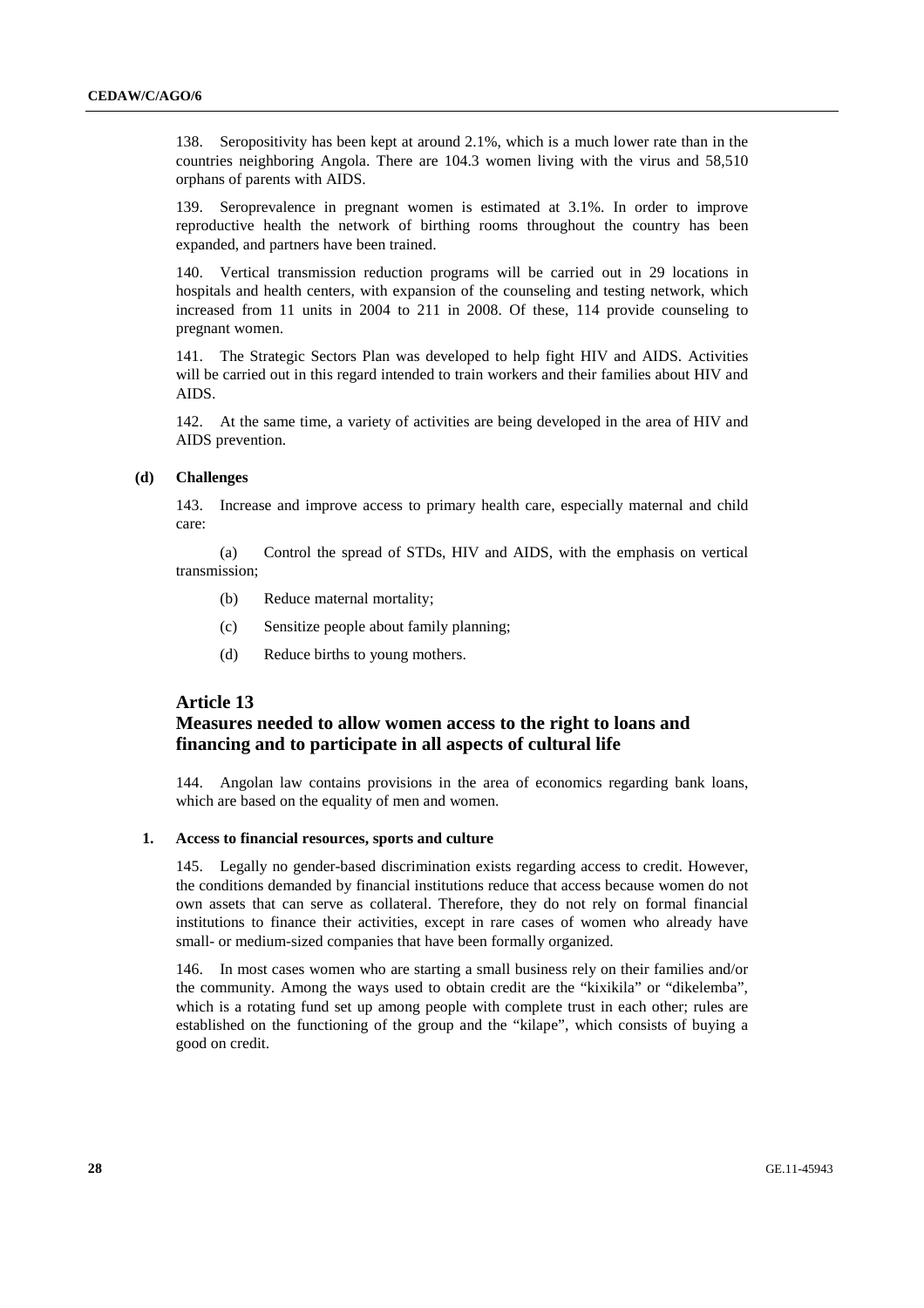#### **2. Women and tourism**

147. In 2007 the World Tourism Day slogan was "Tourism Opens Doors for Women", in recognition of women's importance to tourism and of the fact that tourism is the economic activity growing the most worldwide. It has a decisive role to play today in the inclusion of women and the reduction of social inequalities.

148. Because of its extreme importance to economic, social and environmental activities, tourism has contributed significantly to the Millennium Objectives having largely been achieved, through creation of jobs for many women.

149. In 2008 in Angola, 45,100 women were working at hotel and tourism establishments; of these 21,700 worked at restaurants and similar establishments, 13,000 at guesthouses, 7,800 thousand at hotels and 2,500 at travel and tourism agencies.

150. The public sector (federal and local bodies) employs 303 women. Women represent more than 40% of the entire workforce of the hotel and tourism industry.

151. At present many hotel and tourism units are about to be built in Angola, which may increase the number of women working in the sector and provide more jobs to Angolan women.

#### **3. Constraints**

152. The biggest constraint on women's participation in this sector is related to their level of education. The picture is about to change with the appearance of more employment opportunities and with women's commitment to obtaining training. Having women who are more professional should result in a larger number of and better access to jobs.

153. In conclusion, tourism offers women a great opportunity to obtain secure, long-term employment. It is a means by which they can increase their economic power and thus their economic and social independence.

#### **Article 14**

## **Measures needed to ensure rural women the ability to participate in rural development and planning and to obtain the same benefits as men**

154. The Angolan Government is looking after women in rural areas. Many of them will benefit from microcredit; the goal is to minimize the problem of peasant women.

155. Women's participation in decision-making bodies is evolving and one can already see, in the preparation and planning of programs to develop Angola, that attention has been given to gender issues.

156. Insofar as the right to benefit directly from social security programs is concerned, decision-making bodies that will handle this matter are about to be implemented.

157. Angola has already developed mechanisms related to formal and informal training and education related to literacy.

158. Mutual assistance and cooperative groups already exist, but they are limited due to cultural factors that still cause some women not to participate.

159. Community activities do exist, but they come up against negative cultural factors that still keep some women from joining in the activities performed. Many of these women prefer to go to the country to gather their products than participate in the activities being performed.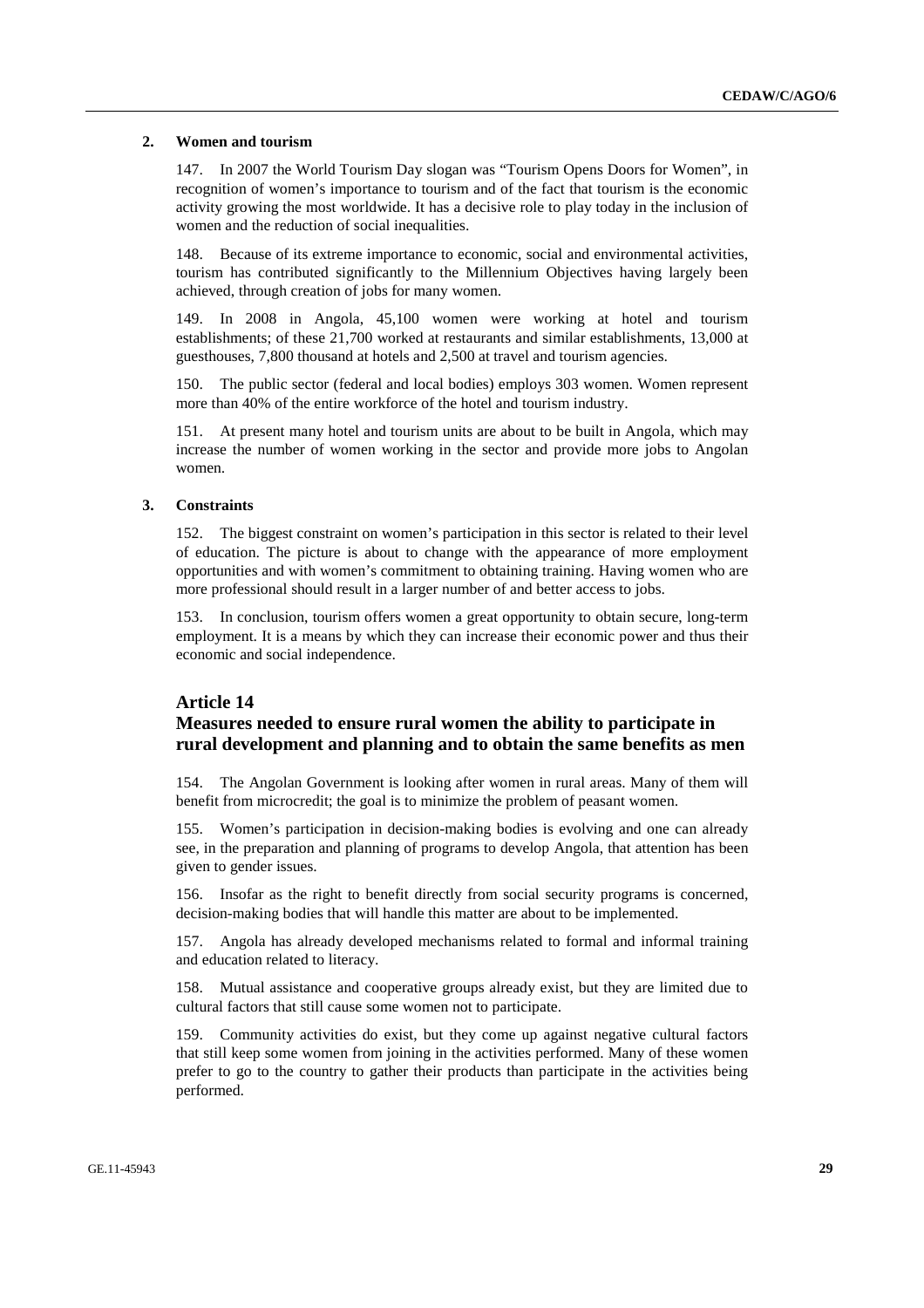160. Efforts are already underway regarding access to agricultural loans, and one of the Ministries providing support is the Ministry of Agriculture. Today women who have benefited from agricultural loans are going from province to province to market their products.

161. In terms of dwellings, the Ministries of Agriculture and Youth and Sports have already created projects to benefit the population, mainly young people. Power, water, electricity and transportation are reaching rural areas.

162. The rural sector of Angola (agriculture, forestry and fishing) is the second largest productive sector in the country, immediately behind oil. Although the rural sector's contribution to gross domestic product (GDP) has decreased over the years, as a direct and immediate consequence of the war, its importance is obvious given the number of people who depend on it (probably between 60% and 70% of the population). Women are the main producers of the foodstuffs on which their families survive. This population includes risk groups such as displaced people and a large portion of the country's poor population. Therefore, the rural sector plays a central role in the government's policies and strategies. With the approval of Law 14/91 (Law on Associations), rural women have begun to take part in community activities, albeit timidly, mainly all the projects of non-governmental, national and international organizations.

163. The Ministry of Agriculture and Rural Development developed an agricultural development program in 1996 that was never implemented due to the military instability that began again in 1991. The most important areas planned as part of this strategy focus on:

- (a) Macroeconomic management;
- (b) National food supply safety;
- (c) Reactivation of the rural economy;
- (d) Legal and institutional reform and training of staff;
- (e) Management of the environment, natural resources and forestry.

164. There is no policy on gender. It is felt that activities are taking place at the family level. The Ministry focuses on gender in the human resources department of the Institute of Agrarian Development.

#### **1. Literacy Program**

165. Rural women are one of the groups marginalized by the educational system. Around 59.5% of women are illiterate. Many communities do not have schools, and there are women who still do not know Portuguese. In 2000 the Ministry of Education and Culture launched a Literacy Campaign in National Languages for Rural Women.

#### **2. Health in rural areas**

166. In Angola access to health care is free for the entire population. However, the Government is developing policies that will require people to share in healthcare costs. The main problem in rural areas is the lack of health infrastructures and technical personnel, both of which were affected during the armed conflict. Due to the long distances that separate maternity hospitals in rural areas, the NGOs, with assistance from MINSA and through a process of community selection, have trained traditional partners whose job is to sensitize pregnant women to get prenatal care and to have clean births. The program includes the exchange of experiences among provincial maternity hospitals so that midwives can identify risky situations.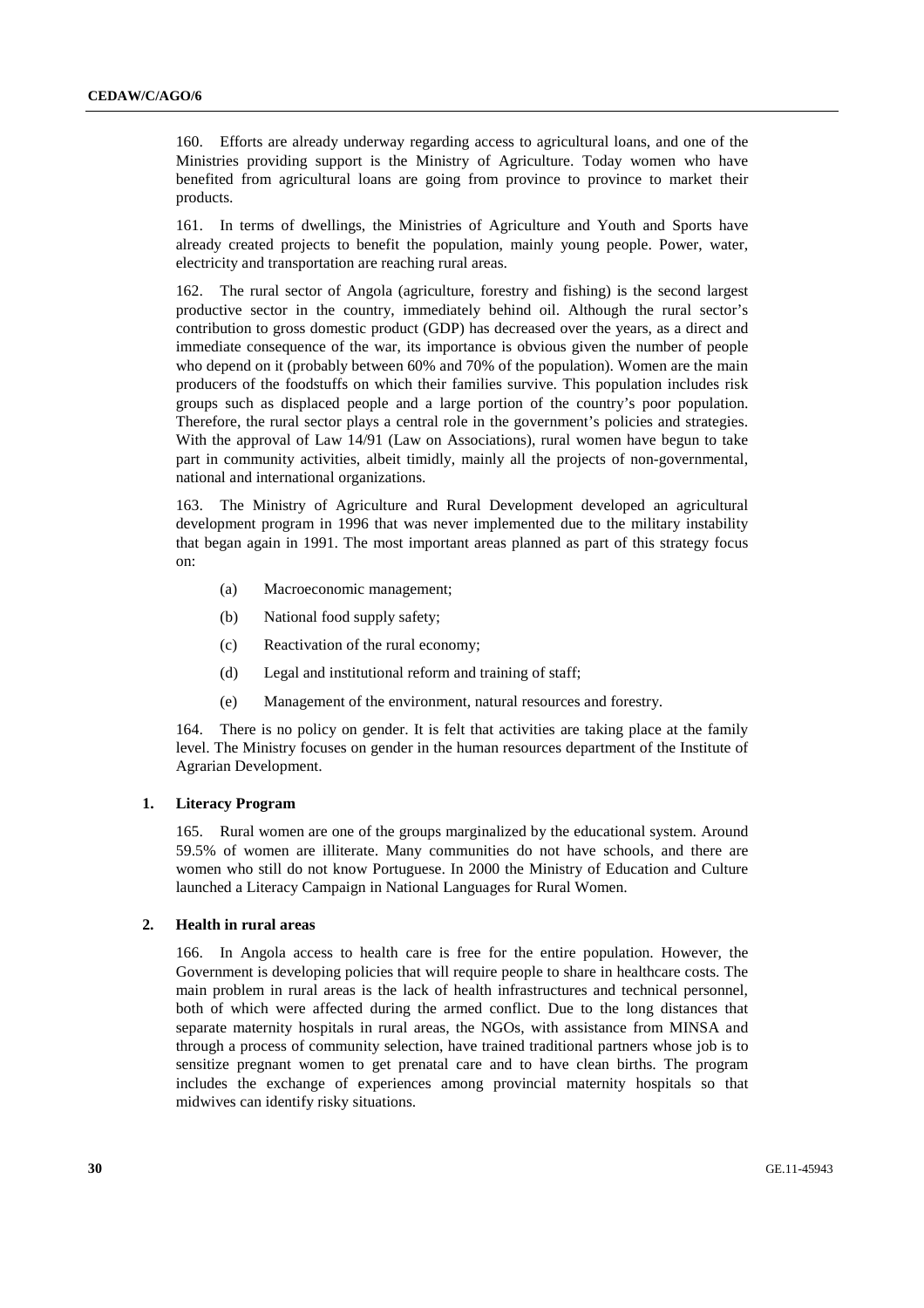#### **3. Microcredit program for rural and urban women**

167. In order to empower rural women, since 1999 the Government has been implementing, through MINFAMU, a National Microcredit Program in seven Angolan provinces (Luanda, Bengo, Cabinda, Kwanza – Sul, Benguela, Huambo and Namibe), and approximately five thousand rural families have benefited. The alleviation of poverty is one of the Program's goals. Components of the Program include:

 (a) Identification and training of target groups in the nature and importance of and opportunities for employment and profit that can be obtained through microcredit;

 (b) The regular inventory and classification of small businesses at the provincial and local levels in the context of the program as a way of ensuring that people, especially women, have access to small loans;

 (c) Encouraging self-employment through the introduction of productive activities and service providers who can generate a regular income base, so as to improve the standard of living of people who benefit from microcredit to that of all people.

168. The number of women engaged in income generating activities is increasing steadily.

169. Microcredit, which is one of the services of Microfinance, is a valuable tool in reducing poverty, whose incidence is higher among women. Thus the term the feminization of poverty.

170. Today there are a number of institutions that offer microcredit:

- (a) Banco Sol;
- (b) Novo Banco;
- (c) BCI;
- (d) Banco Keve;
- (e) MIFIBAC;
- (f) Kixi-crédito;
- (g) COMUR/FUNDO LWINI.
- (h) Products such as:
- (i) Government Program for Peasants;
- (j) Microcredit for Consumption;
- (k) Credit for Young People;
- (l) BPC microcredit; and
- (m) World Vision Program.

171. The total number of direct beneficiaries of Microcredit is 115,863, of whom 70% are women; 579,315 families have benefited indirectly.

172. The number of women in business is increasing steadily, empowering them economically and developing jobs.

173. Together with the above, every two years since 2004 there has been a National Microfinance Forum dedicated to the discussion, analysis and evaluation of the condition of microfinance in Angola. Particular attention has been given to the effects of poverty on women's lives.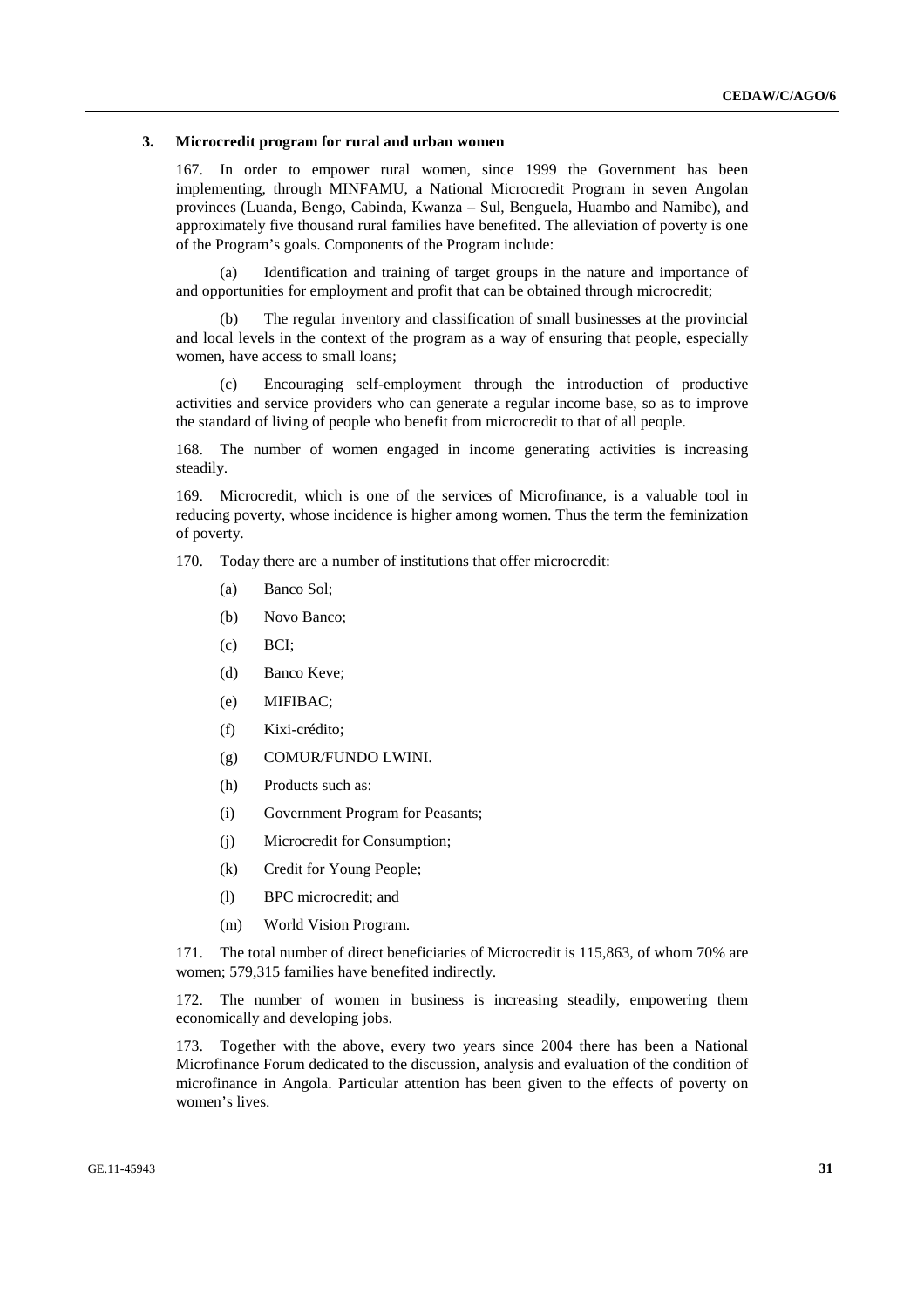174. Forty-five thousand families will benefit per province, except in Luanda, where the number is 50,000 because of its high demographic density (over 4,000,000 inhabitants). A total of 815,000 families will benefit.

175. In this context, the hoped-for results consist mainly of training community activists and improving family members' skills.

|  | Summary of the main indicators concerning rural women |  |
|--|-------------------------------------------------------|--|
|  |                                                       |  |

| Main indicators concerning rural women                                         | <i>Estimates</i> |
|--------------------------------------------------------------------------------|------------------|
| % of rural population who are women                                            | 53.5             |
| % girls and young women (from 5 to 18 years of age)                            | 35.0             |
| % girls under 1 year of age                                                    | 4.5              |
| % girls who are 5 years of age or younger                                      | 22.0             |
| % women of procreating age (14–49)                                             | 45.0             |
| Average age                                                                    | 21               |
| Median age                                                                     | 16               |
| Fertility rate in urban women                                                  | 7.0              |
| % of women practicing contraception                                            | 4.0              |
| % receiving prenatal care                                                      | 51.0             |
| % of at-home births                                                            | 90.5             |
| Average number of years of education                                           | 0.9              |
| % of women who have not completed any level of school (potentially illiterate) | 59.0             |
| % of women of working age (10–60 years of age)                                 | 62.0             |

*Source:* Multiple Indicators Cluster Survey (MICS), INE-GMVP, 1996.

#### **4. Non-governmental organizations**

176. NGOs' work in rural areas is concentrated in the development of agriculture, health and education.

#### **5. UNACA**

177. The National Confederation of Peasants' Associations (UNACA) is the main organization operating in rural areas, with both men and women members.

178. COMUR (Rural Women's Committee), an NGO established in 1992, following the Geneva Declaration on the economic promotion of rural women, is led by the First Lady of the Republic, and, under the mandate of the International Steering Committee (CDI), is also involved in advocacy and sensitization activities in the sub-region of the SADC and receives support from the FAO. It is also carrying out a pilot development project in two communities. Its activities are focused on: food safety, granting microcredit, rural trade, health and literacy education, professional training in sewing, supporting the associations with basic kits for agriculture and establishing nurseries and playgrounds.

179. In 2001 the Women's Network established an Award for Creativity in Rural Women in the total amount of USD 500, a replica of the Global Award. The award (a total of five annual awards of USD 500 each) will be given to women or organizations that display creativity of exceptional value in their efforts to improve the quality of life in rural areas. The purpose of the award is to call the attention of the national community to the contributions made by award recipients to sustainable development, food safety and peace,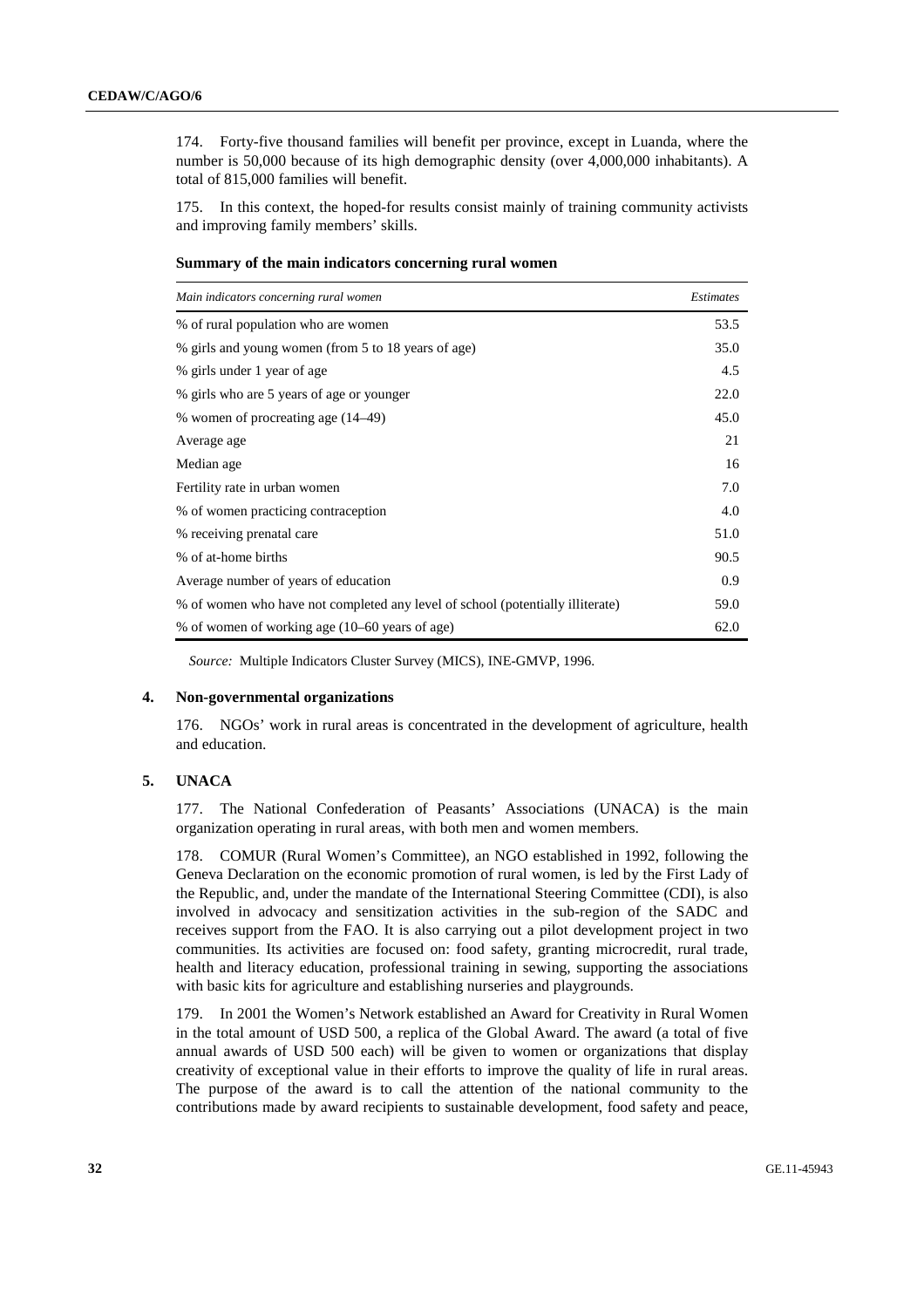and thereby bring even more visibility and support to their projects. The winners will be announced on July 31 and the awards handed out on October 15 of each year.

#### **6. Families headed by women**

180. The fact that the war took place mainly in rural areas had as an immediate result the migration of women to urban centers in search of safer conditions. On the other hand, the number of families headed by women in rural areas rose significantly because men were recruited into the army. These women, who generally do not have husbands, are among the poorest because they do not have male laborers.

#### **7. HIV and AIDS**

181. Access to information about HIV and AIDS in rural areas is non-existent. HIV is a serious problem due to cultural issues in an eminently patriarchal society with strong gender inequalities. Polygamy is accepted in the rural societies and most men have more than one wife. Their mobility enables them to go to nearby towns and villages, increasing the risk of contagion and propagation of HIV and AIDS.

## **Article 15 Equal treatment in entering into contracts and management of assets**

182. There is no discrimination against women in Angola in terms of entering into contracts or management of assets.

183. In terms of marriage, wives are free to manage their own property (Article 54, no. 1 and no. 2, letters (a) and (b) of the Family Code).

184. In terms of profession, women are free to choose their own professional activity (Article 47 of the Family Code).

185. This Code also establishes restrictions applicable to both spouses (regardless of the marriage regime chosen) in terms of the sale or encumbrance of assets:

(a) One spouse's assets that are used by the other spouse in his/her work;

 (b) One spouse's assets or common assets used by both spouses in the home or for work.

186. Agreement between the spouses is required to sell or encumber the assets described above (Article 56).

187. A woman may bring any kind of legal action without the consent of her husband, even an action against her husband. There are no legal restrictions that prevent a woman from bringing legal action just because she is married.

188. Angolan women are entitled to hold their own personal documents, without authorization from their husbands, and to hold their own passport and go to any location in Angola or outside it without restrictions or subordination, even if they are married, just as men may.

189. The law requires that when a married couple is choosing where to reside that both (husband and wife) mutually agree on the common residence where they will live, taking into account the needs of their professional lives and the interests of their children (Article 44 of the Family Code).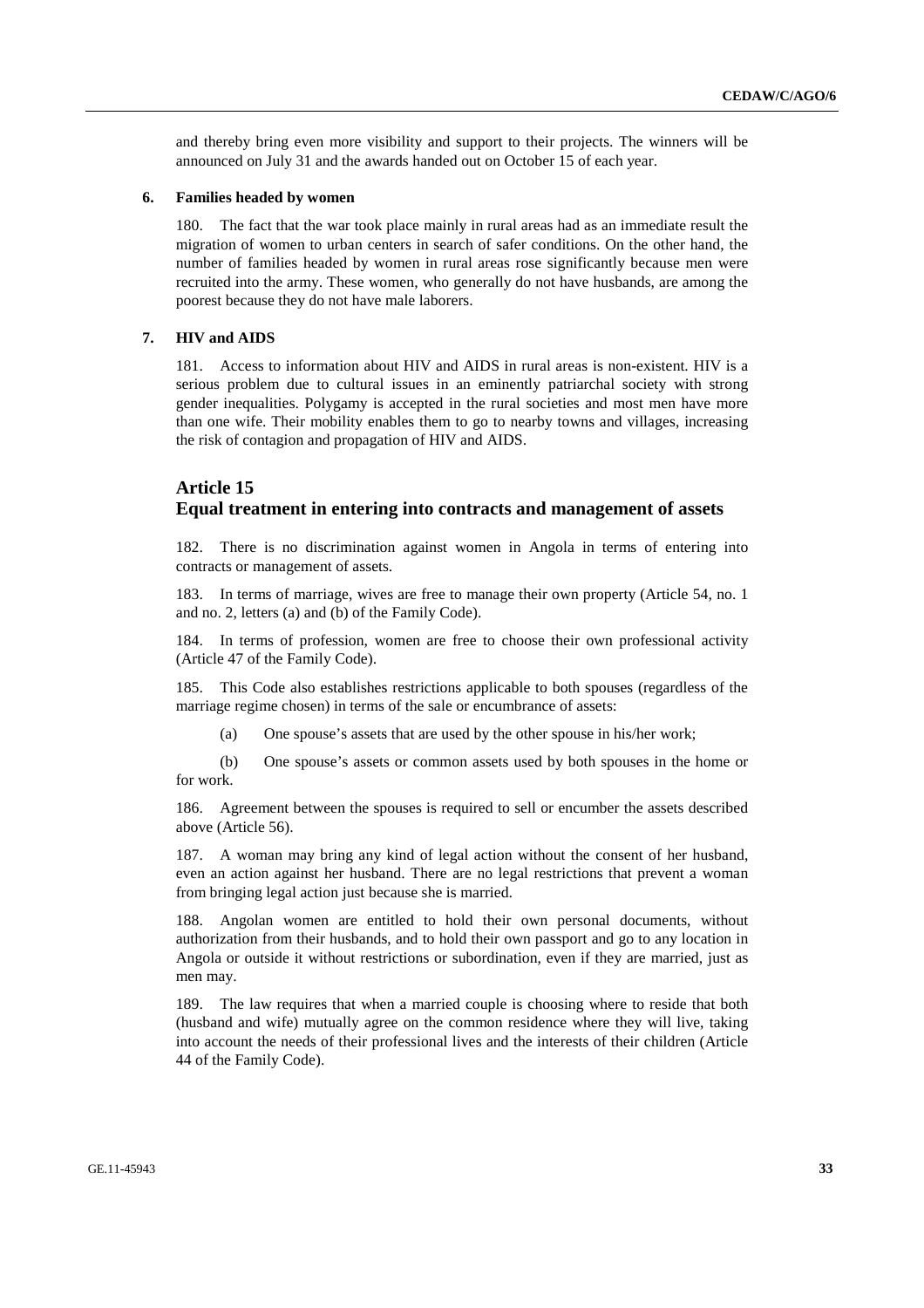## **Article 16 Equal rights of men and women in all matters related to marriage and family**

190. Law No. 1 of February 20, 1988, approved the Family Code, which is in perfect harmony with the Constitution and the political principles that govern Angola. It establishes equality in the rights and duties of both men and women, and in all matters related to family life, whether regarding personal relations between the couple, the education of children, or property matters.

191. Article 3, no. 1 of the Family Code states the following: "Husband and wife are equal within the family; they enjoy the same rights and have the same duties."

192. Article 21 of the same Code states: "Marriage is based on the equality and reciprocity of the rights and duties of the spouses."

193. Article 20 of the Family Code states: "Marriage is a voluntary union between a man and a woman, formalized pursuant to the law, whose purpose is to establish a fully common life."

194. Article 35, no. 1 of the same Code stresses the fact that: "It is essential for the validation of the marriage for each party to expressly state his/her desire to contract marriage with the other party."

195. This same legal code also establishes the following:

Article 21 states: "Marriage is based on the equality and reciprocity of the rights and duties of the spouses."

196. Article 43 reaffirms: "The spouses are mutually bound by the duties of respect, fidelity, cohabitation, cooperation and assistance."

197. Article 74 states as follows: "A marriage is dissolved upon:

- Τhe death of one of the spouses
- By a court ruling that one of the spouses is presumed dead
- By divorce"

198. Article 75, no. 1, states as follows: "When a marriage is dissolved by death, the surviving spouse retains the rights and benefits received by reason of the marriage, and the common assets are divided among the surviving spouse and the heirs of the deceased spouse."

199. Number 2 states: "In the division of assets, the surviving spouse may, on a preferential basis, make up his/her marriage portion from common assets that have been used in home life or as an individual or common work tool."

200. No. 3 states: "Debts contracted with third parties or between the spouses will be subsequently settled by the marriage portion of the borrower in the common assets and by the borrower's individually held assets."

201. No. 4 states: "Dissolution of a marriage by death results, in accordance with the law, in the transfer to the surviving spouse of lease rights."

202. Article 76 states as follows: "Either of the spouses may petition the Court for a judicial ruling of the presumed death of the other spouse once three years have passed since the date of the last news of that spouse, and provided that strong indications exist that death has occurred."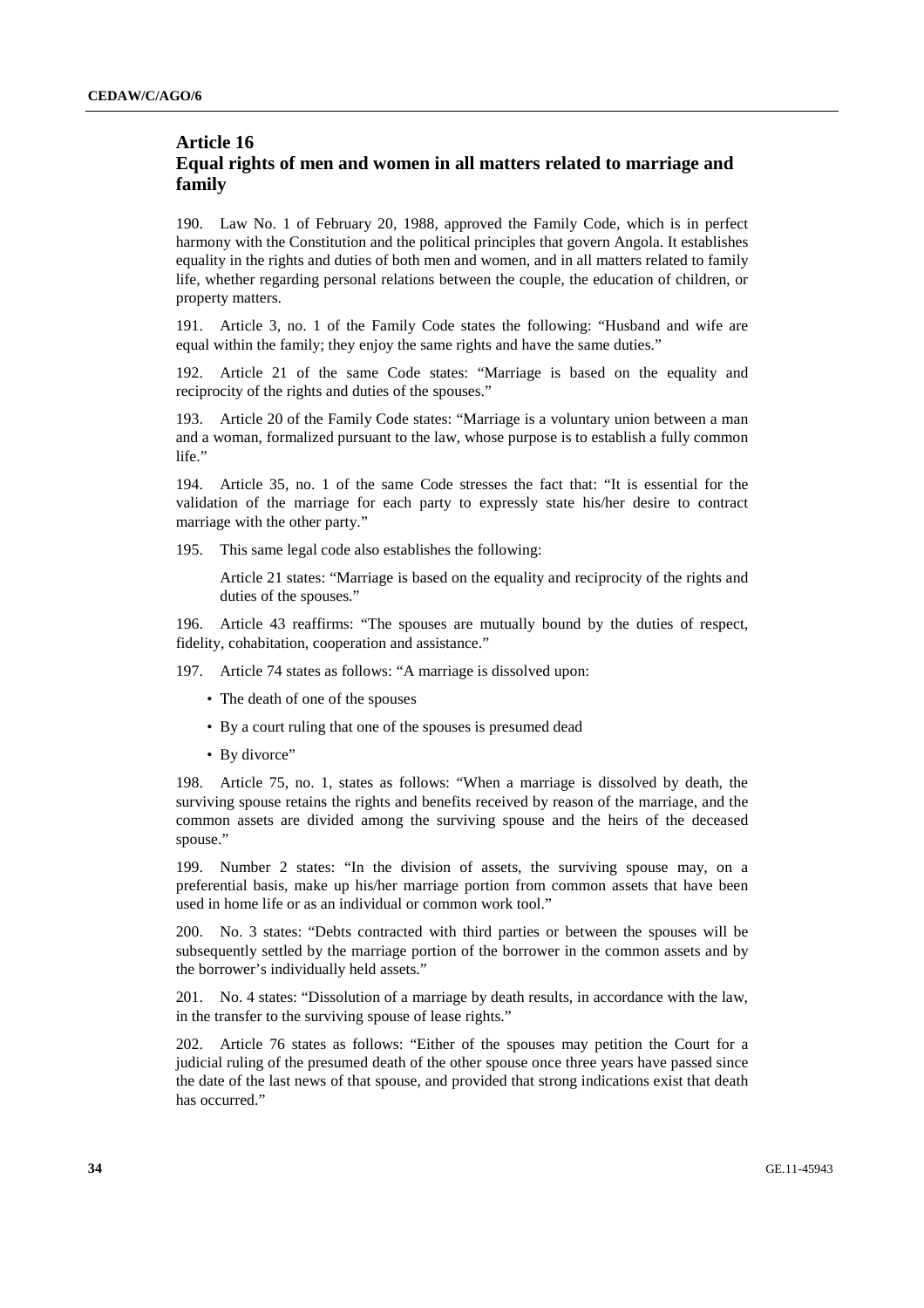203. Article 78 says that: "Spouses may petition for divorce in the event of the complete and irremediable deterioration of the principles on which their union was based, when the marriage has lost its meaning for the spouses, for the children and for society."

204. Article 127, no. 1, states: "Father and mothers hold, in respect of their children, equal duties and rights."

205. Number 2 of the same articles reinforces this: "Parental duties and rights must be exercised in the interest and to the benefit of the children and of society."

206. This principle of the equality of the rights and duties of men and women in family relations is demonstrated in the area of relations between parents and children, in that the father and mother, whether or not themselves united by marriage, have equal rights and duties in relation to their children.

207. Article 131 of the Family Code establishes that: "The father and mother must cooperate in the provision of care, protection and assistance to their children, exercising their rights and duties with equal responsibility, and must contribute, through their good example, to the raising of their children."

208. The reciprocity of rights between parents and children does not represent a relationship of equality, as the two [*sic*] parents in relation to the children are greater. This is expressed not only in Art. 131 but in all the other articles of this code, except for the restricted instance of Art. 132, which refers to the duties of children to their parents.

209. Article 4 of the Family Code says: "Children deserve special attention within the family, which is responsible, in cooperation with the State, for ensuring them the utmost protection and equality in order that they may achieve their full physical and psychological development, and for reinforcing their education and reinforcing the bonds between the family and society."

210. The concept of guardianship appears in our national legislation as follows:

Article 221 of the Family Code states: "Guardianship involves the suppression of parental authority and the guardianship, education, development and supervision of the personal and property interests of minors and the defense and protection of the property interests of persons of legal age placed under judicial restraint."

Article 236, no. 1, also states: "Guardianship must be exercised in the interests of the person under guardianship and of society." Number 2 states: "In exercising parental authority, guardians have the rights and duties of parents."

211. Our legislation states the following with regard to trusteeship: Article 89, no. 1, of the Civil Code states: "When a need arises to provide for the administration of the assets of a person who has disappeared and whose whereabouts are unknown, and who has not left a legal representative or attorney-in-fact, the court must appoint a temporary trustee."

212. Number 2 states: "A trustee must also be appointed for the absent party of the legal representative does not desire or is unable to perform his duties."

213. Number 3 states: "A special trustee may be appointed for certain transactions, when circumstances so require."

214. The Civil Code also specifies who should be appointed as temporary trustee. Article 92, no. 1 states that "a temporary trustee shall be chosen from among the following persons: the spouse of the absent party, one or some of the heirs presumptive, or one of some of the parties interested in the preservation of the assets." Number 2 states: "In the event of a conflict of interest between the absent person and the trustee or between the absent person and the spouse, ascendants or descendants of the trustee, a special trustee must be appointed pursuant to the provisions of no. 3 of Article 89." Therefore, how the absence may be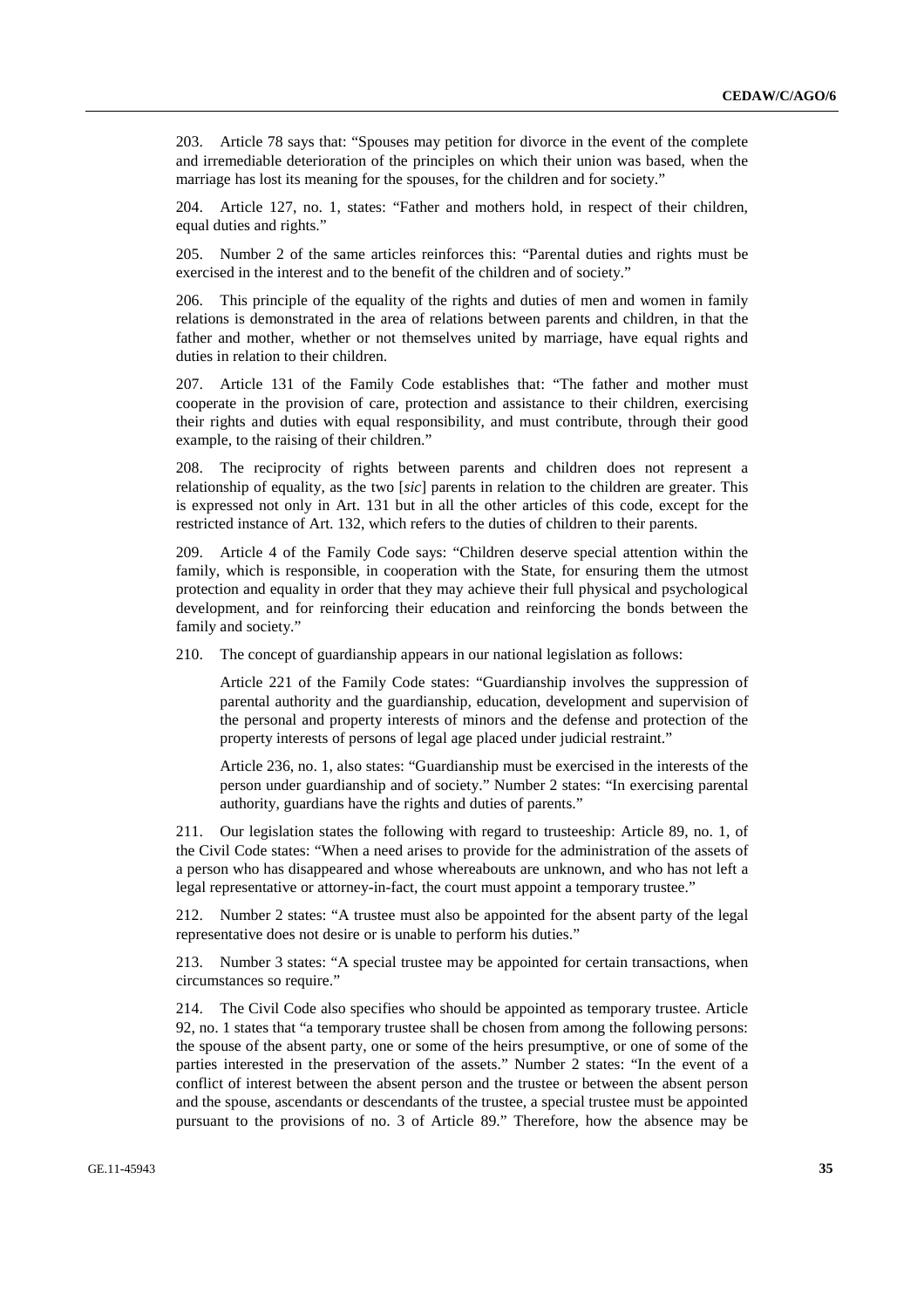justified: "After the passage of two years without knowledge of the absent person who has not left a legal representative or attorney-in-fact, or, otherwise, after five years, the Public Prosecutor or any of the interested parties may request justification of the absence – Article 99 of the Civil Code." The following persons have standing to request justification of absence: a spouse who is not legally separated as to persons and assets, the heirs of the absent person and anyone with a claim on the absent person's assets subject to that person's death. Article 100 of the Civil Code. Finally, it is the heirs and other interested parties to whom the assets of the absent person have been delivered that are appointed permanent trustees – Article 104, Civil Code.

215. On the subject of adoption, Article 197 of the Family Code states: "Adoption is intended to ensure the social, moral and affective protection of the minor, and it establishes a bond of kinship that is the same as that which connects children to their natural parents."

216. Law No. 7 of August 27, 1980, the Law on Adoption and Placement of Minors, revoked Articles 1,973 through 2,002 of the Civil Code and approved the new legal framework on adoption. This Law "sought to reduce the effects of the two wars of National Liberation on the lives of thousands of children, which orphaned them and resulted in their abandonment."

217. The Family Code has integrated the main points of this law. However, it has expanded the bond created by adoption, as its Article 8 equates adoption to the kinship created by a blood connection. Adoption occurs by means of a court decision (Article 212, no. 1 of the Family Code).

218. The effects of adoption between the adopter and the adoptee are set forth in Article 198, given names and surnames are covered in Articles 208 and 209, and support obligations are covered by Article 249, no. 1 and no. 2, letters (b) and (c); all are from the Family Code.

219. Effects are also caused in terms of succession – Article 2,133 of the Civil Code.

220. Adoption, as a form of protection for children deprived of a family, is covered in Articles 20 and 1 of the Convention on the Rights of the Child.

221. The principle of the equality of the rights and duties of men and women in all aspects of family life, which is drawn from the Constitution, prohibits any discrimination based on gender.

222. The principle of equality gives rise to the principle of monogamy or monandry, according to which the conjugal ties are of an exclusive nature. A person who is married, whether man or woman, may not contract another marriage, under penalty of committing the crime of bigamy.

223. When one speaks of equality as to rights and duties, the intention is not to forcibly impose the same tasks on men and women within the family. Tasks should be divided in a harmonious, balanced manner, in the spirit of solidarity that should be established among family members.

224. The law must also refrain from establishing what a woman's role within the family should be, because when this occurs she is placed in a subordinate position. Today it is recognized that it is not enough to simply state the principles related to equal rights; rather, it is necessary to go further and carry out "positive actions" that will gradually ensure actual parity between men and women in all areas of life in society.

225. With regard to the right to choose one's surname, Article 36, no. 1 of our Family Code provides: "Upon marriage, one of the parties may declare that he/she is adopting the surname of the other party, or the two parties may choose to adopt a common surname based on the surnames of each.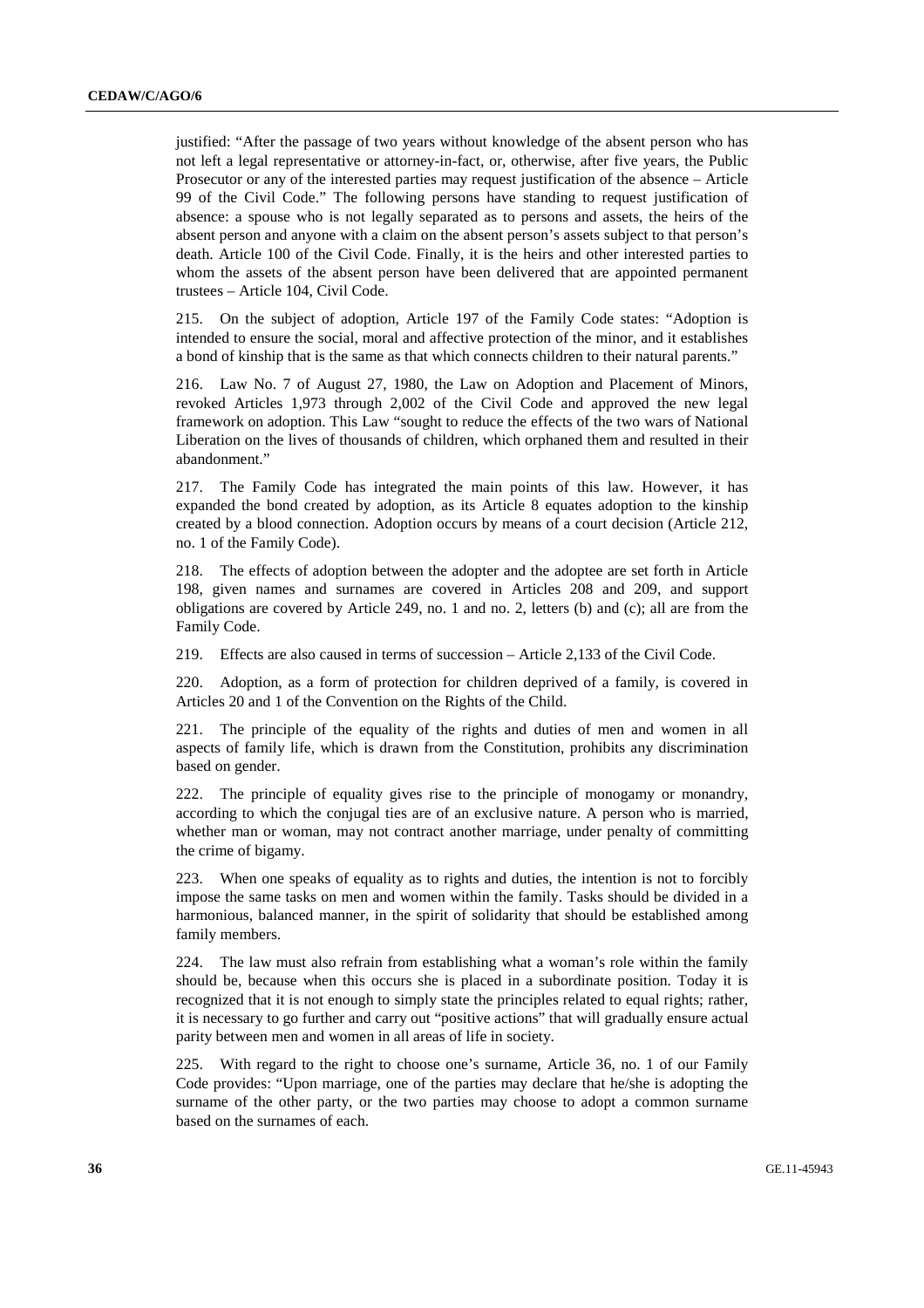226. This declaration must be made immediately after the marriage occurs. This establishes the principle that the spouses may choose to have a *common family surname* formed from the surnames of each and used by both the husband and the wife.

227. The declaration made by the parties being married may consist of a unilateral expression of intent, in the case of adoption of the other party's surname, which only one of the spouses need do. Or, it may consist of a bilateral act resulting from agreed intent, in the case of the establishment of a common family name.

228. In either case, the declaration is voluntary and irrevocable. It may be changed only in exceptional circumstances.

229. The right to use the name lasts throughout the life of the marriage and after its dissolution by death. It ceases in the event of dissolution by divorce, as provided by numbers 2 and 3 of the aforementioned Art. 36.

230. Our labor law is very clear regarding choosing one's profession and occupation. It's Art. 3 states:

No. 1 – All citizens have the right to freely chosen work, with equal opportunities and without discrimination based on race, color, gender, ethnic origin, marital status, social position, religious or political beliefs, union affiliation or language.

No. 3 – All citizens have the right to freely choose and engage in a profession, without restrictions, save for the exceptions established by law.

No. 4 – The conditions under which work is provided must respect the liberties and dignity of the worker and enable him/her to satisfy normally his/her needs and those of his/her family, protect his/her health and enjoy decent living conditions.

231. The duty of contributing to household expenses is one of the aspects of the duty of material assistance the spouses have to each other. Today, with the establishment of the principle of equality between the spouses, this duty to contribute is incumbent on the husband as well as the wife, regardless of the property regime chosen by the couple, and it is related to the financial position of each spouse. This contribution may come from earnings from work, from personal income or from the provision of services to the family group. All the above is based on the couple's financial and professional positions.

232. Within a family in which the woman neither has money nor engages in professional activity outside the home, all of the work referred to as "domestic work", which she performs to help her family survive, is undervalued. It is not assigned an economic value and because it is free it is not appreciated. Historical reasons are the cause for it being seen as a duty of women that should be done in addition to work performed outside the home, if applicable.

233. The current marriage regime, aside from providing for the contributions made by the spouses to household expenses in the form of money or services, also governs the legal status of the assets whose ownership by the spouses occurred before or after the marriage. The regime determines the power of the spouse to administer these assets, the power to contract debts during the marriage, responsibility for their payment, etc.

234. It should be noted that the regimes regarding the economic aspects of marriage have evolved over time with the changes that have occurred in the family structure.

235. According to Article 49 of the Family Code, two marital property regimes are permitted: community property for assets purchased after marriage — partial community property — and individual property. Both are governed by the law. Another property system may be chosen; this is done by a bilateral declaration of the parties in the initial declaration that is confirmed upon marriage. The general supplementary regime continues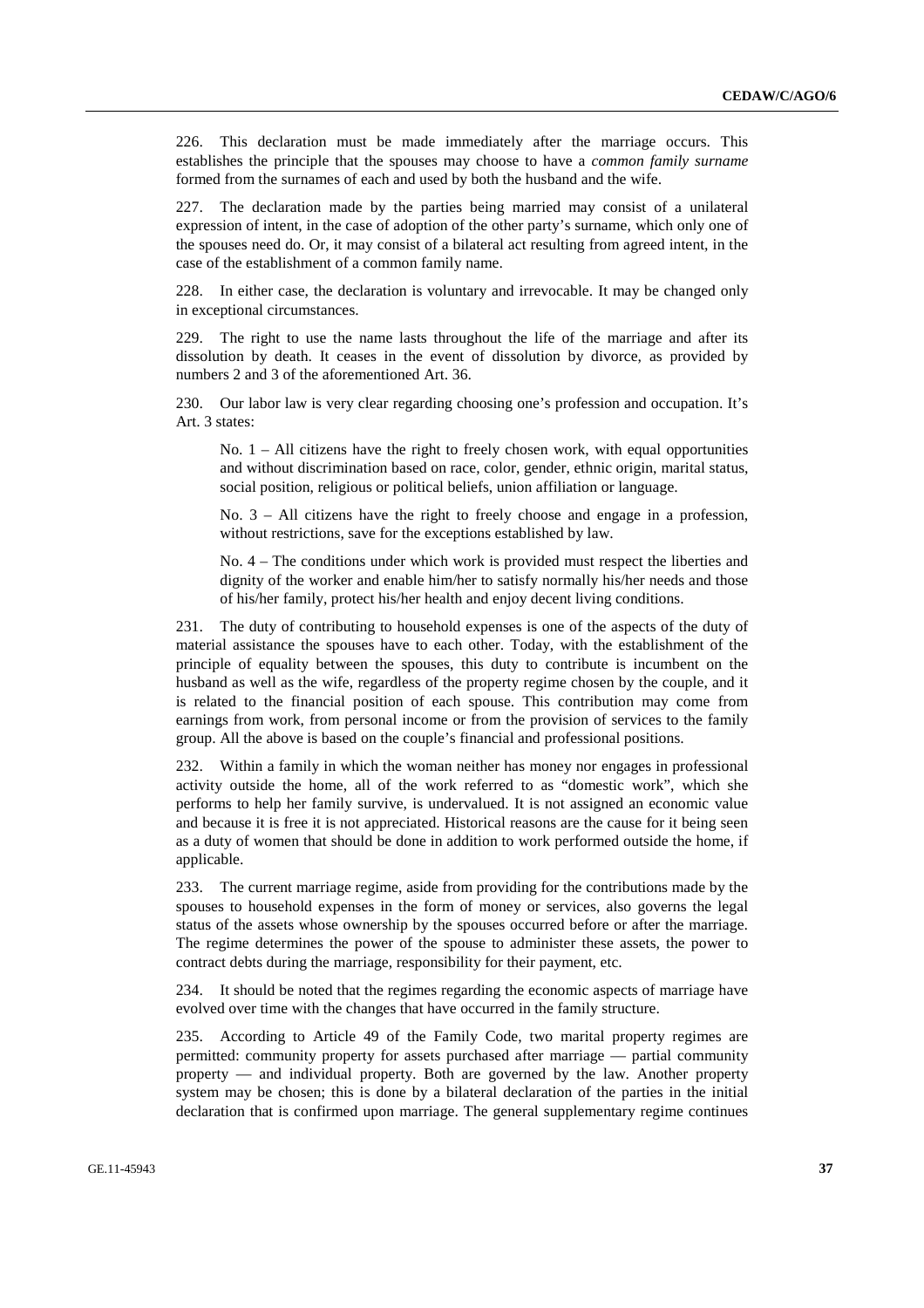to be community property for property purchased after marriage. There is no mandatory regime regarding assets, as occurred in the Civil Code.

236. Article 50 of the Family Code establishes the principle of the immutability of the property regime. The separation of property under the partial community property regime may take place by judicial order, according to Articles 825, no. 1, 1,237, no. 1, letter (b), and 1,319, of the Code of Civil Procedure.

237. If a marriage is dissolved by divorce, the effects of the divorce on the spouses occur as of the time cohabitation permanently ceases (Article 82, no. 1).

238. Article 51 of the Family Code stipulates that joint marital property is characterized by each spouse holding the right to one half of the property and by the impossibility of dividing that property while the marriage continues (Articles 73, no. 1 and 80, letter (a)).

239. All income received during the life of the marriage is part of the community property, whether it comes from common property or individually held property.

240. The presumption of the common nature of the property may be eliminated by a simple admission of the other spouse, although this admission is insufficient vis-à-vis a third party creditor.

241. Property acquired free of charge may transfer through succession or donation and real subrogation presumes the replacement of one asset by another (Article 52 of the Family Code).

242. In terms of copyrights, the provisions applicable appear in the Copyright Law, Law 4/90 of March 10, 1990, and in terms of intellectual property rights, in chapter II of Law 3/92, the Intellectual Property Law of February 28.

243. Personal rights are set forth in Articles 70 et seq. of the Civil Code.

244. Personal property is that property used personally by each spouse and for work purposes that are directly related to that spouse's professional activity.

245. Property that is partially joint and partially individual is considered, based on whether the joint or individual portion has the higher value, either community property or individual property.

246. Article 53 of the Family Code says that under the regime of separate property there are two individual, independent sets of property, that of the husband and that of the wife. If there is any question regarding the ownership of the chattel property, each person owns half as a co-owner.

247. Under the regime of community property acquired after marriage, each spouse is entitled to ordinary administration of his/her own property and of the joint property, and may be entitled to administer the property of the other spouse in the event of that spouse's absence or impediment, when that spouse has not appointed an agent. Insofar as special administration, disposal or encumbrance of property is concerned, both spouses must act in the case of real estate or commercial establishments, or repudiation of an inheritance.

248. Under the regime of separate property, all acts of ordinary or special administration may be performed by each spouse with regard to that spouse's own property, and ordinary administrative acts may be performed regarding the individual property of the other spouse in cases of absence or impediment.

249. Under the two property regimes there is property that is specially protected: the chattel property used in the home or as a tool used by one or both for work, and the right to the lease of the family residence. These assets may be disposed of only when both spouses agree.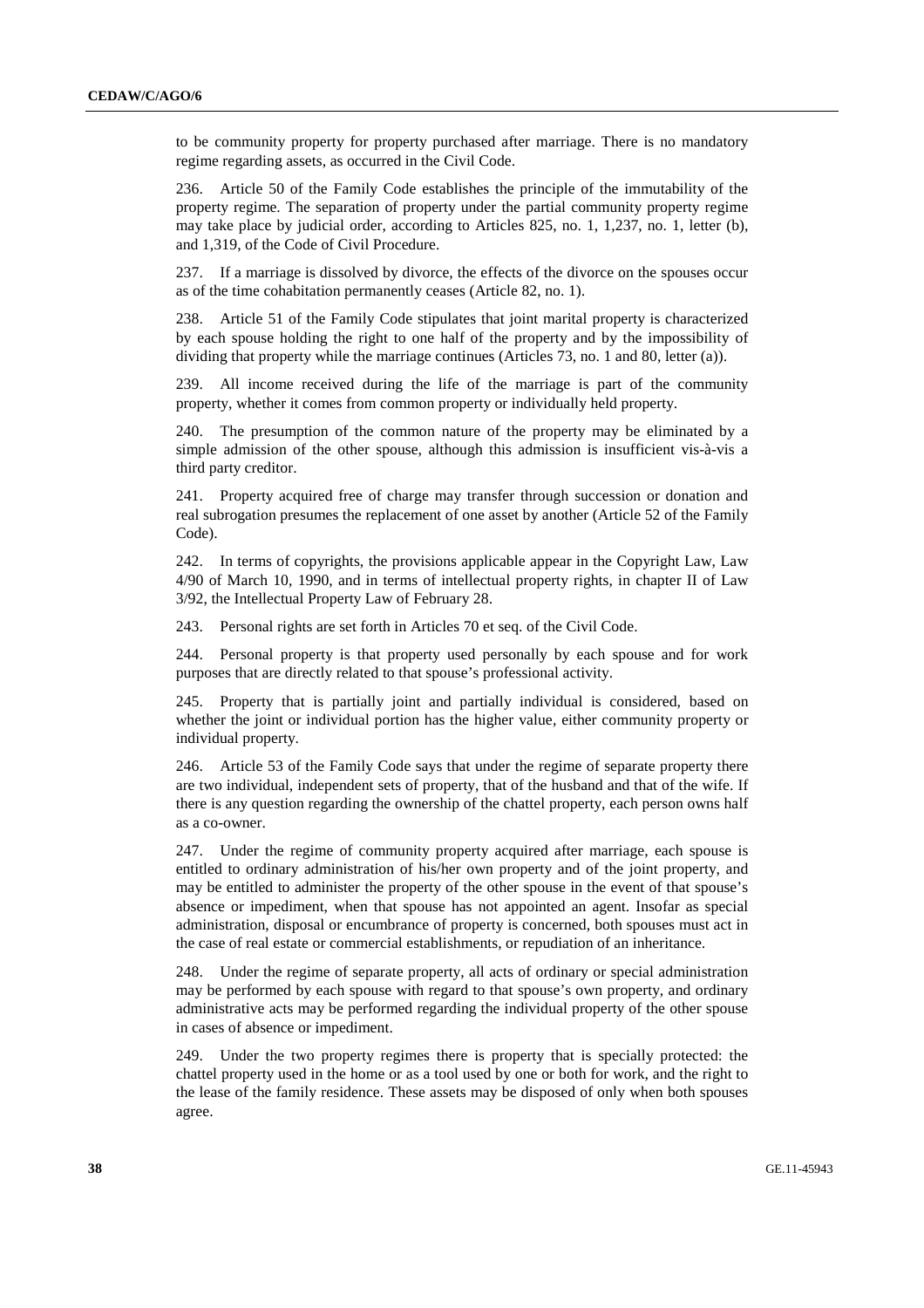250. Article 22, no. 1 of the Family Code provides that the promise of marriage has no legal effect, even when accompanied by the presentation of goods or valuables to the other person or their family. The tradition of asking for the bride's hand and "purchasing" her (alambamento) has not been given legal protection, but it is not prohibited. The law does not require the return of goods given at the time marriage is promised. This was a deliberate omission by the law to prevent coercion of the betrothed couple, and especially the woman, to enter into marriage against their/her will.

251. According to Article 24 of Law 68/76 of October 12, the age at which one may marry is the age of majority (18). Adolescents may be permitted to marry, on an exceptional basis; the age allowed is 15 for girls and 16 for boys, which is intended to take into account the differences in physical development of each sex.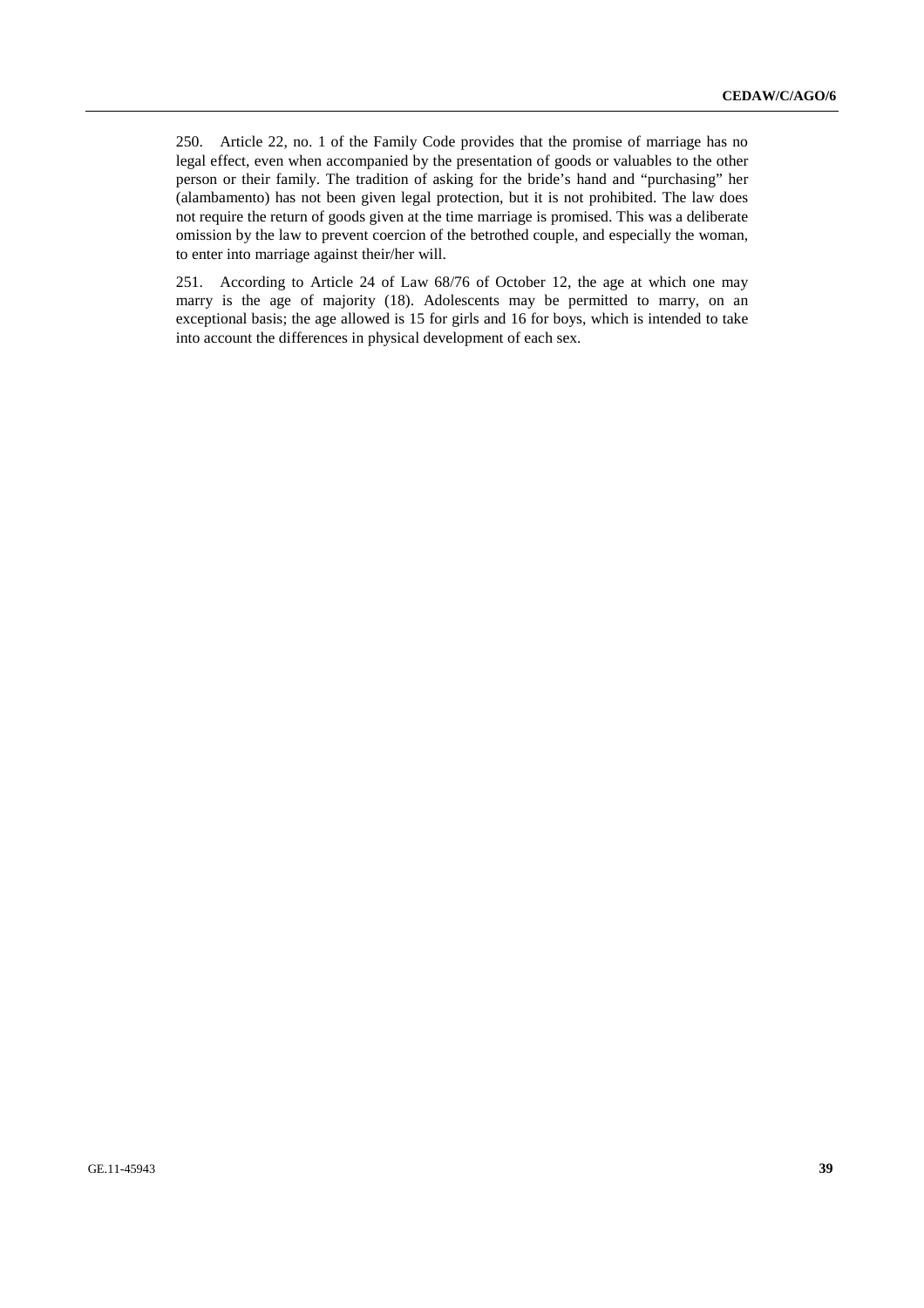## **Annex**

## **Statistics on the position of women in Angola**

## **Participation by women in decision-making bodies of the Government**

## **Ministerial positions held and respective assistants/2010**  *Position/function Men Women Total % women*  Ministers of State 3 0 3 0.0 Minister 19 9 **28** 32.1 Secretaries of State 15 15 4 19 21.0 Deputy ministers 27 7 **34** 20.6 **Total 64 20 84 23.8**  % 76.2 23.8 **100.0**

*Note:* Present composition of the government, based on the new Constitution of the Republic of Angola.

#### Table No. 2

Table No. 1

### **Federal Government/2009**

| Position/function | Men     | Women | <b>Total</b> | $%$ women |
|-------------------|---------|-------|--------------|-----------|
| <b>Directors</b>  | 218     | 55    | 273          | 20.1      |
| Asst. directors   | 28      | 12    | 40           | 30.0      |
| Department heads  | 731     | 126   | 857          | 14.7      |
| Division heads    | 178     | 42    | 220          | 19.1      |
| Section heads     | 1925    | 423   | 2 3 4 8      | 18.0      |
| Consultants       | 62      | 18    | 80           | 22.5      |
| <b>Advisors</b>   | 45      | 22    | 67           | 32.8      |
| Counselors        | 7       | 1     | 8            | 12.5      |
| <b>Total</b>      | 3 1 9 4 | 699   | 3893         | 18.0      |

### Table No. 3

#### **Local government (managers)/2009**

| <i>Position/function</i> | Men | Women | <b>Total</b> | % women |
|--------------------------|-----|-------|--------------|---------|
| Governors                | כ ו |       | 18           | 16.7    |
| Vice governors           |     |       | 40           | 22.5    |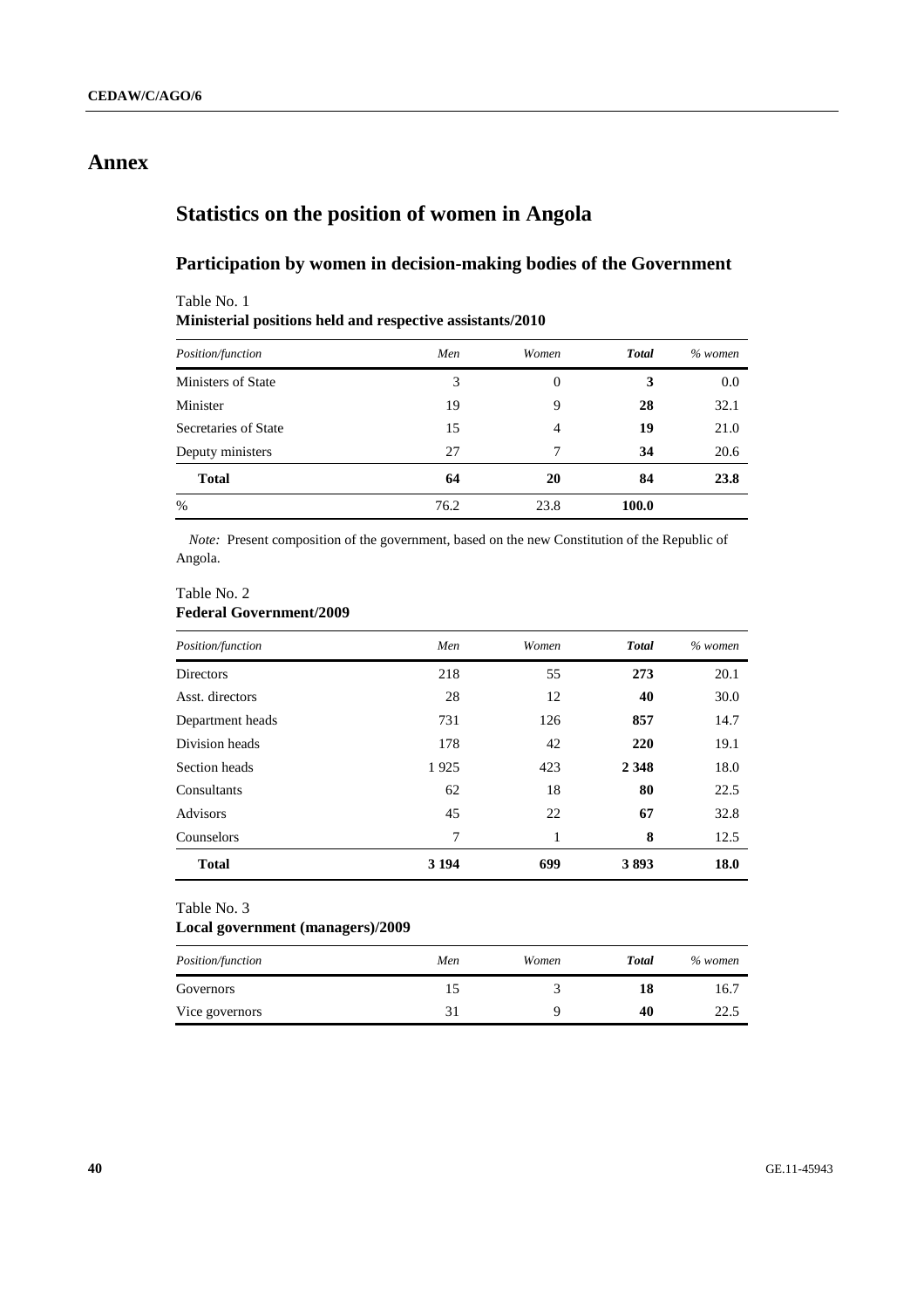### Table No. 4 **Local government (management positions)/2009**

| Position/function | Men     | Women          | <b>Total</b>            | $%$ women |
|-------------------|---------|----------------|-------------------------|-----------|
| Delegates         | 33      | $\overline{0}$ | 33                      | 0.0       |
| <b>Directors</b>  | 359     | 71             | 430                     | 16.5      |
| Asst. directors   | 8       | 3              | 11                      | 27.3      |
| Department head   | 987     | 196            | 1 1 8 3                 | 16.6      |
| Division head     | 54      | 12             | 66                      | 18.2      |
| Section head      | 2 2 4 0 | 528            | 2768                    | 19.1      |
| Consultants       | 4       | $\overline{0}$ | $\overline{\mathbf{4}}$ | 0.0       |
| Advisors          | 13      | 2              | 15                      | 13.3      |
| <b>Total</b>      | 3698    | 812            | 4510                    | 18.0      |

#### Table No. 5

## **Municipal and town government/2009**

| Position/function       | Men     | Women | <b>Total</b> | $%$ women |
|-------------------------|---------|-------|--------------|-----------|
| Municipal manager       | 134     | 26    | 160          | 16.3      |
| Asst. municipal manager | 140     | 18    | 158          | 11.4      |
| Town manager            | 353     | 30    | 383          | 7.8       |
| Asst. town manager      | 276     | 32    | 308          | 10.4      |
| Division head           | 88      | 8     | 96           | 8.3       |
| Section head            | 728     | 106   | 834          | 12.7      |
| <b>Total</b>            | 1 7 1 9 | 220   | 1939         | 11.3      |

## **Participation by women in the judiciary**

### Table No. 6 **Office of the Attorney General/2009**

| Position/function                 | Men | Women | <b>Total</b> | $%$ women |
|-----------------------------------|-----|-------|--------------|-----------|
| <b>Attorney General</b>           |     | 0     |              | 0.0       |
| Vice Attorney General             | 2   | 0     | 2            | 0.0       |
| <b>Assistant Attorney General</b> | 13  |       | 14           | 7.1       |
| <b>Provincial Prosecutor</b>      | 22  | 3     | 25           | 12.0      |
| Asst. Provincial Prosecutor       | 72  | 41    | 113          | 36.3      |
| <b>Municipal Prosecutor</b>       | 72  | 7     | 79           | 8.9       |
| <b>Total</b>                      | 182 | 52    | 234          | 22.2      |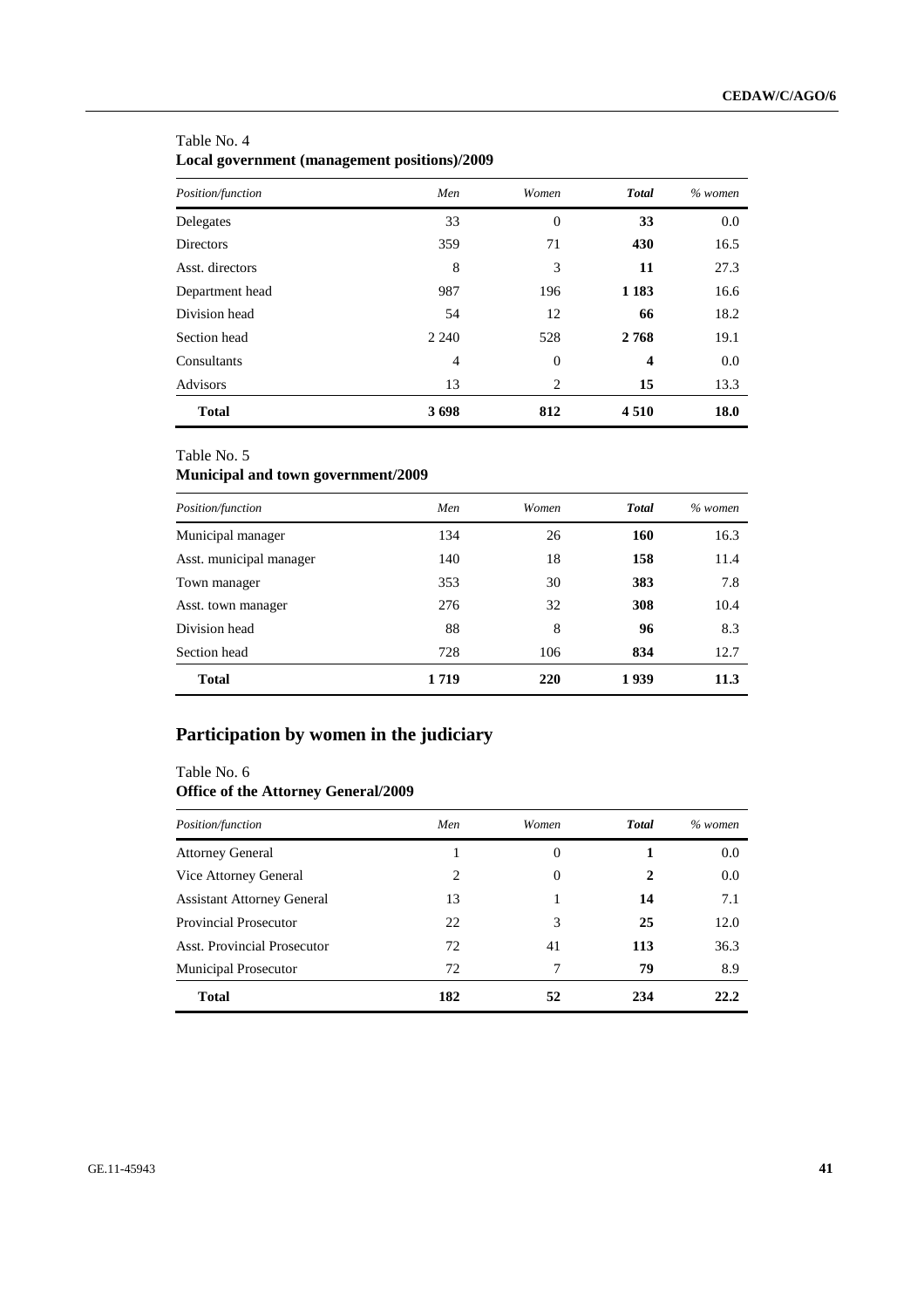| Provinces         | Men            | Women          | <b>Total</b>   | $%$ women |
|-------------------|----------------|----------------|----------------|-----------|
| Luanda            | 388            | 206            | 594            | 34.7      |
| Huambo            | 14             | 1              | 15             | 6.6       |
| Benguela          | 14             | $\overline{2}$ | 16             | 12.5      |
| Huíla             | 6              | 3              | 9              | 33.3      |
| Cabinda           | 10             | $\overline{0}$ | 10             | 0.0       |
| Uíge              | 1              | $\overline{0}$ | 1              | 0.0       |
| Kwanza Sul        | $\overline{2}$ | $\overline{0}$ | $\overline{2}$ | 0.0       |
| Namibe            | 3              | $\overline{0}$ | 3              | 0.0       |
| Malange           | $\overline{2}$ | $\Omega$       | $\overline{2}$ | 0.0       |
| Lunda Norte       | 1              | $\overline{0}$ | 1              | 0.0       |
| Bié               | 1              | $\overline{0}$ | 1              | 0.0       |
| <b>Total</b>      | 442            | 212            | 654            | 32.4      |
| Licensed trainees | 500            | 400            | 900            | 44.4      |

Table No. 7 **Participation by women in the Bar Association of Angola/2009** 

## **Participation by women in government**

#### Table No. 8

## **Distribution of officials by province and gender/2009**

|    | Province       | Men     | Women   | <b>Total</b> | $%$ women |
|----|----------------|---------|---------|--------------|-----------|
| 01 | Cabinda        | 6746    | 3 5 6 9 | 10 315       | 34.6      |
| 02 | Zaire          | 4859    | 1 2 6 1 | 6 1 20       | 20.6      |
| 03 | Uíge           | 15 0 76 | 2 3 5 3 | 17429        | 13.5      |
| 04 | Luanda         | 48 611  | 28 3 45 | 76956        | 36.8      |
| 05 | Kuanza Norte   | 5786    | 2 0 4 3 | 7829         | 26.1      |
| 06 | Kuanza Sul     | 11 641  | 6 3 7 9 | 18 0 20      | 35.4      |
| 07 | Malange        | 7 5 5 4 | 3755    | 11 309       | 33.2      |
| 08 | Lunda Norte    | 6 6 8 2 | 465     | 7 1 4 7      | 6.5       |
| 09 | Lunda Sul      | 4 4 4 2 | 809     | 5 2 5 1      | 15.4      |
| 10 | Benguela       | 19 116  | 14 127  | 33 243       | 42.5      |
| 11 | Huambo         | 15 0 56 | 10 140  | 25 196       | 40.2      |
| 12 | Bié            | 16475   | 4838    | 21 3 13      | 22.7      |
| 13 | Moxico         | 7 1 3 3 | 3 0 5 7 | 10 190       | 30.0      |
| 14 | Kuando Kubango | 5 10 6  | 1946    | 7052         | 27.6      |
| 15 | Namibe         | 6 0 63  | 2 5 7 4 | 8637         | 29.8      |
| 16 | Huíla          | 18 4 26 | 11 244  | 29 670       | 37.9      |
| 17 | Cunene         | 4 3 2 7 | 4 0 9 2 | 8419         | 48.6      |
| 18 | Bengo          | 5 0 5 8 | 1528    | 6586         | 23.2      |
|    | <b>Total</b>   | 208 157 | 102 525 | 310 682      | 33.0      |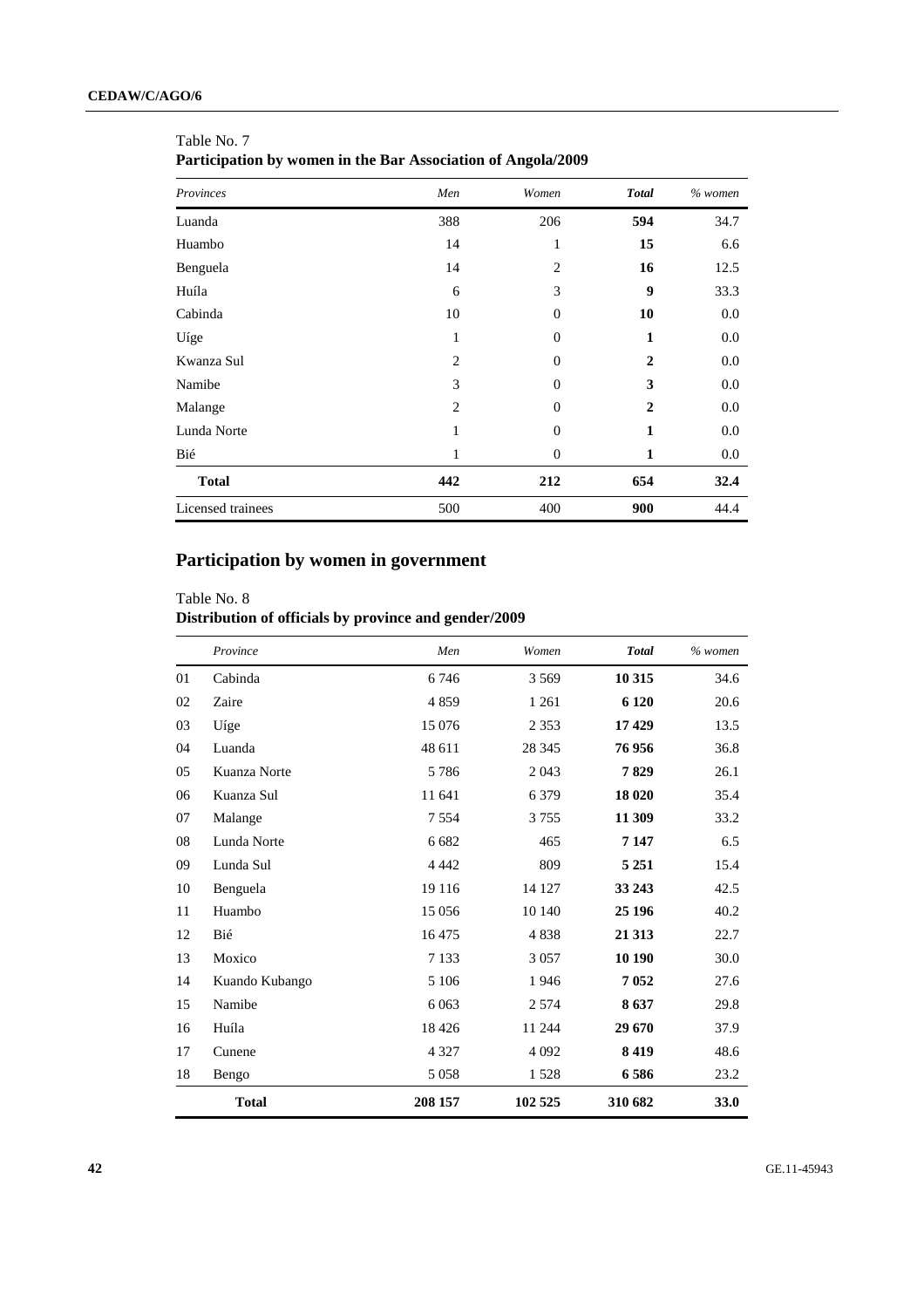## **Participation by women in politics**

## Table No. 9 **Women in the National Assembly/2008**

Table No. 10

| Political parties | Men | Women          | <b>Total</b> | $%$ women |
|-------------------|-----|----------------|--------------|-----------|
| <b>MPLA</b>       | 110 | 81             | 191          | 42.4      |
| <b>UNITA</b>      | 12  | $\overline{4}$ | 16           | 25.0      |
| <b>PRS</b>        | 8   | $\overline{0}$ | 8            | 0.0       |
| <b>FNLA</b>       | 3   | $\overline{0}$ | 3            | 0.0       |
| NOVA Democracia   | 2   | $\overline{0}$ | 2            | 0.0       |
| <b>Total</b>      | 135 | 85             | 220          | 38.6      |

## **Participation by women in international relations**

## **Representation of and participation by women in the Diplomatic Corps**  *Categories Men Women Total % women*  Ambassadors **42** 6 **48 42** 6 **48 42** 12.5 Minister advisors 57 16 **73** 21.9 Advisors **42** 8 50 16.0 1st secretary 60 16 76 21.0 2nd secretary 29 29 **58** 50.0 3rd secretary 23 15 **38** 39.4 Consuls 10 4 **14** 28.5 **Total 263 94 357 26.3**

*Source:* Ministry of Foreign Relations, 2010.

### **Participation by women in education**

## Table No. 11 **Graduates by area from the Universidade Agostinho Neto in 2006/07**

| Department                  | Men | Women | <b>Total</b> | $%$ women |
|-----------------------------|-----|-------|--------------|-----------|
| Dept. of Agrarian Sciences  |     |       | 36           |           |
| Dept. of Sciences           | 86  | 77    | 163          | 47.2      |
| Dept. of Law                | 82  | 29    | 111          | 26.1      |
| Dept. of Economics          | 61  | 80    | 141          | 56.7      |
| Dept. of Engineering        | 23  | 9     | 32           | 28.1      |
| Dept. of Education          | 156 | 57    | 213          | 26.7      |
| Dept. of Medicine           | 28  | 49    | 77           | 63.6      |
| Higher Institute of Nursing | 16  | 14    | 30           | 46.6      |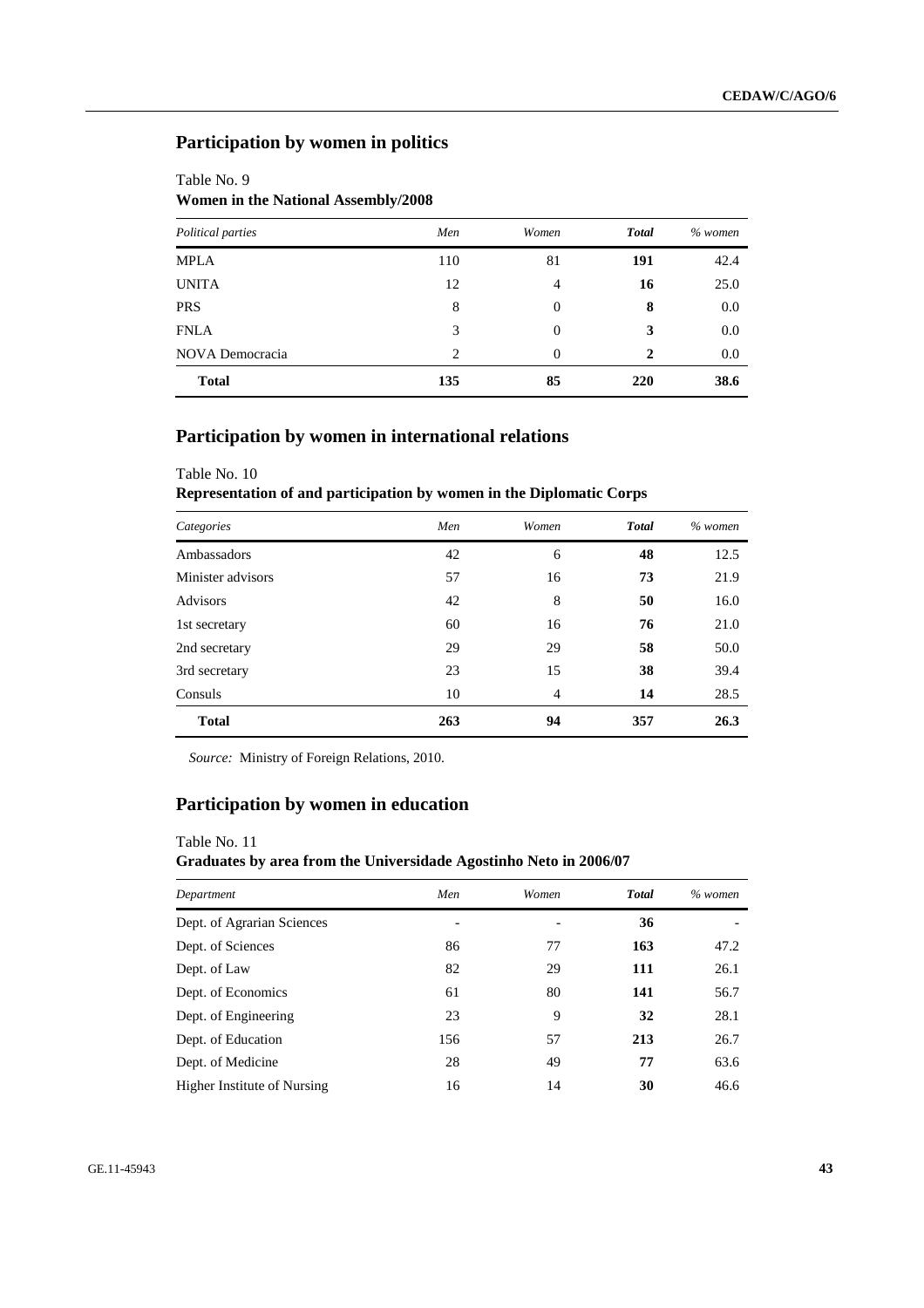#### **CEDAW/C/AGO/6**

| Department                           | Men | Women    | <b>Total</b>     | $%$ women |
|--------------------------------------|-----|----------|------------------|-----------|
| ISCED [Istituto Superior de Ciencias |     |          |                  |           |
| da Educação]/Benguela                | 38  | 17       | 55               | 30.9      |
| ISCED/Cabinda                        | 57  | 19       | 76               | 25.0      |
| ISCED/Huambo                         | 143 | 116      | 259              | 44.8      |
| ISCED/Huíla                          | 69  | 53       | 122              | 43.4      |
| ISCED/Luanda                         | 46  | 44       | 90               | 48.8      |
| ISCED/Uíge                           | 10  | $\Omega$ | 10               | 0.0       |
| Pole $(ISCED) - K. Sul$              |     |          | 96               |           |
| ESP – Lunda Norte                    | 179 | 35       | 214              | 16.3      |
| Economics Center – Cabinda           | 9   | $\Omega$ | 9                | 0.0       |
| Economics Center – Lubango           |     |          | $\boldsymbol{9}$ |           |
| Law Center – Benguela                | 1   | $\Omega$ | 1                | 0.0       |
| Law Center – Cabinda                 | 1   | $\Omega$ | 1                | 0.0       |
| Law Center - Huambo                  | 5   | $\Omega$ | 5                | 0.0       |
| Law Center – Huíla                   | 6   | $\Omega$ | 6                | 0.0       |

*Source:* Educational statement for the 2006/07 school year of Universidade A. Neto.

### Table No. 12 **Students by level of education for the period 2004–2008**

| Level              | 2004          | 2005      | 2006      | 2007      | 2008      |
|--------------------|---------------|-----------|-----------|-----------|-----------|
| Literacy           | 323 470       | 334 220   | 366 200   | 389 637   | 502 350   |
| Schooling begun    | 678 780       | 895 145   | 842 361   | 938 389   | 893 661   |
| Primary            | 3 022 461     | 3 119 184 | 3 370 079 | 3 558 605 | 3 757 677 |
| Secondary cycle I  | 197 735       | 233 698   | 270 662   | 316 664   | 370485    |
| Secondary cycle II | 159 341       | 171882    | 179 249   | 194 933   | 212 347   |
| General            | 30 397        | 34 442    | 37 676    | 41 945    | 46 698    |
| Technical          | 67 328        | 74 235    | 76 363    | 85 903    | 96 635    |
| Normal             | 61 616        | 63 185    | 65 210    | 67085     | 69 014    |
| <b>Total</b>       | 4 3 8 1 7 8 7 | 4 754 129 | 5 028 551 | 5 398 228 | 5 736 520 |

*Source:* GEPE/Ministry of Education. The table shows the number of students enrolled during the period 2004 through 2008.

## **Women and domestic violence**

## Table No. 13 **Statistics on Domestic Violence/2009**

|                  | No. of cases |         |              |            |  |
|------------------|--------------|---------|--------------|------------|--|
| Type of violence | Men          | Women   | <b>Total</b> | Percentage |  |
| Physical         | 352          | 1 1 1 3 | 1465         | 16.5       |  |
| Psychological    | 750          | 1 5 2 0 | 2 2 7 0      | 25.6       |  |